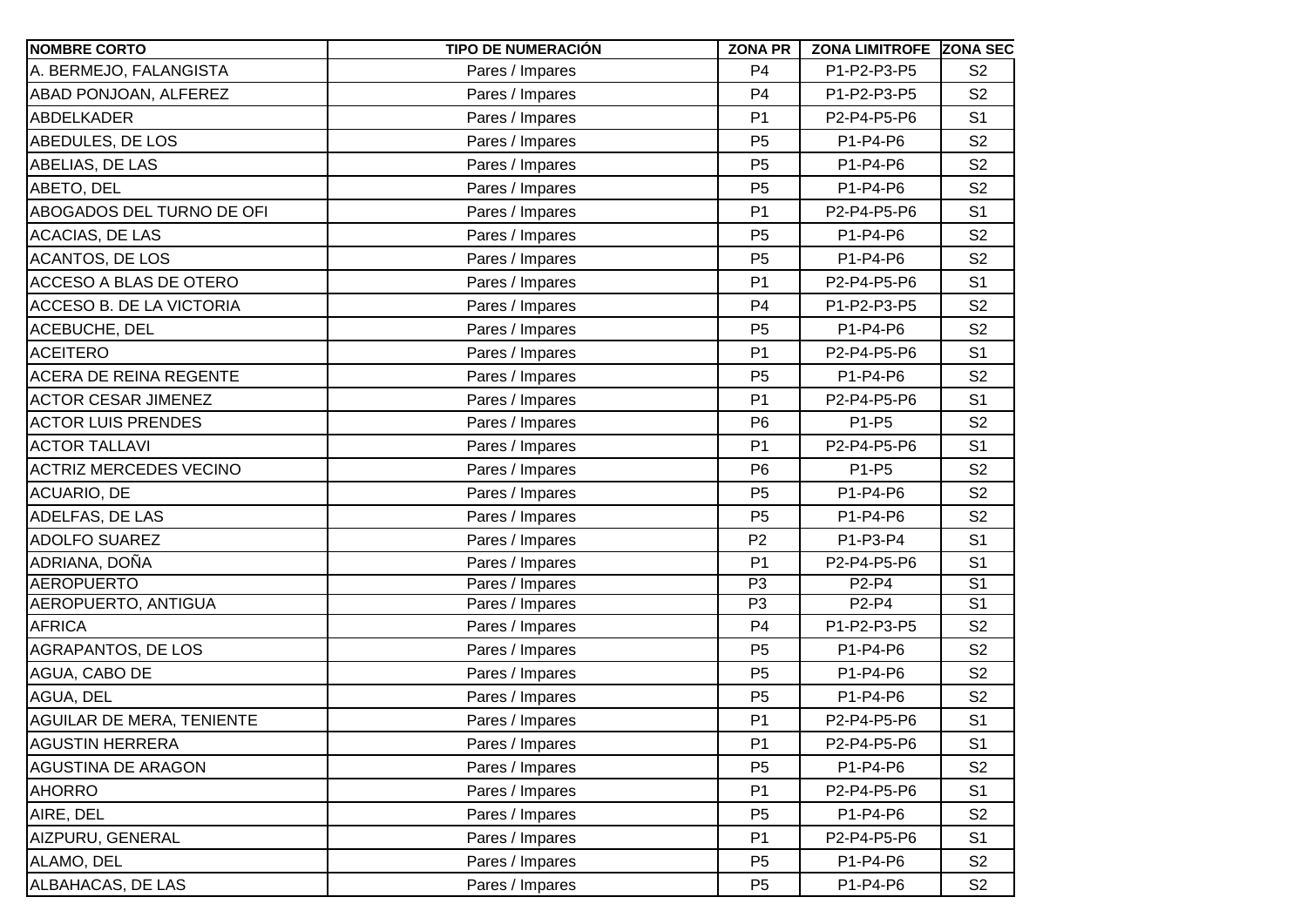| <b>ALCALA GALIANO</b>       | Pares / Impares                                 | P <sub>6</sub> | P1-P5       | S <sub>2</sub> |
|-----------------------------|-------------------------------------------------|----------------|-------------|----------------|
| ALCALDE DE MOSTOLES         | Pares / Impares                                 | P <sub>6</sub> | P1-P5       | S <sub>2</sub> |
| <b>ALCALDE RAFAEL GINEL</b> | Pares / Impares                                 | P <sub>1</sub> | P2-P4-P5-P6 | S <sub>1</sub> |
| ALCAUDETE, CONDE DE         | Pares / Impares                                 | P <sub>2</sub> | P1-P3-P4    | S <sub>1</sub> |
| ALCAZABA, DE LA             | Pares / Impares                                 | P <sub>1</sub> | P2-P4-P5-P6 | S <sub>1</sub> |
| <b>ALCOLEA</b>              | Pares / Impares                                 | P <sub>5</sub> | P1-P4-P6    | S <sub>2</sub> |
| <b>ALCOR</b>                | Pares / Impares                                 | P <sub>5</sub> | P1-P4-P6    | S <sub>2</sub> |
| ALDEBARAN                   | Pares / Impares                                 | P <sub>5</sub> | P1-P4-P6    | S <sub>2</sub> |
| ALEJANDRAS, DE LAS          | Pares / Impares                                 | P <sub>5</sub> | P1-P4-P6    | S <sub>2</sub> |
| <b>ALFONSO GURREA</b>       | Pares / Impares                                 | P <sub>2</sub> | P1-P3-P4    | S <sub>1</sub> |
| <b>ALFONSO I</b>            | Pares / Impares                                 | P <sub>4</sub> | P1-P2-P3-P5 | S <sub>2</sub> |
| <b>ALFONSO X</b>            | Pares / Impares                                 | P <sub>4</sub> | P1-P2-P3-P5 | S <sub>2</sub> |
| <b>ALFONSO XII</b>          | Pares / Impares                                 | P <sub>1</sub> | P2-P4-P5-P6 | S <sub>1</sub> |
| <b>ALFONSO XIII</b>         | Pares del 18 al 48                              | P <sub>5</sub> | P1-P4-P6    | S <sub>2</sub> |
| <b>ALFONSO XIII</b>         | Pares del 2 al 18 / Impares nº 1 y nº 3         | P <sub>1</sub> | P2-P4-P5-P6 | S <sub>1</sub> |
| <b>ALFONSO XIII</b>         | Pares del 50 al 66 / Impares del 5 al 83        | P <sub>4</sub> | P1-P2-P3-P5 | S <sub>2</sub> |
| <b>ALFONSO XIII</b>         | Pares del 68 al final / Impares del 85 al final | P <sub>3</sub> | P2-P4       | S <sub>1</sub> |
| <b>ALGOL</b>                | Pares / Impares                                 | P <sub>5</sub> | P1-P4-P6    | S <sub>2</sub> |
| ALHELIES, DE LOS            | Pares / Impares                                 | P <sub>5</sub> | P1-P4-P6    | S <sub>2</sub> |
| <b>ALHUCEMAS</b>            | Pares / Impares                                 | P <sub>5</sub> | P1-P4-P6    | S <sub>2</sub> |
| <b>ALICANTE</b>             | Pares / Impares                                 | P <sub>1</sub> | P2-P4-P5-P6 | S <sub>1</sub> |
| ALJIBES, DE LOS             | Pares / Impares                                 | P <sub>1</sub> | P2-P4-P5-P6 | S <sub>1</sub> |
| ALMENDRO, DEL               | Pares / Impares                                 | P <sub>5</sub> | P1-P4-P6    | S <sub>2</sub> |
| <b>ALMERIA</b>              | Pares / Impares                                 | P <sub>1</sub> | P2-P4-P5-P6 | S <sub>1</sub> |
| ALMODOVAR, DUQUE DE         | Pares / Impares                                 | P <sub>1</sub> | P2-P4-P5-P6 | S <sub>1</sub> |
| <b>ALMOTAMID</b>            | Pares / Impares                                 | P <sub>6</sub> | P1-P5       | S <sub>2</sub> |
| <b>ALONSO DE ERCILLA</b>    | Pares / Impares                                 | P <sub>6</sub> | P1-P5       | S <sub>2</sub> |
| ALONSO DE GUEVARA VASCONC   | Pares / Impares                                 | P <sub>1</sub> | P2-P4-P5-P6 | S <sub>1</sub> |
| <b>ALONSO MARTIN</b>        | Pares / Impares                                 | P <sub>1</sub> | P2-P4-P5-P6 | S <sub>1</sub> |
| <b>ALTA</b>                 | Pares / Impares                                 | P <sub>1</sub> | P2-P4-P5-P6 | S <sub>1</sub> |
| ALTO DE LA VIA              | Pares / Impares                                 | P <sub>2</sub> | P1-P3-P4    | S <sub>1</sub> |
| ALVAREZ CABRERA             | Pares / Impares                                 | P <sub>5</sub> | P1-P4-P6    | S <sub>2</sub> |
| ALVAREZ CLARO, EXPLANADA    | Pares / Impares                                 | P <sub>4</sub> | P1-P2-P3-P5 | S <sub>2</sub> |
| ALVAREZ DE CASTRO           | Pares / Impares                                 | P <sub>6</sub> | P1-P5       | S <sub>2</sub> |
| ALVAREZ DE MENDIZABAL       | Pares / Impares                                 | P <sub>6</sub> | P1-P5       | S <sub>2</sub> |
| <b>ALVARO DE BAZAN</b>      | Pares / Impares                                 | P <sub>2</sub> | P1-P3-P4    | S <sub>1</sub> |
| <b>AMAPOLA</b>              | Pares / Impares                                 | P <sub>3</sub> | P2-P4       | S <sub>1</sub> |
| AMARILIS, DE LAS            | Pares / Impares                                 | P <sub>5</sub> | P1-P4-P6    | S <sub>2</sub> |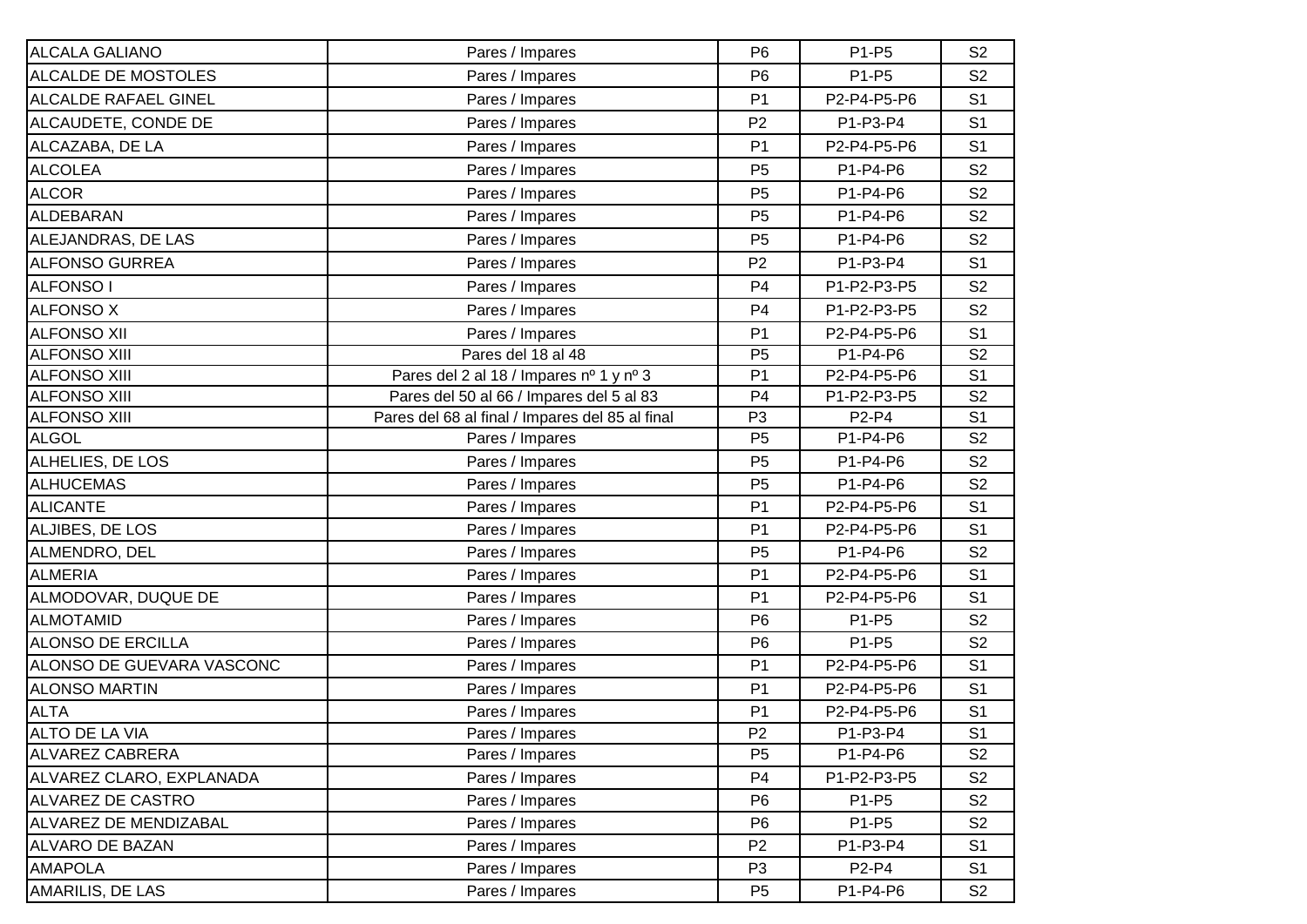| <b>AMERICA</b>               | Pares / Impares       | P <sub>6</sub> | P1-P5        | S <sub>2</sub> |
|------------------------------|-----------------------|----------------|--------------|----------------|
| AMERICA BARRIO COLON         | Pares / Impares       | P <sub>6</sub> | P1-P5        | S <sub>2</sub> |
| ANA RIAÑO LOPEZ              | Pares / Impares       | P <sub>5</sub> | P1-P4-P6     | S <sub>2</sub> |
| <b>ANDALUCIA</b>             | Pares / Impares       | P <sub>3</sub> | P2-P4        | S <sub>1</sub> |
| ANDINO, CAPITAN              | Pares / Impares       | P <sub>3</sub> | <b>P2-P4</b> | S <sub>1</sub> |
| <b>ANDRES PIMENTEL SIMO</b>  | Pares / Impares       | P <sub>1</sub> | P2-P4-P5-P6  | S <sub>1</sub> |
| ANDROMEDA, DE                | Pares / Impares       | P <sub>5</sub> | P1-P4-P6     | S <sub>2</sub> |
| ANGEL PEREZ, MAESTRO         | Pares / Impares       | P <sub>1</sub> | P2-P4-P5-P6  | S <sub>1</sub> |
| <b>ANTONIO ALBERTU GOMEZ</b> | Pares / Impares       | P <sub>5</sub> | P1-P4-P6     | S <sub>2</sub> |
| <b>ANTONIO CALDUCH</b>       | Pares / Impares       | P <sub>1</sub> | P2-P4-P5-P6  | S <sub>1</sub> |
| <b>ANTONIO DIEZ</b>          | Pares / Impares       | P <sub>1</sub> | P2-P4-P5-P6  | S <sub>1</sub> |
| <b>ANTONIO FALCON</b>        | Pares / Impares       | P <sub>1</sub> | P2-P4-P5-P6  | S <sub>1</sub> |
| <b>ANTONIO MACHADO</b>       | Pares / Impares       | P <sub>1</sub> | P2-P4-P5-P6  | S <sub>1</sub> |
| ANTONIO MESA, CABO CAÑON     | Pares / Impares / s/n | P <sub>2</sub> | P1-P3-P4     | S <sub>1</sub> |
| ANTONIO MIRA, FALANGISTA     | Pares / Impares       | P <sub>6</sub> | P1-P5        | S <sub>2</sub> |
| ANTONIO MOLINA, GUARDIA C    | Pares / Impares       | P <sub>1</sub> | P2-P4-P5-P6  | S <sub>1</sub> |
| <b>ANTONIO SAN JOSE</b>      | Pares / Impares       | P <sub>1</sub> | P2-P4-P5-P6  | S <sub>1</sub> |
| <b>ANTONIO ZEA</b>           | Pares / Impares       | P <sub>1</sub> | P2-P4-P5-P6  | S <sub>1</sub> |
| <b>APODACA</b>               | Pares / Impares       | P <sub>2</sub> | P1-P3-P4     | S <sub>1</sub> |
| <b>ARAGON</b>                | Pares / Impares       | P <sub>3</sub> | P2-P4        | S <sub>1</sub> |
| <b>ARAPILES</b>              | Pares / Impares       | P <sub>4</sub> | P1-P2-P3-P5  | S <sub>2</sub> |
| ARBUCIAS, SARGENTO           | Pares / Impares       | P <sub>4</sub> | P1-P2-P3-P5  | S <sub>2</sub> |
| <b>ARCILA</b>                | Pares / Impares       | P <sub>6</sub> | P1-P5        | S <sub>2</sub> |
| ARENAS, CAPITAN              | Pares / Impares       | P <sub>3</sub> | P2-P4        | S <sub>1</sub> |
| <b>ARENISCA</b>              | Pares / Impares       | P <sub>6</sub> | P1-P5        | S <sub>2</sub> |
| <b>ARGEL</b>                 | Pares / Impares       | P <sub>6</sub> | P1-P5        | S <sub>2</sub> |
| <b>ARGENTINA</b>             | Pares / Impares       | P <sub>6</sub> | P1-P5        | S <sub>2</sub> |
| ARGOS, DE                    | Pares / Impares       | P <sub>5</sub> | P1-P4-P6     | S <sub>2</sub> |
| ARIEL, DE                    | Pares / Impares       | P <sub>5</sub> | P1-P4-P6     | S <sub>2</sub> |
| ARIES, DE                    | Pares / Impares       | P <sub>5</sub> | P1-P4-P6     | S <sub>2</sub> |
| ARIZA, CAPITAN               | Pares / Impares       | P <sub>5</sub> | P1-P4-P6     | S <sub>2</sub> |
| ARMAS, DE                    | Pares / Impares / s/n | P <sub>1</sub> | P2-P4-P5-P6  | S <sub>1</sub> |
| ARQ. FERNANDO GUERRERO       | Pares / Impares       | P <sub>5</sub> | P1-P4-P6     | S <sub>2</sub> |
| ARQ.JOSE JOAQUIN GONZALEZ    | Pares / Impares       | P <sub>5</sub> | P1-P4-P6     | S <sub>2</sub> |
| ARQUERO, EL                  | Pares / Impares       | P <sub>3</sub> | P2-P4        | S <sub>1</sub> |
| ARRABAL, TENIENTE            | Pares / Impares       | P <sub>5</sub> | P1-P4-P6     | S <sub>2</sub> |
| <b>ARROYO MARIA CRISTINA</b> | Pares / Impares       | P <sub>6</sub> | P1-P5        | S <sub>2</sub> |
| <b>ASIA</b>                  | Pares / Impares       | P <sub>4</sub> | P1-P2-P3-P5  | S <sub>2</sub> |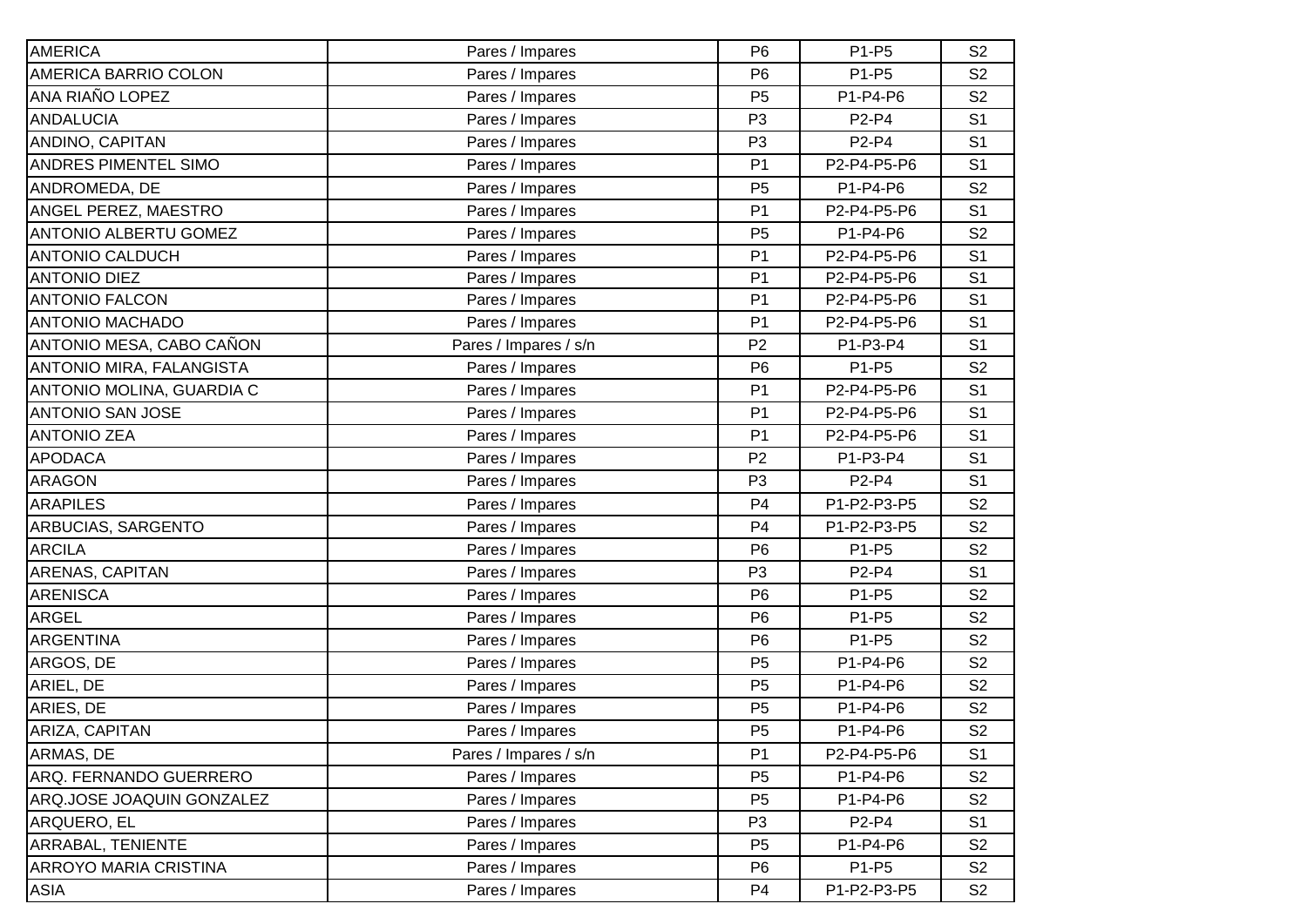| ASTEROIDES, DE LOS               | Pares / Impares                       | P <sub>5</sub> | P1-P4-P6                       | S <sub>2</sub> |
|----------------------------------|---------------------------------------|----------------|--------------------------------|----------------|
| ASTILLEROS, GENERAL              | Pares del 74 al final                 | P <sub>3</sub> | P2-P4                          | S <sub>1</sub> |
| ASTILLEROS, GENERAL              | Todos los impares / Pares del 2 al 72 | P <sub>2</sub> | P1-P3-P4                       | S <sub>1</sub> |
| ATLAS, DE                        | Pares / Impares                       | P <sub>5</sub> | P1-P4-P6                       | S <sub>2</sub> |
| <b>AURIGAS</b>                   | Pares / Impares                       | P <sub>5</sub> | P1-P4-P6                       | S <sub>2</sub> |
| <b>AURORAS, DE LAS</b>           | Pares / Impares                       | P <sub>5</sub> | P1-P4-P6                       | S <sub>2</sub> |
| <b>AUSTRALIA</b>                 | Pares / Impares                       | P <sub>4</sub> | P1-P2-P3-P5                    | S <sub>2</sub> |
| <b>AUXILIO SOCIAL</b>            | Pares / Impares                       | P <sub>4</sub> | P1-P2-P3-P5                    | S <sub>2</sub> |
| AVANZADILLA, DE LA               | Pares / Impares                       | P <sub>1</sub> | P2-P4-P5-P6                    | S <sub>1</sub> |
| <b>AVELLANEDA, TENIENTE CORO</b> | Pares / Impares                       | P <sub>1</sub> | P2-P4-P5-P6                    | S <sub>1</sub> |
| <b>AVERROES, GRUPOS</b>          | Pares / Impares                       | P <sub>6</sub> | P1-P5                          | S <sub>2</sub> |
| <b>AVIACION ESPAÑOLA</b>         | Pares / Impares                       | P <sub>1</sub> | P2-P4-P5-P6                    | S <sub>1</sub> |
| <b>AYUL LALCHANDANI</b>          | Pares / Impares                       | P <sub>1</sub> | P2-P4-P5-P6                    | S <sub>1</sub> |
| AZAHARES, DE LOS                 | Pares / Impares                       | P <sub>5</sub> | P1-P4-P6                       | S <sub>2</sub> |
| <b>AZALEAS</b>                   | Pares / Impares                       | P <sub>5</sub> | P1-P4-P6                       | S <sub>2</sub> |
| AZALEAS, DE LAS                  | Pares / Impares                       | P <sub>5</sub> | P1-P4-P6                       | S <sub>2</sub> |
| <b>AZUCENA</b>                   | Pares / Impares                       | P <sub>3</sub> | P2-P4                          | S <sub>1</sub> |
| AZUCENA, ISLETA DE LA            | Pares / Impares                       | P <sub>3</sub> | P2-P4                          | S <sub>1</sub> |
| <b>BADAJOZ</b>                   | Pares / Impares                       | P <sub>3</sub> | P <sub>2</sub> -P <sub>4</sub> | S <sub>1</sub> |
| <b>BADIA, EXPLORADOR</b>         | Pares / Impares                       | P <sub>1</sub> | P2-P4-P5-P6                    | S <sub>1</sub> |
| <b>BAHAMAS</b>                   | Pares / Impares                       | P <sub>6</sub> | P1-P5                          | S <sub>2</sub> |
| <b>BAILEN</b>                    | Pares / Impares                       | P <sub>4</sub> | P1-P2-P3-P5                    | S <sub>2</sub> |
| <b>BARBADOS</b>                  | Pares / Impares                       | P <sub>6</sub> | P1-P5                          | S <sub>2</sub> |
| <b>BARBERAN Y COLLAR</b>         | Pares / Impares                       | P <sub>4</sub> | P1-P2-P3-P5                    | S <sub>2</sub> |
| <b>BARCELO, GENERAL</b>          | Pares / Impares                       | P <sub>1</sub> | P2-P4-P5-P6                    | S <sub>1</sub> |
| <b>BASALTO</b>                   | Pares / Impares                       | P <sub>6</sub> | P1-P5                          | S <sub>2</sub> |
| <b>BEGONIAS, DE LAS</b>          | Pares / Impares                       | P <sub>5</sub> | P1-P4-P6                       | S <sub>2</sub> |
| <b>BELICE</b>                    | Pares / Impares                       | P <sub>6</sub> | P1-P5                          | S <sub>2</sub> |
| <b>BENITEZ, COMANDANTE</b>       | Pares / Impares                       | P <sub>1</sub> | P2-P4-P5-P6                    | S <sub>1</sub> |
| <b>BENITO LOPEZ FRANCO</b>       | Pares / Impares                       | P <sub>5</sub> | P1-P4-P6                       | S <sub>2</sub> |
| <b>BENLLIURE</b>                 | Pares / Impares                       | P <sub>1</sub> | P2-P4-P5-P6                    | S <sub>1</sub> |
| <b>BERNARDINO DE MENDOZA</b>     | Pares / Impares                       | P <sub>1</sub> | P2-P4-P5-P6                    | S <sub>1</sub> |
| <b>BIDASOA, PROLONGACION RIO</b> | Pares / Impares                       | P <sub>6</sub> | P1-P5                          | S <sub>2</sub> |
| <b>BIDASOA, RIO</b>              | Pares / Impares                       | P <sub>6</sub> | P1-P5                          | S <sub>2</sub> |
| <b>BIERZO, DEL</b>               | Pares / Impares                       | P <sub>3</sub> | P2-P4                          | S <sub>1</sub> |
| <b>BILBAO</b>                    | Pares / Impares                       | P <sub>3</sub> | P2-P4                          | S <sub>1</sub> |
| <b>BLAS DE OTERO</b>             | Pares / Impares                       | P <sub>1</sub> | P2-P4-P5-P6                    | S <sub>1</sub> |
| <b>BLAS DE TRINCHERIA</b>        | Pares / Impares                       | P <sub>6</sub> | P1-P5                          | S <sub>2</sub> |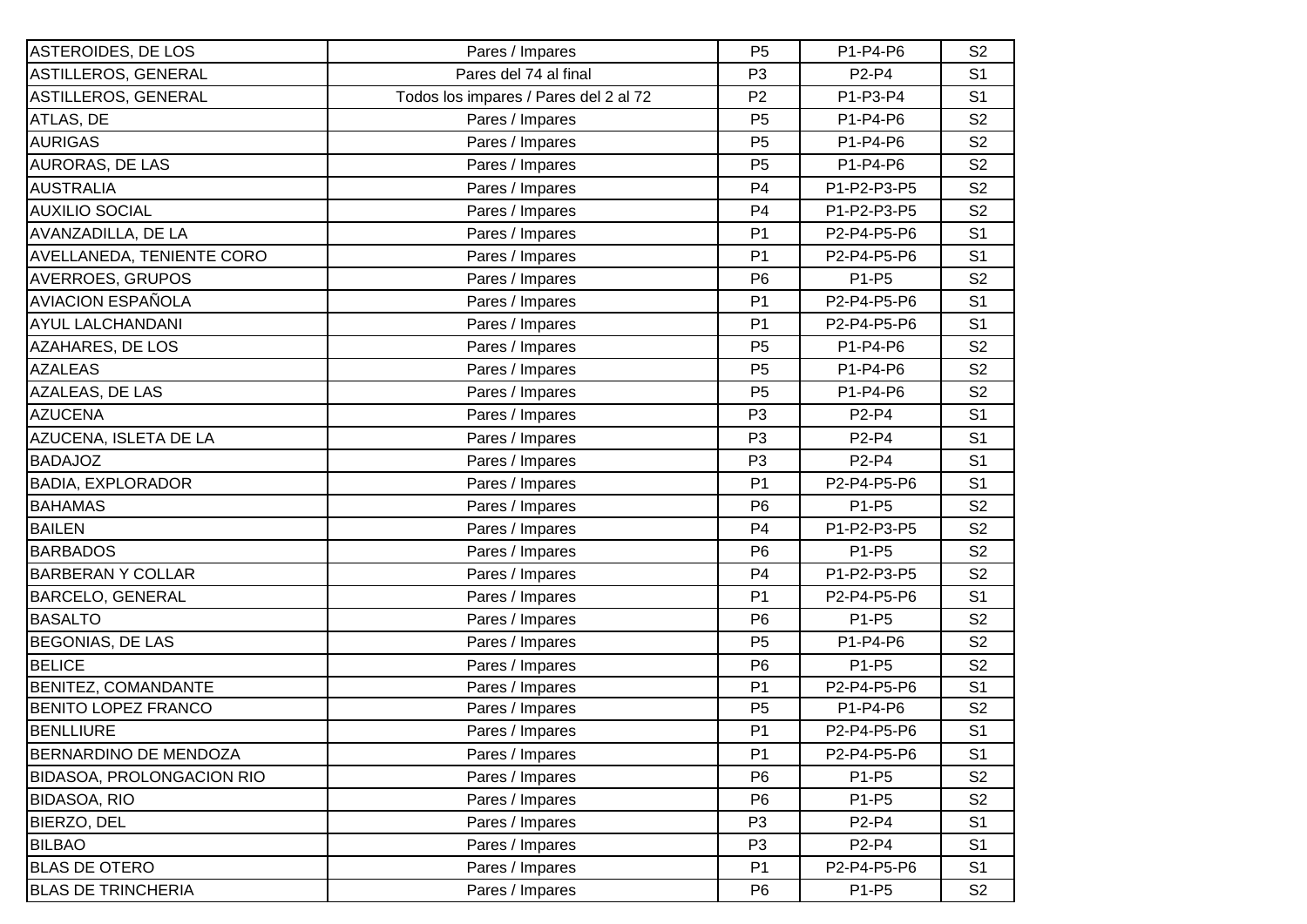| <b>BOCANA, DE LA</b>        | Pares / Impares       | P <sub>3</sub> | P2-P4       | S <sub>1</sub> |
|-----------------------------|-----------------------|----------------|-------------|----------------|
| <b>BOLIVIA</b>              | Pares / Impares       | P <sub>6</sub> | P1-P5       | S <sub>2</sub> |
| <b>BONSAIS, DE LOS</b>      | Pares / Impares       | P <sub>5</sub> | P1-P4-P6    | S <sub>2</sub> |
| <b>BRAGADO, TENIENTE</b>    | Pares / Impares       | P <sub>2</sub> | P1-P3-P4    | S <sub>1</sub> |
| <b>BRASIL</b>               | Pares / Impares       | P <sub>6</sub> | P1-P5       | S <sub>2</sub> |
| <b>BRAVO PEZZI, CAPITAN</b> | Pares / Impares       | P <sub>4</sub> | P1-P2-P3-P5 | S <sub>2</sub> |
| <b>BRAVO RUEDA, ALFEREZ</b> | Pares / Impares       | P <sub>4</sub> | P1-P2-P3-P5 | S <sub>2</sub> |
| BREZOS, DE LOS              | Pares / Impares       | P <sub>5</sub> | P1-P4-P6    | S <sub>2</sub> |
| <b>BROVALIAS, DE LAS</b>    | Pares / Impares       | P <sub>5</sub> | P1-P4-P6    | S <sub>2</sub> |
| <b>BUCETA, GENERAL</b>      | Pares / Impares       | P <sub>1</sub> | P2-P4-P5-P6 | S <sub>1</sub> |
| <b>BUENO ESPINOSA</b>       | Pares / Impares       | P <sub>1</sub> | P2-P4-P5-P6 | S <sub>1</sub> |
| <b>BUSTAMANTE</b>           | Pares / Impares       | P <sub>2</sub> | P1-P3-P4    | S <sub>1</sub> |
| <b>CABRERIZAS</b>           | Pares / Impares / s/n | P <sub>6</sub> | P1-P5       | S <sub>2</sub> |
| <b>CACERES</b>              | Pares / Impares       | P <sub>3</sub> | P2-P4       | S <sub>1</sub> |
| <b>CADIZ</b>                | Pares / Impares       | P <sub>1</sub> | P2-P4-P5-P6 | S <sub>1</sub> |
| CAL                         | Pares / Impares       | P <sub>6</sub> | P1-P5       | S <sub>2</sub> |
| CALDERON DE LA BARCA        | Pares / Impares       | P <sub>1</sub> | P2-P4-P5-P6 | S <sub>1</sub> |
| CALIPSO, DE                 | Pares / Impares       | P <sub>5</sub> | P1-P4-P6    | S <sub>2</sub> |
| <b>CALIZA</b>               | Pares / Impares       | P <sub>6</sub> | P1-P5       | S <sub>2</sub> |
| CALLAO, EL                  | Pares / Impares       | P <sub>2</sub> | P1-P3-P4    | S <sub>1</sub> |
| CAMELIAS, DE LAS            | Pares / Impares       | P <sub>5</sub> | P1-P4-P6    | S <sub>2</sub> |
| CAMILO BARRACA, ALFEREZ     | Pares / Impares       | P <sub>6</sub> | P1-P5       | S <sub>2</sub> |
| <b>CAMPANILLAS, DE LAS</b>  | Pares / Impares       | P <sub>5</sub> | P1-P4-P6    | S <sub>2</sub> |
| CAMPO DE GOLF               | Pares / Impares       | P <sub>5</sub> | P1-P4-P6    | S <sub>2</sub> |
| CANCER, DE                  | Pares / Impares       | P <sub>5</sub> | P1-P4-P6    | S <sub>2</sub> |
| <b>CANDIDO LOBERA</b>       | Pares / Impares / s/n | P <sub>1</sub> | P2-P4-P5-P6 | S <sub>1</sub> |
| CANOVACA, HERMANOS          | Pares / Impares       | P <sub>4</sub> | P1-P2-P3-P5 | S <sub>2</sub> |
| <b>CANOVAS DEL CASTILLO</b> | Pares / Impares       | P <sub>1</sub> | P2-P4-P5-P6 | S <sub>1</sub> |
| CANTERAS DE PABLO PEREZ     | Pares / Impares       | P <sub>6</sub> | P1-P5       | S <sub>2</sub> |
| CANTERAS DE REINA REGENTE   | Pares / Impares       | P <sub>5</sub> | P1-P4-P6    | S <sub>2</sub> |
| CANTERAS DEL CARMEN         | Pares / Impares       | P <sub>6</sub> | P1-P5       | S <sub>2</sub> |
| CAÑADA DE HIDUM             | Pares                 | P <sub>5</sub> | P1-P4-P6    | S <sub>2</sub> |
| CAPRICORNIO, DE             | Pares / Impares       | P <sub>5</sub> | P1-P4-P6    | S <sub>2</sub> |
| CARLOS DE LAGANDARA, CAPI   | Pares / Impares       | P <sub>4</sub> | P1-P2-P3-P5 | S <sub>2</sub> |
| CARLOS RAMIREZ DE ARELLAN   | Pares / Impares       | P <sub>1</sub> | P2-P4-P5-P6 | S <sub>1</sub> |
| <b>CARLOS RODRIGUEZ</b>     | Pares / Impares       | P <sub>5</sub> | P1-P4-P6    | S <sub>2</sub> |
| <b>CARLOS V</b>             | Pares / Impares       | P <sub>2</sub> | P1-P3-P4    | S <sub>1</sub> |
| <b>CARLOTA O'NEILL</b>      | Pares / Impares       | P <sub>5</sub> | P1-P4-P6    | S <sub>2</sub> |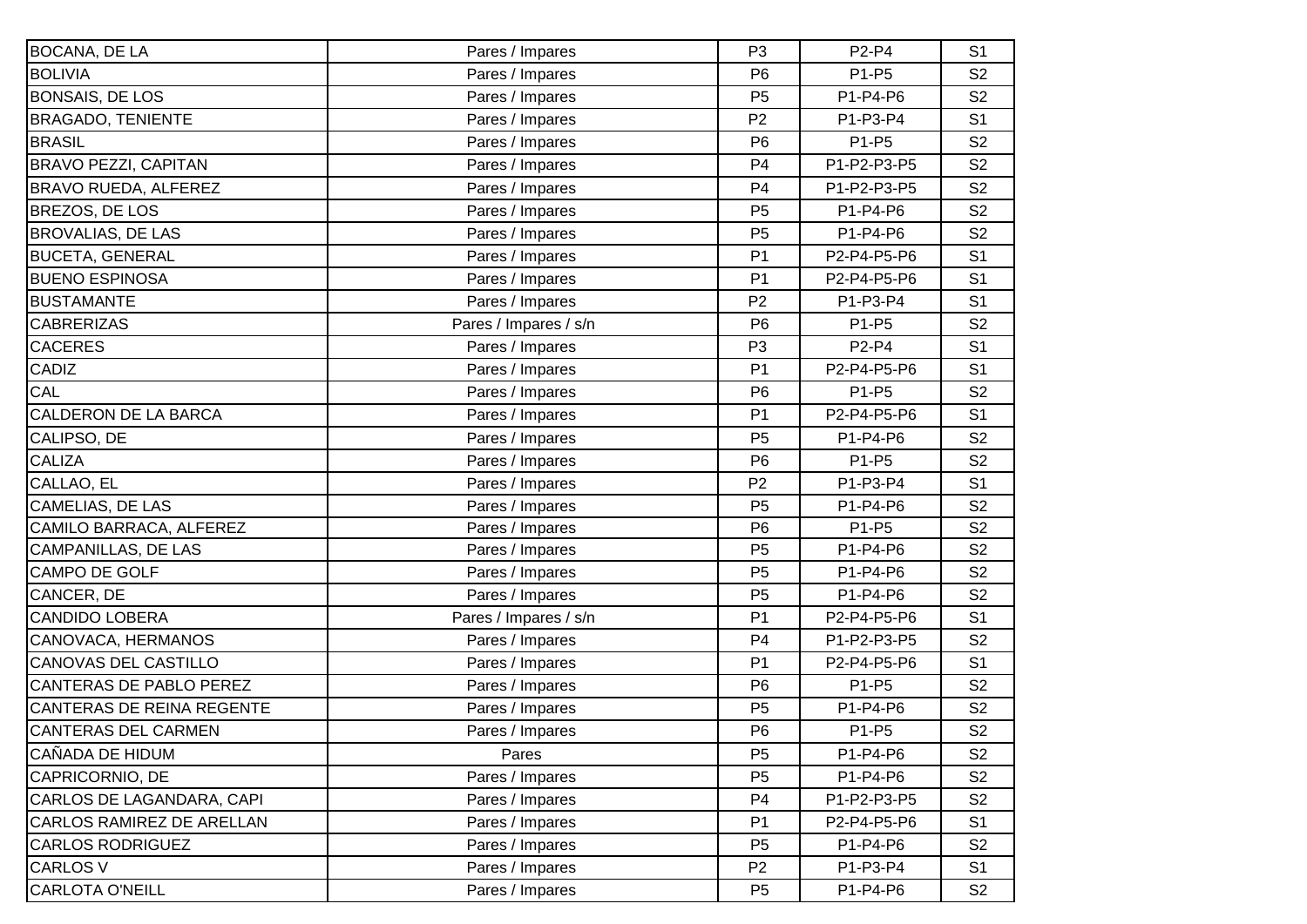| <b>CARMEN CONDE</b>              | Pares / Impares                            | P <sub>5</sub> | P1-P4-P6    | S <sub>2</sub> |
|----------------------------------|--------------------------------------------|----------------|-------------|----------------|
| <b>CAROLINAS</b>                 | Pares / Impares                            | P <sub>6</sub> | P1-P5       | S <sub>2</sub> |
| CARONTE, DE                      | Pares / Impares                            | P <sub>5</sub> | P1-P4-P6    | S <sub>2</sub> |
| CASAÑA, TENIENTE                 | Pares / Impares                            | P <sub>2</sub> | P1-P3-P4    | S <sub>1</sub> |
| <b>CASIOPEA</b>                  | Pares / Impares                            | P <sub>5</sub> | P1-P4-P6    | S <sub>2</sub> |
| CASTAÑOS, GENERAL                | Pares / Impares                            | P <sub>6</sub> | P1-P5       | S <sub>2</sub> |
| <b>CASTELAR</b>                  | Pares / Impares                            | P <sub>1</sub> | P2-P4-P5-P6 | S <sub>1</sub> |
| CASTELLON DE LA PLANA            | Pares / Impares                            | P <sub>1</sub> | P2-P4-P5-P6 | S <sub>1</sub> |
| <b>CASTILLA</b>                  | Pares / Impares                            | P <sub>3</sub> | P2-P4       | S <sub>1</sub> |
| <b>CASTILLEJOS</b>               | Pares / Impares                            | P <sub>1</sub> | P2-P4-P5-P6 | S <sub>1</sub> |
| <b>CATALINA BARCENA</b>          | Pares / Impares                            | P <sub>4</sub> | P1-P2-P3-P5 | S <sub>2</sub> |
| <b>CATALUÑA</b>                  | Pares / Impares                            | P <sub>3</sub> | P2-P4       | S <sub>1</sub> |
| CAYUELA, HERMANOS                | Pares / Impares                            | P <sub>4</sub> | P1-P2-P3-P5 | S <sub>2</sub> |
| CEBOLLINOS, CORONEL              | Pares / Impares                            | P <sub>3</sub> | P2-P4       | S <sub>1</sub> |
| CEDRO, DEL                       | Pares / Impares                            | P <sub>5</sub> | P1-P4-P6    | S <sub>2</sub> |
| <b>CEMENTERIO SIDI GUARIACH</b>  | Pares / Impares                            | P <sub>5</sub> | P1-P4-P6    | S <sub>2</sub> |
| CEMENTERIO, DEL                  | Pares / Impares                            | P <sub>6</sub> | P1-P5       | S <sub>2</sub> |
| CENTAURO, DE                     | Pares / Impares                            | P <sub>5</sub> | P1-P4-P6    | S <sub>2</sub> |
| <b>CERIÑOLA</b>                  | Pares / Impares                            | P <sub>5</sub> | P1-P4-P6    | S <sub>2</sub> |
| <b>CERRO DE PALMA SANTA</b>      | Pares / Impares                            | P <sub>5</sub> | P1-P4-P6    | S <sub>2</sub> |
| <b>CERVERA</b>                   | Pares / Impares                            | P <sub>2</sub> | P1-P3-P4    | S <sub>1</sub> |
| <b>CEUTA</b>                     | Pares / Impares                            | P <sub>3</sub> | P2-P4       | S <sub>1</sub> |
| CHACEL, GENERAL                  | Pares / Impares                            | P <sub>1</sub> | P2-P4-P5-P6 | S <sub>1</sub> |
| <b>CHAFARINAS</b>                | Pares / Impares                            | P <sub>5</sub> | P1-P4-P6    | S <sub>2</sub> |
| <b>CHALETS HIPICA</b>            | Pares / Impares                            | P <sub>2</sub> | P1-P3-P4    | S <sub>1</sub> |
| <b>CHILE</b>                     | Pares / Impares                            | P <sub>6</sub> | P1-P5       | S <sub>2</sub> |
| <b>CHURRUCA</b>                  | Pares / Impares                            | P <sub>2</sub> | P1-P3-P4    | S <sub>1</sub> |
| <b>CICERON</b>                   | Pares / Impares                            | P <sub>4</sub> | P1-P2-P3-P5 | S <sub>2</sub> |
| CINERARIAS, DE LAS               | Pares / Impares                            | P <sub>5</sub> | P1-P4-P6    | S <sub>2</sub> |
| <b>CIPREA</b>                    | Pares / Impares                            | P <sub>3</sub> | P2-P4       | S <sub>1</sub> |
| CIPRESES, DE LOS                 | Pares / Impares                            | P <sub>5</sub> | P1-P4-P6    | S <sub>2</sub> |
| <b>CIRCUNVALACION, CARRETERA</b> | Todos los pares e impares del 401 al final | P <sub>5</sub> | P1-P4-P6    | S <sub>2</sub> |
| CIRCUNVALACION, CARRETERA        | Todos los pares e impares del 301 al 400   | P <sub>4</sub> | P1-P2-P3-P5 | S <sub>2</sub> |
| CIRCUNVALACION, CARRETERA        | Todos los pares e impares hasta el 300     | P <sub>3</sub> | P2-P4       | S <sub>1</sub> |
| <b>CISNEROS, CARDENAL</b>        | Pares / Impares                            | P <sub>1</sub> | P2-P4-P5-P6 | S <sub>1</sub> |
| <b>CIUDAD DE BARCELONA</b>       | Pares / Impares                            | P <sub>5</sub> | P1-P4-P6    | S <sub>2</sub> |
| <b>CIUDAD DE MALAGA</b>          | Pares / Impares                            | P4             | P1-P2-P3-P5 | S <sub>2</sub> |
| CIUDAD DE MALAGA, VVDAS.         | Pares / Impares / s/n                      | P <sub>4</sub> | P1-P2-P3-P5 | S <sub>2</sub> |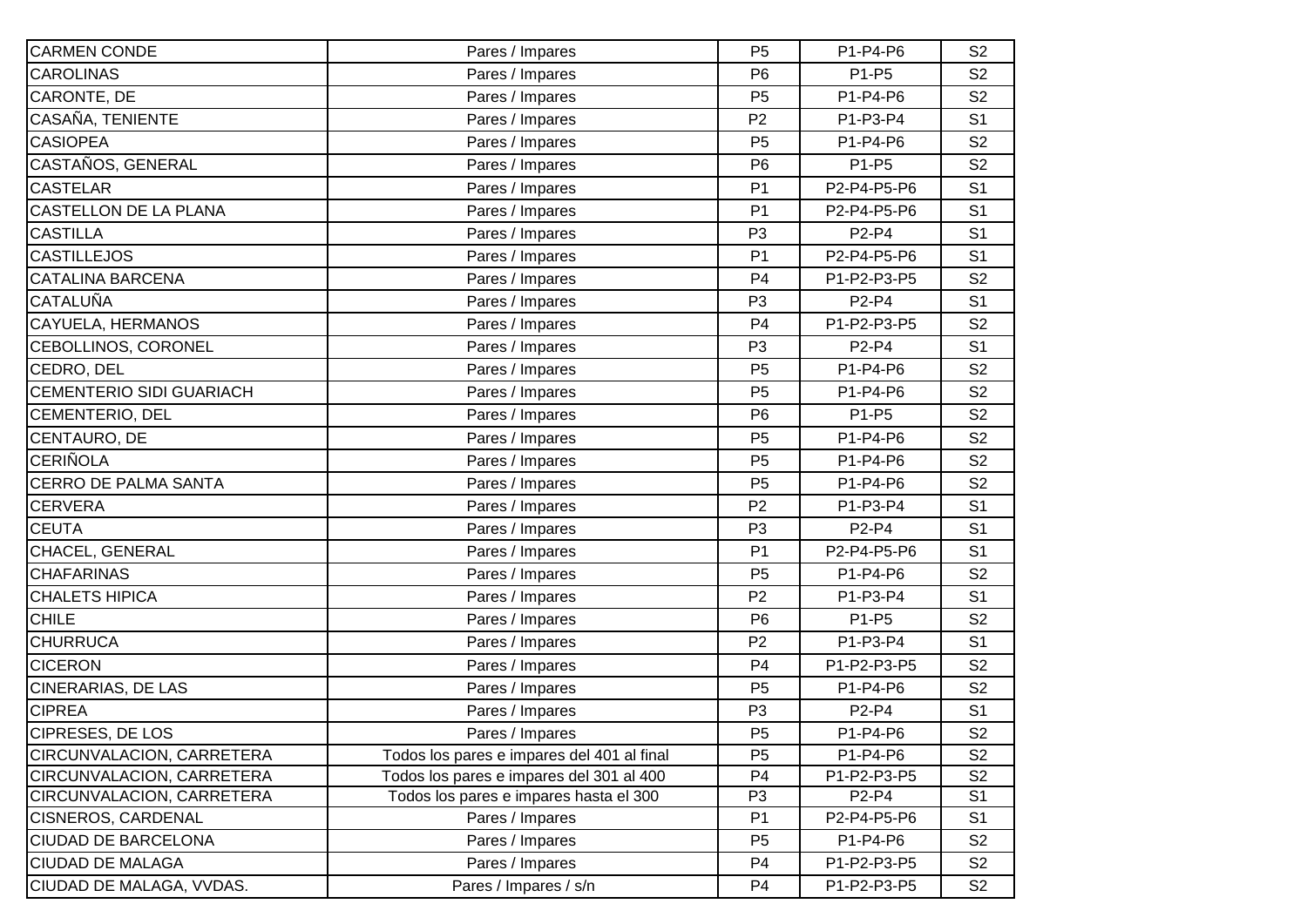| <b>CLAVEL</b>                | Pares / Impares       | P <sub>3</sub> | P2-P4       | S <sub>1</sub> |
|------------------------------|-----------------------|----------------|-------------|----------------|
| CLAVELES, DE LOS             | Pares / Impares       | P <sub>5</sub> | P1-P4-P6    | S <sub>2</sub> |
| <b>COLOMBIA</b>              | Pares / Impares       | P <sub>6</sub> | P1-P5       | S <sub>2</sub> |
| <b>COLON, PABELLONES</b>     | Pares / Impares       | P <sub>6</sub> | P1-P5       | S <sub>2</sub> |
| COMETA, DE LA                | Pares / Impares       | P <sub>5</sub> | P1-P4-P6    | S <sub>2</sub> |
| COMETA, DEL                  | Pares / Impares       | P <sub>5</sub> | P1-P4-P6    | S <sub>2</sub> |
| COMPAÑIA DE MAR              | Pares / Impares       | P <sub>1</sub> | P2-P4-P5-P6 | S <sub>1</sub> |
| <b>CONCEPCION</b>            | Pares / Impares       | P <sub>1</sub> | P2-P4-P5-P6 | S <sub>1</sub> |
| <b>CONCHAS, DE LAS</b>       | Pares / Impares       | P <sub>3</sub> | P2-P4       | S <sub>1</sub> |
| <b>CONDE DEL SERRALLO</b>    | Pares / Impares       | P <sub>1</sub> | P2-P4-P5-P6 | S <sub>1</sub> |
| CONSEJO DE EUROPA            | Pares / Impares       | P <sub>1</sub> | P2-P4-P5-P6 | S <sub>1</sub> |
| <b>CONSTANCIA</b>            | Pares / Impares       | P <sub>1</sub> | P2-P4-P5-P6 | S <sub>1</sub> |
| CONSTANTINO DOMINGUEZ        | Pares / Impares       | P <sub>5</sub> | P1-P4-P6    | S <sub>2</sub> |
| CONSTELACIONES, DE LAS       | Pares / Impares       | P <sub>5</sub> | P1-P4-P6    | S <sub>2</sub> |
| <b>CONSTITUCION</b>          | Pares / Impares / s/n | P <sub>5</sub> | P1-P4-P6    | S <sub>2</sub> |
| CONSUELO GONZALEZ RAMOS      | Pares / Impares       | P <sub>4</sub> | P1-P2-P3-P5 | S <sub>2</sub> |
| <b>CORAL</b>                 | Pares / Impares / s/n | P <sub>3</sub> | P2-P4       | S <sub>1</sub> |
| CORDELIA, DE                 | Pares / Impares       | P <sub>5</sub> | P1-P4-P6    | S <sub>2</sub> |
| <b>CORDOBA</b>               | Pares / Impares       | P <sub>1</sub> | P2-P4-P5-P6 | S <sub>1</sub> |
| COREA, DE                    | Pares / Impares       | P <sub>2</sub> | P1-P3-P4    | S <sub>1</sub> |
| <b>CORUÑA</b>                | Pares / Impares       | P <sub>3</sub> | P2-P4       | S <sub>1</sub> |
| COSSIO, CAPITAN              | Pares / Impares       | P <sub>1</sub> | P2-P4-P5-P6 | S <sub>1</sub> |
| <b>COSTA RICA</b>            | Pares / Impares       | P <sub>6</sub> | P1-P5       | S <sub>2</sub> |
| <b>COVADONGA</b>             | Pares / Impares       | P <sub>4</sub> | P1-P2-P3-P5 | S <sub>2</sub> |
| CREUS, CABO                  | Pares / Impares       | P <sub>6</sub> | P1-P5       | S <sub>2</sub> |
| <b>CRISANTEMOS, DE LOS</b>   | Pares / Impares       | P <sub>5</sub> | P1-P4-P6    | S <sub>2</sub> |
| CRUZ ROJA, DE LA             | Pares / Impares       | P <sub>1</sub> | P2-P4-P5-P6 | S <sub>1</sub> |
| <b>CUARZO</b>                | Pares / Impares       | P <sub>6</sub> | P1-P5       | S <sub>2</sub> |
| CUATRO CULTURAS, DE LAS      | Pares / Impares / s/n | P <sub>1</sub> | P2-P4-P5-P6 | S <sub>1</sub> |
| <b>CUBA</b>                  | Pares / Impares       | P <sub>6</sub> | P1-P5       | S <sub>2</sub> |
| CUERPO NACIONAL DE POLICI    | Pares / Impares       | P <sub>1</sub> | P2-P4-P5-P6 | S <sub>1</sub> |
| CUESTA DE LA VIÑA            | Pares / Impares       | P <sub>6</sub> | P1-P5       | S <sub>2</sub> |
| <b>CULANTROS, DE LOS</b>     | Pares / Impares       | P <sub>5</sub> | P1-P4-P6    | S <sub>2</sub> |
| <b>CULTURAS, DE LAS</b>      | Pares / Impares       | P <sub>1</sub> | P2-P4-P5-P6 | S <sub>1</sub> |
| <b>CURRUQUERO</b>            | Pares / Impares       | P <sub>1</sub> | P2-P4-P5-P6 | S <sub>1</sub> |
| <b>CURRUQUERO, ACERA DEL</b> | Pares / Impares       | P <sub>6</sub> | P1-P5       | S <sub>2</sub> |
| <b>DALIA</b>                 | Pares / Impares       | P <sub>3</sub> | P2-P4       | S <sub>1</sub> |
| DAMASO ALONSO                | Pares / Impares       | P <sub>1</sub> | P2-P4-P5-P6 | S <sub>1</sub> |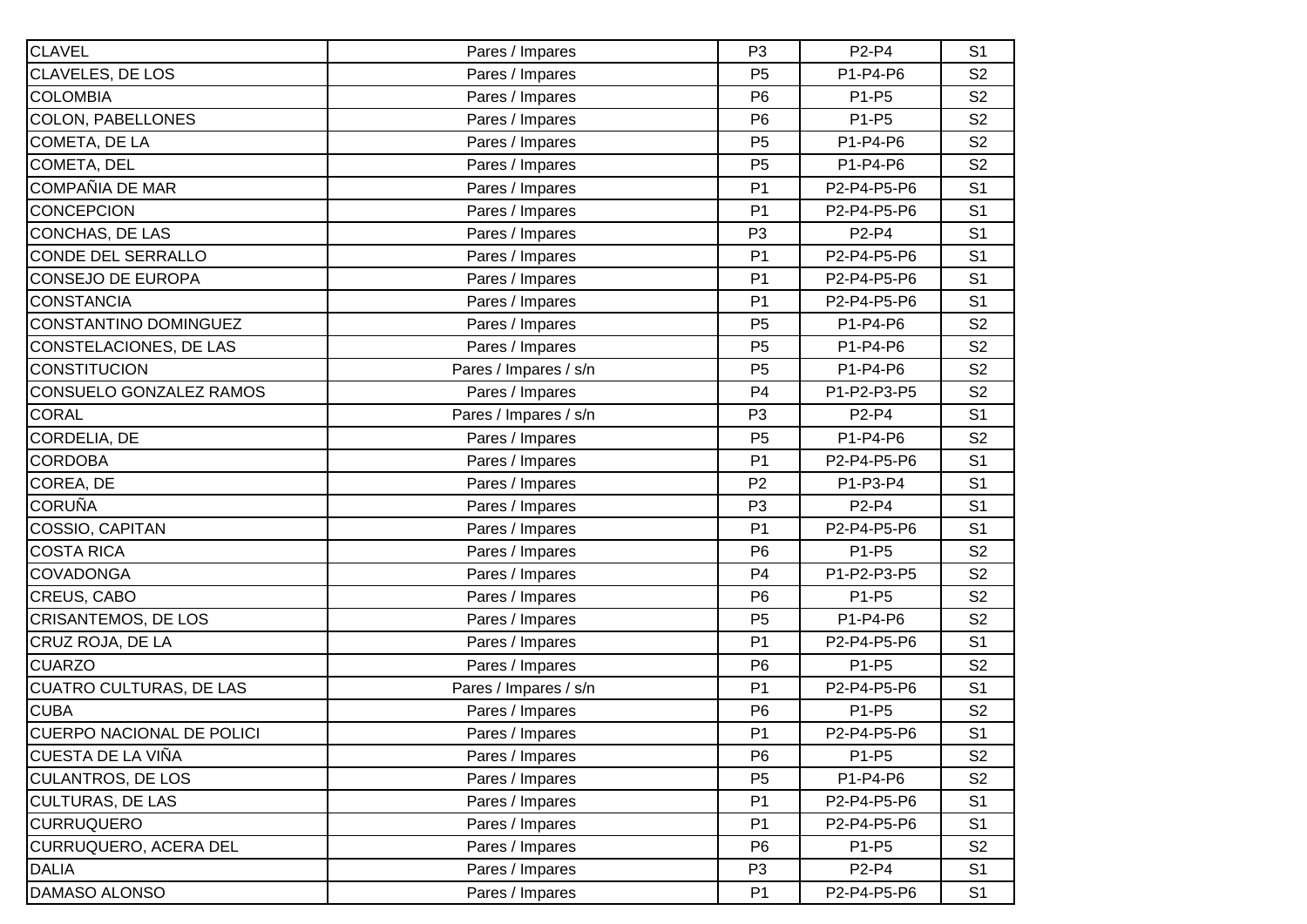| <b>DAOIZ Y VELARDE</b>        | Pares / Impares       | P <sub>1</sub> | P2-P4-P5-P6                    | S <sub>1</sub> |
|-------------------------------|-----------------------|----------------|--------------------------------|----------------|
| DARRO, RIO                    | Pares / Impares       | P <sub>6</sub> | P1-P5                          | S <sub>2</sub> |
| <b>DAVID MELUL</b>            | Pares / Impares       | P <sub>1</sub> | P2-P4-P5-P6                    | S <sub>1</sub> |
| DEIMOS, DE                    | Pares / Impares       | P <sub>5</sub> | P1-P4-P6                       | S <sub>2</sub> |
| DEMOCRACIA, DE LA             | Pares / Impares       | P <sub>1</sub> | P2-P4-P5-P6                    | S <sub>1</sub> |
| <b>DENEP</b>                  | Pares / Impares       | P <sub>5</sub> | P1-P4-P6                       | S <sub>2</sub> |
| DEPURADORA, DE LA             | Pares / Impares / s/n | P <sub>2</sub> | P1-P3-P4                       | S <sub>1</sub> |
| DIAZ OTERO, ALFERECES         | Pares / Impares       | P <sub>6</sub> | P1-P5                          | S <sub>2</sub> |
| <b>DIEGO DE OLEA</b>          | Pares / Impares       | P <sub>4</sub> | P1-P2-P3-P5                    | S <sub>2</sub> |
| <b>DIEGO DE PAREDES</b>       | Pares / Impares       | P <sub>6</sub> | P1-P5                          | S <sub>2</sub> |
| <b>DIEZ VICARIO</b>           | Pares / Impares       | P <sub>1</sub> | P2-P4-P5-P6                    | S <sub>1</sub> |
| <b>DIQUE SUR</b>              | Pares / Impares       | P <sub>2</sub> | P1-P3-P4                       | S <sub>1</sub> |
| <b>DOCTOR JOAQUIN LAMAS</b>   | Pares / Impares       | P <sub>3</sub> | P2-P4                          | S <sub>1</sub> |
| DOCTOR JOSE JATIVA GARCIA     | Pares / Impares       | P <sub>1</sub> | P2-P4-P5-P6                    | S <sub>1</sub> |
| DOCTOR RODRIGUEZ PORTILLO     | Pares / Impares       | P <sub>1</sub> | P2-P4-P5-P6                    | S <sub>1</sub> |
| DONANTES DE SANGRE            | Pares / Impares       | P <sub>4</sub> | P1-P2-P3-P5                    | S <sub>2</sub> |
| <b>DOS DE MAYO</b>            | Pares / Impares       | P <sub>2</sub> | P1-P3-P4                       | S <sub>1</sub> |
| DR. MIGUEL GOMEZ MORALES      | Pares / Impares       | P <sub>3</sub> | P <sub>2</sub> -P <sub>4</sub> | S <sub>1</sub> |
| <b>DRACAENAS, DE LAS</b>      | Pares / Impares       | P <sub>5</sub> | P1-P4-P6                       | S <sub>2</sub> |
| DUERO, RIO                    | Pares / Impares       | P <sub>6</sub> | P1-P5                          | S <sub>2</sub> |
| <b>DUQUE DE AHUMADA</b>       | Pares / Impares       | P <sub>1</sub> | P2-P4-P5-P6                    | S <sub>1</sub> |
| DUQUE DE AHUMADA-MANTELET     | Pares / Impares       | P <sub>1</sub> | P2-P4-P5-P6                    | S <sub>1</sub> |
| <b>DUQUESA DE LA VICTORIA</b> | Pares / Impares       | P <sub>1</sub> | P2-P4-P5-P6                    | S <sub>1</sub> |
| EBRO, RIO                     | Pares / Impares       | P <sub>6</sub> | P1-P5                          | S <sub>2</sub> |
| <b>ECHEGARAY</b>              | Pares / Impares       | P <sub>1</sub> | P2-P4-P5-P6                    | S <sub>1</sub> |
| ECHEVARRIA JIMENEZ, CAPIT     | Pares / Impares       | P <sub>4</sub> | P1-P2-P3-P5                    | S <sub>2</sub> |
| <b>ECLIPSE, DEL</b>           | Pares / Impares       | P <sub>5</sub> | P1-P4-P6                       | S <sub>2</sub> |
| <b>ECUADOR</b>                | Pares / Impares       | P <sub>6</sub> | P1-P5                          | S <sub>2</sub> |
| <b>EJERCITO ESPAÑOL</b>       | Pares / Impares       | P <sub>1</sub> | P2-P4-P5-P6                    | S <sub>1</sub> |
| <b>EL SONETO</b>              | Pares / Impares       | P <sub>1</sub> | P2-P4-P5-P6                    | S <sub>1</sub> |
| ELCHE, DE                     | Pares / Impares       | P <sub>1</sub> | P2-P4-P5-P6                    | S <sub>1</sub> |
| <b>ELOY GONZALO</b>           | Pares / Impares       | P <sub>1</sub> | P2-P4-P5-P6                    | S <sub>1</sub> |
| <b>EMILIO ALZUGARAY</b>       | Pares / Impares       | P <sub>5</sub> | P1-P4-P6                       | S <sub>2</sub> |
| <b>EMILIO PRADOS</b>          | Pares / Impares       | P <sub>1</sub> | P2-P4-P5-P6                    | S <sub>1</sub> |
| <b>EMPECINADO, EL</b>         | Pares / Impares       | P <sub>5</sub> | P1-P4-P6                       | S <sub>2</sub> |
| EMPERADOR, COMANDANTE         | Pares / Impares       | P <sub>1</sub> | P2-P4-P5-P6                    | S <sub>1</sub> |
| <b>ENCINA, DE LA</b>          | Pares / Impares       | P <sub>5</sub> | P1-P4-P6                       | S <sub>2</sub> |
| <b>ENEBROS, DE LOS</b>        | Pares / Impares       | P <sub>5</sub> | P1-P4-P6                       | S <sub>2</sub> |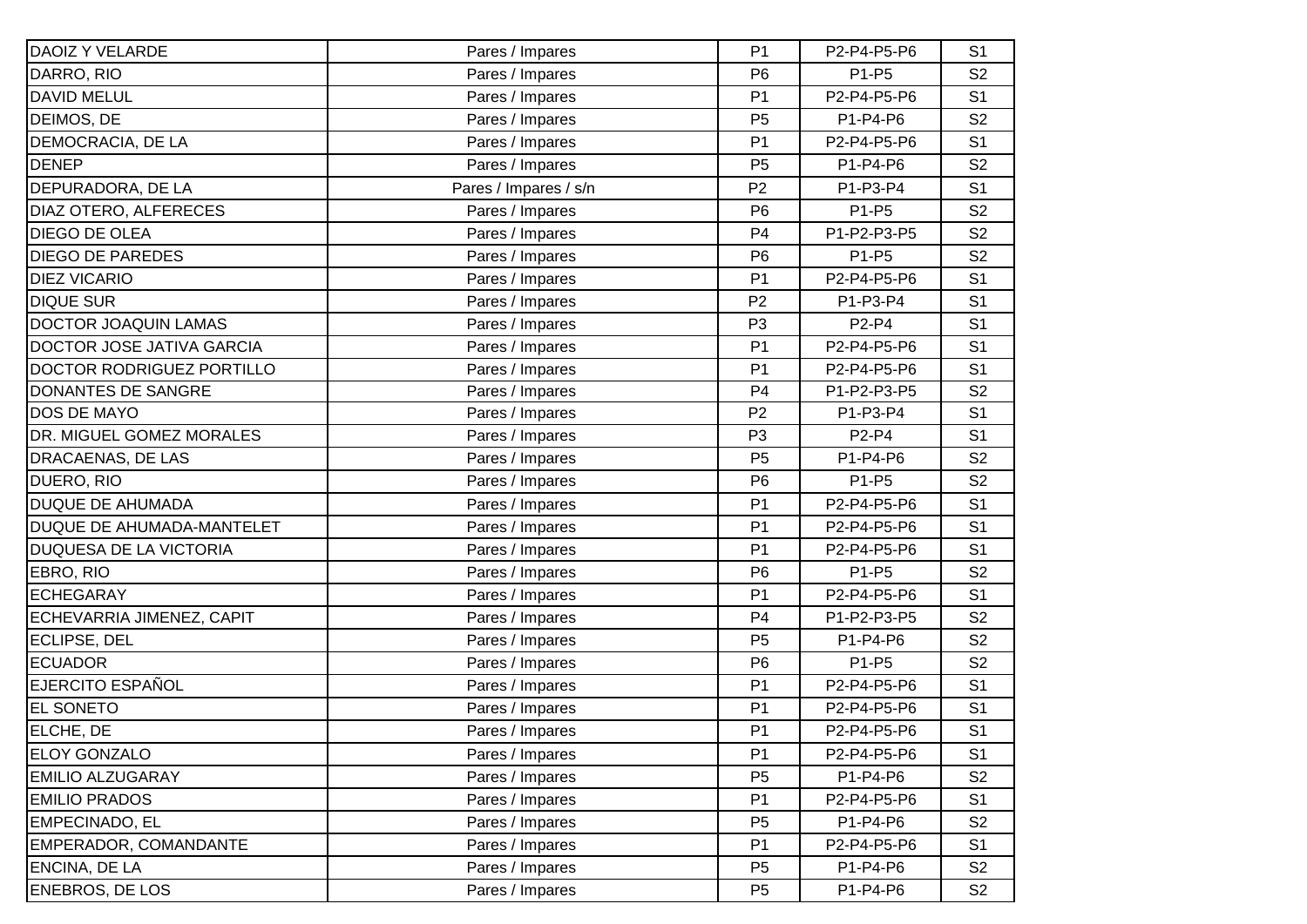| <b>ENRIQUE MAESTRE, ALFEREZ</b> | Pares / Impares       | P <sub>1</sub> | P2-P4-P5-P6 | S <sub>1</sub> |
|---------------------------------|-----------------------|----------------|-------------|----------------|
| <b>ENRIQUE NIETO</b>            | Pares / Impares       | P <sub>6</sub> | P1-P5       | S <sub>2</sub> |
| <b>ENRIQUE RUIZ VADILLO</b>     | Pares / Impares       | P <sub>4</sub> | P1-P2-P3-P5 | S <sub>2</sub> |
| ESCORPIO, DE                    | Pares / Impares       | P <sub>5</sub> | P1-P4-P6    | S <sub>2</sub> |
| <b>ESCULTOR ANDRES LOPEZ</b>    | Pares / Impares       | P <sub>3</sub> | P2-P4       | S <sub>1</sub> |
| ESLA, RIO                       | Pares / Impares       | P <sub>6</sub> | P1-P5       | S <sub>2</sub> |
| <b>ESPALDA A EL VIENTO</b>      | Pares / Impares       | P <sub>4</sub> | P1-P2-P3-P5 | S <sub>2</sub> |
| ESPALDAS DE ESTOPIÑAN           | Pares / Impares       | P <sub>6</sub> | P1-P5       | S <sub>2</sub> |
| <b>ESPAÑA</b>                   | Pares / Impares       | P <sub>1</sub> | P2-P4-P5-P6 | S <sub>1</sub> |
| ESPAÑOLETO, EL                  | Pares / Impares       | P <sub>1</sub> | P2-P4-P5-P6 | S <sub>1</sub> |
| ESPARTERO, GENERAL              | Pares / Impares       | P <sub>5</sub> | P1-P4-P6    | S <sub>2</sub> |
| <b>ESPIGA</b>                   | Pares / Impares       | P <sub>3</sub> | P2-P4       | S <sub>1</sub> |
| <b>ESPIGUERA</b>                | Pares / Impares       | P <sub>4</sub> | P1-P2-P3-P5 | S <sub>2</sub> |
| <b>ESTRELLA POLAR</b>           | Pares / Impares       | P <sub>5</sub> | P1-P4-P6    | S <sub>2</sub> |
| <b>ESTRELLA, LA</b>             | Pares / Impares       | P <sub>4</sub> | P1-P2-P3-P5 | S <sub>2</sub> |
| ESTUDIANTES, DE LOS             | Pares / Impares       | P <sub>4</sub> | P1-P2-P3-P5 | S <sub>2</sub> |
| EUCALIPTOS, DE LOS              | Pares / Impares       | P <sub>5</sub> | P1-P4-P6    | S <sub>2</sub> |
| EUME, RIO                       | Pares / Impares       | P <sub>6</sub> | P1-P5       | S <sub>2</sub> |
| EUROPA, DE                      | Pares / Impares       | P <sub>2</sub> | P1-P3-P4    | S <sub>1</sub> |
| <b>EXPLANADA DE CAMELLOS</b>    | Pares / Impares       | P <sub>4</sub> | P1-P2-P3-P5 | S <sub>2</sub> |
| EXPLANADA DEL GURUGU            | Pares / Impares       | P <sub>3</sub> | P2-P4       | S <sub>1</sub> |
| <b>FARHANA</b>                  | Pares / Impares / s/n | P <sub>5</sub> | P1-P4-P6    | S <sub>2</sub> |
| <b>FEDERICO GARCIA LORCA</b>    | Pares / Impares       | P <sub>1</sub> | P2-P4-P5-P6 | S <sub>1</sub> |
| FENIX, DEL                      | Pares / Impares       | P <sub>5</sub> | P1-P4-P6    | S <sub>2</sub> |
| FERNANDEZ CAPALLEJA, GRAL       | Pares / Impares       | P <sub>4</sub> | P1-P2-P3-P5 | S <sub>2</sub> |
| <b>FERNANDEZ CUEVAS</b>         | Pares / Impares       | P <sub>1</sub> | P2-P4-P5-P6 | S <sub>1</sub> |
| FERNANDEZ MARTIN, ALFEREZ       | Pares / Impares       | P <sub>4</sub> | P1-P2-P3-P5 | S <sub>2</sub> |
| FERROL, DEL                     | Pares / Impares       | P <sub>3</sub> | P2-P4       | S <sub>1</sub> |
| <b>FICUS</b>                    | Pares / Impares       | P <sub>3</sub> | P2-P4       | S <sub>1</sub> |
| <b>FILIPINAS</b>                | Pares / Impares       | P <sub>6</sub> | P1-P5       | S <sub>2</sub> |
| FINISTERRE, CABO                | Pares / Impares       | P <sub>6</sub> | P1-P5       | S <sub>2</sub> |
| <b>FLEMING, DOCTOR</b>          | Pares / Impares       | P4             | P1-P2-P3-P5 | S <sub>2</sub> |
| <b>FLOMESTA, TENIENTE</b>       | Pares / Impares / s/n | P <sub>2</sub> | P1-P3-P4    | S <sub>1</sub> |
| FLORENTINA, DE LA               | Pares / Impares       | P <sub>1</sub> | P2-P4-P5-P6 | S <sub>1</sub> |
| <b>FLORES Y MARIPOSAS</b>       | Pares / Impares       | P <sub>3</sub> | P2-P4       | S <sub>1</sub> |
| FOBOS, DE                       | Pares / Impares       | P <sub>5</sub> | P1-P4-P6    | S <sub>2</sub> |
| <b>FORTUNY</b>                  | Pares / Impares       | P <sub>1</sub> | P2-P4-P5-P6 | S <sub>1</sub> |
| FRADERA, CABO DE MAR            | Pares / Impares       | P <sub>2</sub> | P1-P3-P4    | S <sub>1</sub> |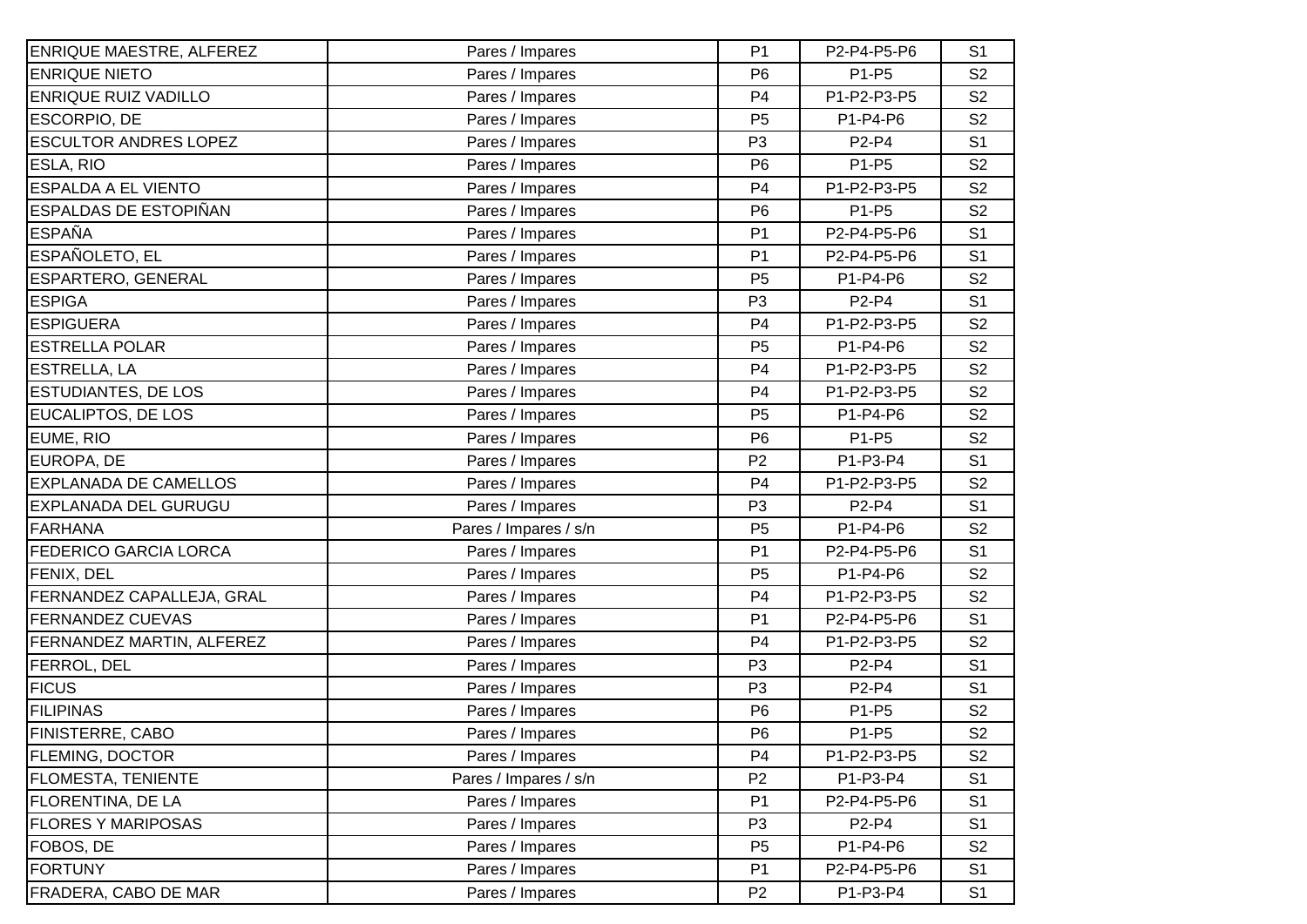| <b>FRANCISCO DE MIRANDA</b>      | Pares / Impares                                 | P <sub>1</sub> | P2-P4-P5-P6 | S <sub>1</sub> |
|----------------------------------|-------------------------------------------------|----------------|-------------|----------------|
| <b>FRANCISCO GARCIA</b>          | Pares / Impares                                 | P <sub>4</sub> | P1-P2-P3-P5 | S <sub>2</sub> |
| <b>FRANCISCO GIL</b>             | Pares / Impares                                 | P <sub>5</sub> | P1-P4-P6    | S <sub>2</sub> |
| <b>FRANCISCO HERNANDEZ DIAZ</b>  | Pares / Impares                                 | P <sub>1</sub> | P2-P4-P5-P6 | S <sub>1</sub> |
| FRANCISCO HERNANZ MNEZ.          | Pares / Impares                                 | P <sub>5</sub> | P1-P4-P6    | S <sub>2</sub> |
| <b>FRANCISCO MAS AZNAR</b>       | Pares / Impares                                 | P <sub>1</sub> | P2-P4-P5-P6 | S <sub>1</sub> |
| FRANCISCO MIR BERLANGA, M        | Pares / Impares                                 | P <sub>2</sub> | P1-P3-P4    | S <sub>1</sub> |
| <b>FRANCISCO PIZARRO</b>         | Pares nº 2 y nº 4                               | P <sub>1</sub> | P2-P4-P5-P6 | S <sub>1</sub> |
| <b>FRANCISCO PIZARRO</b>         | Todos los impares / Pares del 6 al final        | P <sub>6</sub> | P1-P5       | S <sub>2</sub> |
| <b>FRANCISCO SANCHEZ BARBERO</b> | Pares / Impares                                 | P <sub>1</sub> | P2-P4-P5-P6 | S <sub>1</sub> |
| FRANCISCO SOPESEN, FALANG        | Pares / Impares                                 | P <sub>4</sub> | P1-P2-P3-P5 | S <sub>2</sub> |
| FRANCISCO SORIANO, ALFERE        | Pares / Impares                                 | P <sub>4</sub> | P1-P2-P3-P5 | S <sub>2</sub> |
| <b>FRANCISCO TORTOSA</b>         | Pares / Impares                                 | P <sub>5</sub> | P1-P4-P6    | S <sub>2</sub> |
| <b>FUCSIAS, DE LAS</b>           | Pares / Impares                                 | P <sub>5</sub> | P1-P4-P6    | S <sub>2</sub> |
| FUEGO, DEL                       | Pares / Impares                                 | P <sub>5</sub> | P1-P4-P6    | S <sub>2</sub> |
| <b>FUENGIROLA</b>                | Pares / Impares                                 | P <sub>2</sub> | P1-P3-P4    | S <sub>1</sub> |
| <b>FUERTE DE SAN CARLOS</b>      | Pares / Impares                                 | P <sub>1</sub> | P2-P4-P5-P6 | S <sub>1</sub> |
| FUERTE DE SAN MIGUEL             | Pares / Impares                                 | P <sub>1</sub> | P2-P4-P5-P6 | S <sub>1</sub> |
| <b>GABRIEL CELAYA</b>            | Pares / Impares                                 | P <sub>1</sub> | P2-P4-P5-P6 | S <sub>1</sub> |
| <b>GABRIEL DE MORALES</b>        | Pares / Impares                                 | P <sub>1</sub> | P2-P4-P5-P6 | S <sub>1</sub> |
| GAETA, DE                        | Pares / Impares                                 | P <sub>4</sub> | P1-P2-P3-P5 | S <sub>2</sub> |
| <b>GANIMEDES, DE</b>             | Pares / Impares                                 | P <sub>5</sub> | P1-P4-P6    | S <sub>2</sub> |
| <b>GARCERAN, DOCTOR</b>          | Pares / Impares                                 | P <sub>1</sub> | P2-P4-P5-P6 | S <sub>1</sub> |
| <b>GARCIA CABRELLES</b>          | Todos los pares e impares del 1 al 11           | P <sub>1</sub> | P2-P4-P5-P6 | S <sub>1</sub> |
| <b>GARCIA CABRELLES</b>          | Todos los pares e impares del 13 al final       | P <sub>6</sub> | P1-P5       | S <sub>2</sub> |
| GARCIA MARGALLO, GENERAL         | Pares del 18 al final / Impares del 16 al final | P <sub>6</sub> | P1-P5       | S <sub>2</sub> |
| GARCIA MARGALLO, GENERAL         | Pares del 2 al 16 / Impares del 1 al 15         | P <sub>1</sub> | P2-P4-P5-P6 | S <sub>1</sub> |
| <b>GARCIA MARTINEZ, MEDICO</b>   | Pares / Impares / s/n                           | P <sub>2</sub> | P1-P3-P4    | S <sub>1</sub> |
| GARCIA MORATO, COMANDANTE        | Pares / Impares                                 | P <sub>2</sub> | P1-P3-P4    | S <sub>1</sub> |
| GARCILASO DE LA VEGA, POE        | Pares / Impares                                 | P <sub>4</sub> | P1-P2-P3-P5 | S <sub>2</sub> |
| <b>GARDENIA</b>                  | Pares / Impares                                 | P <sub>3</sub> | P2-P4       | S <sub>1</sub> |
| GARELLANO, DE                    | Pares / Impares                                 | P <sub>4</sub> | P1-P2-P3-P5 | S <sub>2</sub> |
| GATA, CABO                       | Pares / Impares                                 | P <sub>6</sub> | P1-P5       | S <sub>2</sub> |
| <b>GEMINIS, DE</b>               | Pares / Impares                                 | P <sub>5</sub> | P1-P4-P6    | S <sub>2</sub> |
| <b>GENIL, RIO</b>                | Pares / Impares                                 | P <sub>6</sub> | P1-P5       | S <sub>2</sub> |
| <b>GERANIOS, DE LOS</b>          | Pares / Impares                                 | P <sub>5</sub> | P1-P4-P6    | S <sub>2</sub> |
| <b>GERARDO DIEGO</b>             | Pares / Impares                                 | P <sub>1</sub> | P2-P4-P5-P6 | S <sub>1</sub> |
| <b>GERONA</b>                    | Pares / Impares                                 | P <sub>1</sub> | P2-P4-P5-P6 | S <sub>1</sub> |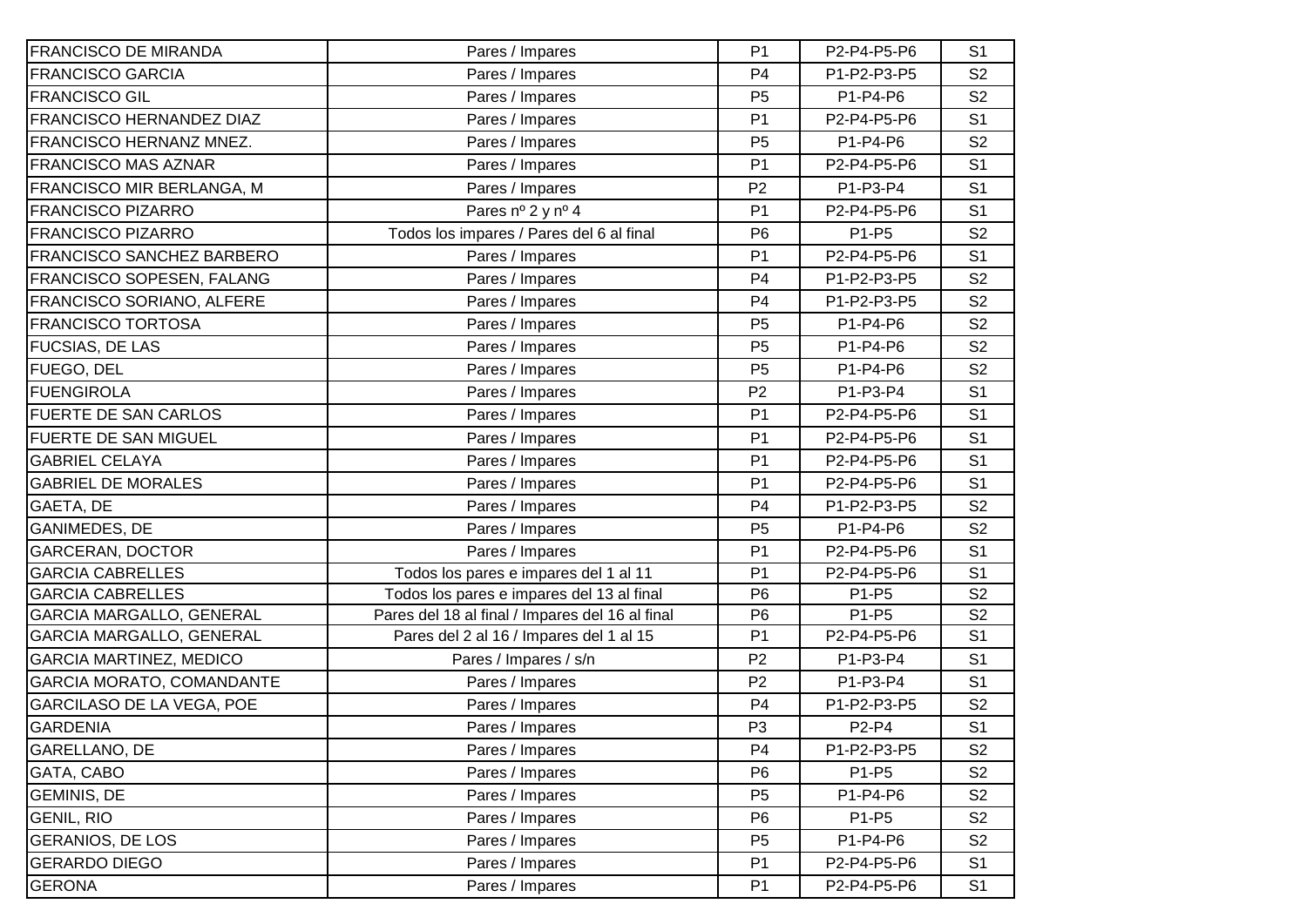| <b>GIRASOLES, DE LOS</b>        | Pares / Impares                                 | P <sub>5</sub> | P1-P4-P6    | S <sub>2</sub> |
|---------------------------------|-------------------------------------------------|----------------|-------------|----------------|
| <b>GLADIOLOS, DE LOS</b>        | Pares / Impares                                 | P <sub>5</sub> | P1-P4-P6    | S <sub>2</sub> |
| <b>GLOXINIAS, DE LAS</b>        | Pares / Impares                                 | P <sub>5</sub> | P1-P4-P6    | S <sub>2</sub> |
| <b>GOLETA, DE LA</b>            | Pares / Impares                                 | P <sub>2</sub> | P1-P3-P4    | S <sub>1</sub> |
| GOMEZ JORDANA, GRUPOS           | Pares / Impares                                 | P <sub>3</sub> | P2-P4       | S <sub>1</sub> |
| <b>GONZALO HERRANZ</b>          | Pares / Impares                                 | P <sub>4</sub> | P1-P2-P3-P5 | S <sub>2</sub> |
| GOTARREDONA, TENIENTE GEN       | Pares / Impares                                 | P <sub>4</sub> | P1-P2-P3-P5 | S <sub>2</sub> |
| <b>GOYA</b>                     | Pares / Impares                                 | P <sub>1</sub> | P2-P4-P5-P6 | S <sub>1</sub> |
| <b>GRAN CAPITAN</b>             | Pares del 16 al final / Impares del 15 al final | P <sub>6</sub> | P1-P5       | S <sub>2</sub> |
| <b>GRAN CAPITAN</b>             | Pares del 2 al 14 / Impares del 1 al 13         | P <sub>1</sub> | P2-P4-P5-P6 | S <sub>1</sub> |
| <b>GRAN TAPIZ</b>               | Pares / Impares                                 | P <sub>3</sub> | P2-P4       | S <sub>1</sub> |
| <b>GRANADA</b>                  | Pares / Impares                                 | P <sub>1</sub> | P2-P4-P5-P6 | S <sub>1</sub> |
| <b>GRANADO, DEL</b>             | Pares / Impares                                 | P <sub>5</sub> | P1-P4-P6    | S <sub>2</sub> |
| <b>GRANADOS, MUSICO</b>         | Pares / Impares                                 | P <sub>1</sub> | P2-P4-P5-P6 | S <sub>1</sub> |
| <b>GRANITO</b>                  | Pares / Impares                                 | P <sub>6</sub> | P1-P5       | S <sub>2</sub> |
| <b>GRANJA AGRICOLA</b>          | Pares / Impares / s/n                           | P <sub>3</sub> | P2-P4       | S <sub>1</sub> |
| <b>GRANJERA, LA</b>             | Pares / Impares                                 | P <sub>3</sub> | P2-P4       | S <sub>1</sub> |
| <b>GRAVELINAS</b>               | Pares / Impares                                 | P <sub>4</sub> | P1-P2-P3-P5 | S <sub>2</sub> |
| <b>GRAVINA</b>                  | Pares / Impares                                 | P <sub>2</sub> | P1-P3-P4    | S <sub>1</sub> |
| <b>GRECO, EL</b>                | Pares / Impares                                 | P <sub>1</sub> | P2-P4-P5-P6 | S <sub>1</sub> |
| <b>GUADALETE, RIO</b>           | Pares / Impares                                 | P <sub>6</sub> | P1-P5       | S <sub>2</sub> |
| <b>GUADALHORCE, RIO</b>         | Pares / Impares                                 | P <sub>6</sub> | P1-P5       | S <sub>2</sub> |
| <b>GUADALIMAR, RIO</b>          | Pares / Impares                                 | P <sub>6</sub> | P1-P5       | S <sub>2</sub> |
| <b>GUADALQUIVIR, RIO</b>        | Pares / Impares                                 | P <sub>6</sub> | P1-P5       | S <sub>2</sub> |
| <b>GUADIANA, RIO</b>            | Pares / Impares                                 | P <sub>6</sub> | P1-P5       | S <sub>2</sub> |
| <b>GUARDIA WALONA</b>           | Pares / Impares                                 | P <sub>1</sub> | P2-P4-P5-P6 | S <sub>1</sub> |
| <b>GUATEMALA</b>                | Pares / Impares                                 | P <sub>6</sub> | P1-P5       | S <sub>2</sub> |
| <b>GUAYANA</b>                  | Pares / Impares                                 | P <sub>6</sub> | P1-P5       | S <sub>2</sub> |
| <b>GUERRERO ROMERO, ALFEREZ</b> | Pares / Impares                                 | P <sub>1</sub> | P2-P4-P5-P6 | S <sub>1</sub> |
| <b>GUILOCHE, CAPITAN</b>        | Pares / Impares                                 | P <sub>1</sub> | P2-P4-P5-P6 | S <sub>1</sub> |
| GURUGU                          | Pares / Impares                                 | P <sub>3</sub> | P2-P4       | S <sub>1</sub> |
| <b>HACH MOHAMED AMAR</b>        | Pares / Impares                                 | P <sub>3</sub> | P2-P4       | S <sub>1</sub> |
| <b>HAIFA</b>                    | Pares / Impares                                 | P <sub>6</sub> | P1-P5       | S <sub>2</sub> |
| <b>HAITI</b>                    | Pares / Impares                                 | P <sub>6</sub> | P1-P5       | S <sub>2</sub> |
| <b>HARDU</b>                    | Pares / Impares                                 | P <sub>3</sub> | P2-P4       | S <sub>1</sub> |
| HARDU, PREFABRICADAS            | Pares / Impares                                 | P <sub>3</sub> | P2-P4       | S <sub>1</sub> |
| HAYA, COMANDANTE                | Pares / Impares                                 | P <sub>6</sub> | P1-P5       | S <sub>2</sub> |
| <b>HEBRON</b>                   | Pares / Impares                                 | P <sub>6</sub> | P1-P5       | S <sub>2</sub> |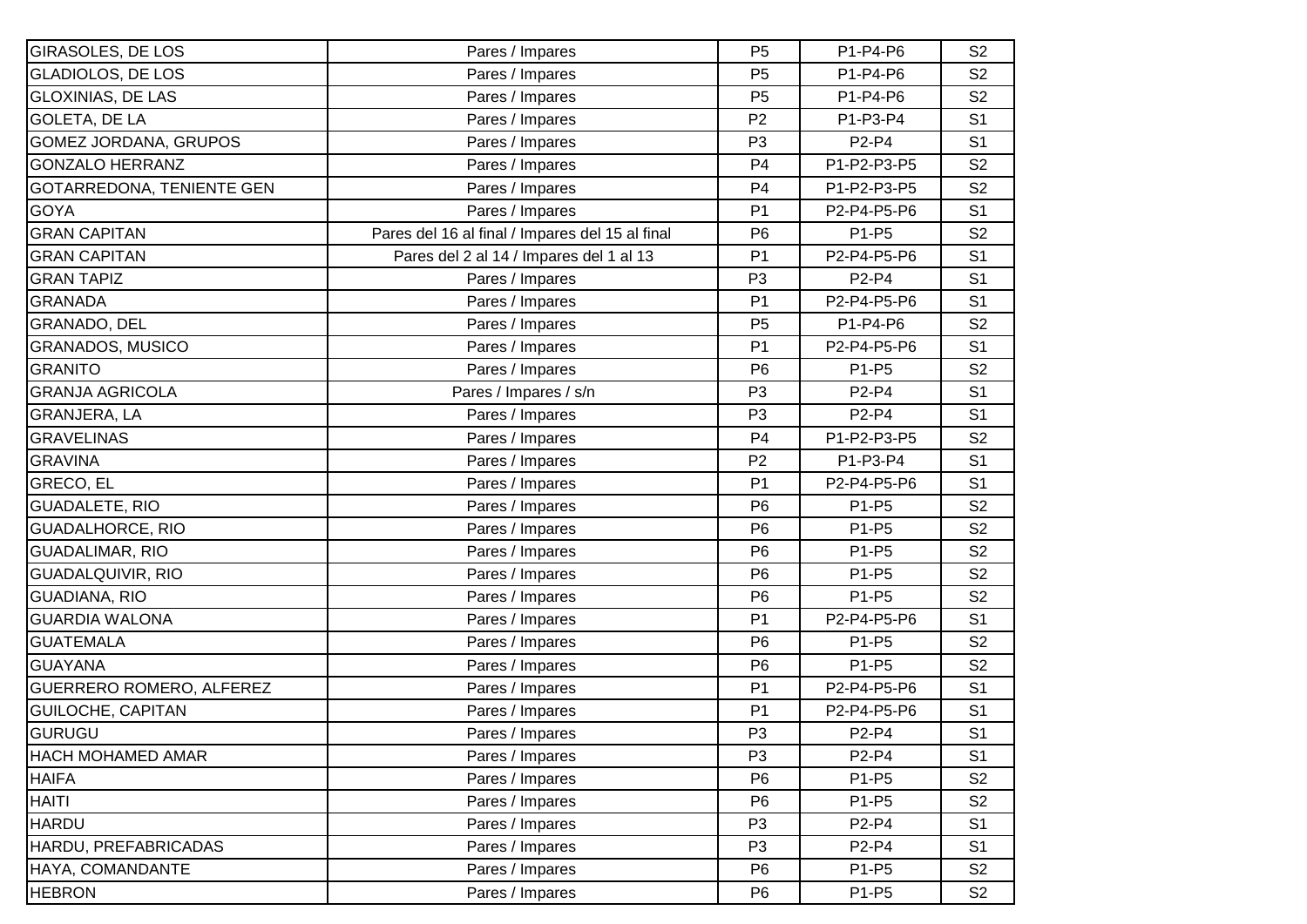| <b>HELECHOS, DE LOS</b>    | Pares / Impares                         | P <sub>5</sub> | P1-P4-P6    | S <sub>2</sub> |
|----------------------------|-----------------------------------------|----------------|-------------|----------------|
| <b>HERCULES, DE</b>        | Pares / Impares                         | P <sub>5</sub> | P1-P4-P6    | S <sub>2</sub> |
| HERMANA EUCARISTIA         | Pares / Impares                         | P <sub>6</sub> | P1-P5       | S <sub>2</sub> |
| <b>HERMANO CRESCENCIO</b>  | Pares / Impares                         | P <sub>1</sub> | P2-P4-P5-P6 | S <sub>1</sub> |
| HERMANOS DE LA SALLE       | Pares / Impares                         | P <sub>1</sub> | P2-P4-P5-P6 | S <sub>1</sub> |
| <b>HERNANDEZ</b>           | Pares / Impares                         | P <sub>1</sub> | P2-P4-P5-P6 | S <sub>1</sub> |
| <b>HERNANDO DE ZAFRA</b>   | Pares / Impares                         | P <sub>1</sub> | P2-P4-P5-P6 | S <sub>1</sub> |
| HEROES DE ALCANTARA        | Pares / Impares / s/n                   | P <sub>2</sub> | P1-P3-P4    | S <sub>1</sub> |
| <b>HEROES DE ESPAÑA</b>    | Pares / Impares                         | P <sub>1</sub> | P2-P4-P5-P6 | S <sub>1</sub> |
| <b>HIDALGO DE CISNEROS</b> | Pares / Impares                         | P <sub>6</sub> | P1-P5       | S <sub>2</sub> |
| <b>HIDRA</b>               | Pares / Impares                         | P <sub>5</sub> | P1-P4-P6    | S <sub>2</sub> |
| <b>HIDUM</b>               | Pares / Impares                         | P <sub>5</sub> | P1-P4-P6    | S <sub>2</sub> |
| HIEDRAS, DE LAS            | Pares / Impares                         | P <sub>5</sub> | P1-P4-P6    | S <sub>2</sub> |
| HIGUERA, DE LA             | Pares / Impares                         | P <sub>5</sub> | P1-P4-P6    | S <sub>2</sub> |
| <b>HONDURAS</b>            | Pares / Impares                         | P <sub>6</sub> | P1-P5       | S <sub>2</sub> |
| <b>HORCAS COLORADAS</b>    | Pares / Impares                         | P <sub>6</sub> | P1-P5       | S <sub>2</sub> |
| HORCAS COLORADAS-A         | Pares / Impares                         | P <sub>6</sub> | P1-P5       | S <sub>2</sub> |
| HORNABEQUE, FOSO DE        | Pares / Impares / s/n                   | P <sub>1</sub> | P2-P4-P5-P6 | S <sub>1</sub> |
| <b>HORNO</b>               | Pares / Impares                         | P <sub>1</sub> | P2-P4-P5-P6 | S <sub>1</sub> |
| <b>HORTENSIA</b>           | Pares / Impares                         | P <sub>3</sub> | P2-P4       | S <sub>1</sub> |
| <b>HOSPITAL MILITAR</b>    | Pares / Impares                         | P <sub>3</sub> | P2-P4       | S <sub>1</sub> |
| <b>HUERTA CABO</b>         | Pares / Impares / s/n                   | P <sub>3</sub> | P2-P4       | S <sub>1</sub> |
| <b>HUERTA CALDERON</b>     | Pares / Impares / s/n                   | P <sub>3</sub> | P2-P4       | S <sub>1</sub> |
| <b>HUERTA CANO</b>         | Pares / Impares                         | P <sub>3</sub> | P2-P4       | S <sub>1</sub> |
| HUERTA CARRILLO-NAVARRO    | Pares / Impares                         | P <sub>3</sub> | P2-P4       | S <sub>1</sub> |
| HUERTA DE PIMENTEL, DE LA  | Pares / Impares                         | P <sub>5</sub> | P1-P4-P6    | S <sub>2</sub> |
| <b>HUERTA LAVADERO</b>     | Pares / Impares / s/n                   | P <sub>3</sub> | P2-P4       | S <sub>1</sub> |
| <b>HUERTA SALAMA</b>       | Pares / Impares                         | P <sub>3</sub> | P2-P4       | S <sub>1</sub> |
| HUERTA VALENCIA            | Impares                                 | P <sub>6</sub> | P1-P5       | S <sub>2</sub> |
| <b>HUERTAS DE HIDUM</b>    | Pares / Impares                         | P <sub>5</sub> | P1-P4-P6    | S <sub>2</sub> |
| <b>IBAÑEZ MARIN</b>        | Impares del 99 al final                 | P <sub>5</sub> | P1-P4-P6    | S <sub>2</sub> |
| <b>IBAÑEZ MARIN</b>        | Pares del 2 al 44 / Impares del 1 al 97 | P <sub>1</sub> | P2-P4-P5-P6 | S <sub>1</sub> |
| <b>IBAÑEZ MARIN</b>        | Pares del 46 al final                   | P <sub>6</sub> | P1-P5       | S <sub>2</sub> |
| <b>IBERPUERTO</b>          | Pares / Impares                         | P <sub>5</sub> | P1-P4-P6    | S <sub>2</sub> |
| IBIZA, DE                  | Pares / Impares                         | P <sub>3</sub> | P2-P4       | S <sub>1</sub> |
| <b>ILDEFONSO INFANTES</b>  | Pares / Impares                         | P <sub>1</sub> | P2-P4-P5-P6 | S <sub>1</sub> |
| <b>INDIA</b>               | Pares / Impares                         | P <sub>4</sub> | P1-P2-P3-P5 | S <sub>2</sub> |
| <b>INFANTA CRISTINA</b>    | Pares / Impares                         | P <sub>3</sub> | P2-P4       | S <sub>1</sub> |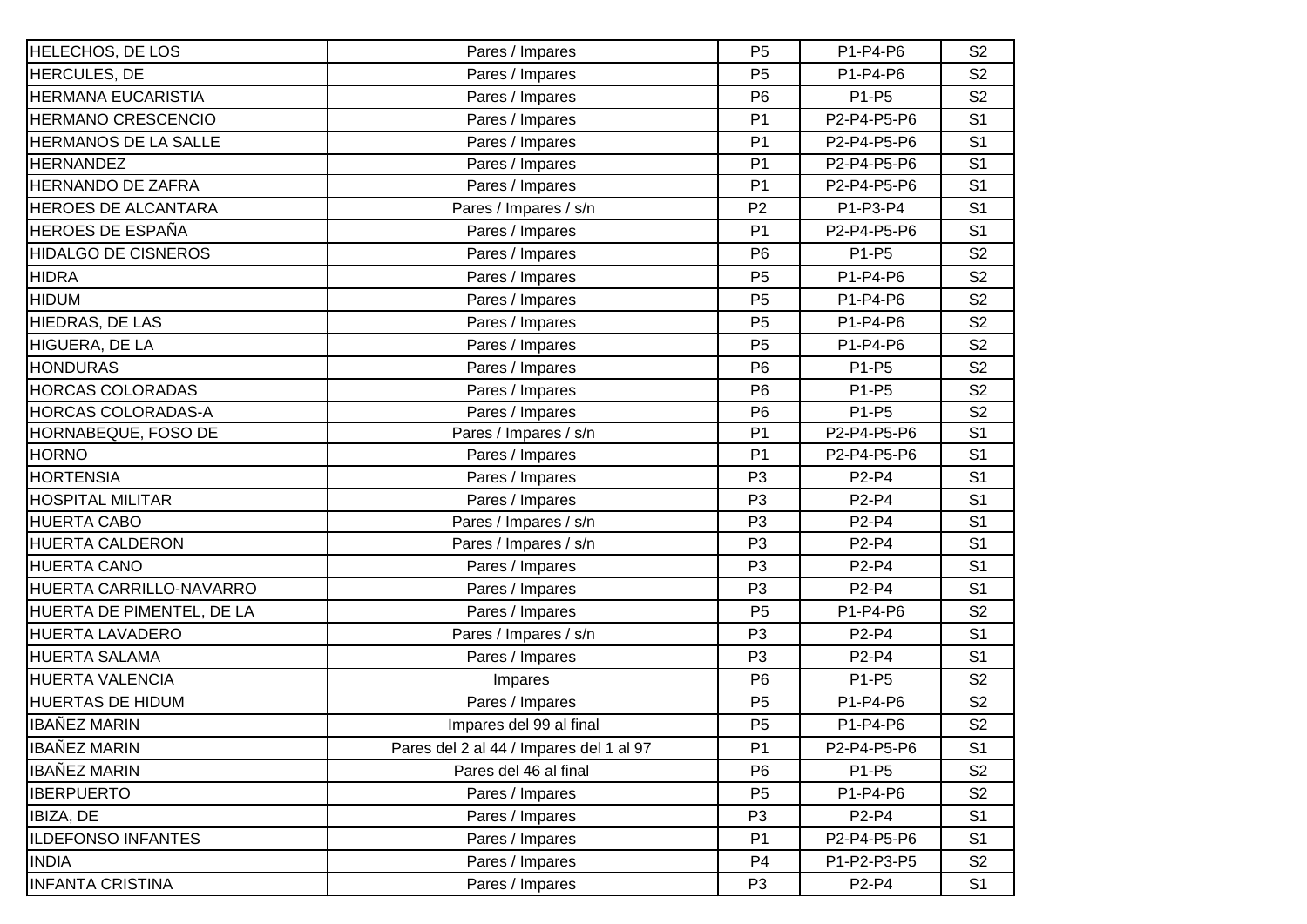| <b>INFANTA ELENA</b>             | Pares / Impares                           | P <sub>3</sub> | P2-P4       | S <sub>1</sub> |
|----------------------------------|-------------------------------------------|----------------|-------------|----------------|
| <b>INFANTAS DE ESPAÑA</b>        | Pares / Impares                           | P <sub>3</sub> | P2-P4       | S <sub>1</sub> |
| <b>INFANTERIA</b>                | Pares del 2 al 22                         | P <sub>1</sub> | P2-P4-P5-P6 | S <sub>1</sub> |
| <b>INFANTERIA</b>                | Todos los impares / Pares del 24 al final | P <sub>6</sub> | P1-P5       | S <sub>2</sub> |
| ING. DROCTOVEO CASTAÑON          | Pares / Impares                           | P <sub>5</sub> | P1-P4-P6    | S <sub>2</sub> |
| ING. FRANCISCO CARCAÑO           | Pares / Impares                           | P <sub>5</sub> | P1-P4-P6    | S <sub>2</sub> |
| <b>INGENIERO JOAQUIN BARCO</b>   | Pares / Impares                           | P <sub>5</sub> | P1-P4-P6    | S <sub>2</sub> |
| <b>INGENIERO JUAN CABALLERO</b>  | Pares / Impares                           | P <sub>1</sub> | P2-P4-P5-P6 | S <sub>1</sub> |
| <b>INGENIERO MANUEL BECERRA</b>  | Pares / Impares                           | P <sub>5</sub> | P1-P4-P6    | S <sub>2</sub> |
| <b>INGENIERO MIGUEL DE PEREA</b> | Pares / Impares                           | P <sub>1</sub> | P2-P4-P5-P6 | S <sub>1</sub> |
| <b>IRIARTE, DE</b>               | Pares / Impares                           | P <sub>4</sub> | P1-P2-P3-P5 | S <sub>2</sub> |
| <b>ISLA DE ISABEL II</b>         | Pares / Impares                           | P <sub>6</sub> | P1-P5       | S <sub>2</sub> |
| <b>ISLA DEL CONGRESO</b>         | Pares / Impares                           | P <sub>6</sub> | P1-P5       | S <sub>2</sub> |
| <b>ISLA DEL REY</b>              | Pares / Impares                           | P <sub>6</sub> | P1-P5       | S <sub>2</sub> |
| <b>ISLAS MARQUESAS, DE LAS</b>   | Pares / Impares                           | P <sub>6</sub> | P1-P5       | S <sub>2</sub> |
| J. ANTONIO PACHECO-GARCIA        | Pares / Impares                           | P <sub>5</sub> | P1-P4-P6    | S <sub>2</sub> |
| <b>JACINTO DE OBAL</b>           | Pares / Impares                           | P <sub>1</sub> | P2-P4-P5-P6 | S <sub>1</sub> |
| <b>JACINTO RUIZ MENDOZA</b>      | Pares / Impares                           | P <sub>1</sub> | P2-P4-P5-P6 | S <sub>1</sub> |
| JACINTOS, DE LOS                 | Pares / Impares                           | P <sub>5</sub> | P1-P4-P6    | S <sub>2</sub> |
| <b>JAEN</b>                      | Pares / Impares                           | P <sub>1</sub> | P2-P4-P5-P6 | S <sub>1</sub> |
| <b>JAFFA</b>                     | Pares / Impares                           | P <sub>6</sub> | P1-P5       | S <sub>2</sub> |
| <b>JAIME FERRANZ</b>             | Pares / Impares                           | P <sub>6</sub> | P1-P5       | S <sub>2</sub> |
| JAMAICA, DE                      | Pares / Impares                           | P <sub>6</sub> | P1-P5       | S <sub>2</sub> |
| <b>JAPON</b>                     | Pares / Impares                           | P <sub>4</sub> | P1-P2-P3-P5 | S <sub>2</sub> |
| <b>JARDIN VALENCIANO</b>         | Pares / Impares                           | P <sub>5</sub> | P1-P4-P6    | S <sub>2</sub> |
| <b>JARDINES</b>                  | Pares / Impares                           | P <sub>1</sub> | P2-P4-P5-P6 | S <sub>1</sub> |
| <b>JAZMIN</b>                    | Pares / Impares                           | P <sub>3</sub> | P2-P4       | S <sub>1</sub> |
| JAZMINES, DE LOS                 | Pares / Impares                           | P <sub>5</sub> | P1-P4-P6    | S <sub>2</sub> |
| JEREZ, DE                        | Pares / Impares                           | P <sub>1</sub> | P2-P4-P5-P6 | S <sub>1</sub> |
| JERICO, DE                       | Pares / Impares                           | P <sub>6</sub> | P1-P5       | S <sub>2</sub> |
| <b>JERUSALEN</b>                 | Pares / Impares                           | P <sub>6</sub> | P1-P5       | S <sub>2</sub> |
| JIMENEZ BENHAMU, COMANDAN        | Pares / Impares                           | P <sub>1</sub> | P2-P4-P5-P6 | S <sub>1</sub> |
| <b>JIMENEZ E IGLESIAS</b>        | Pares / Impares                           | P <sub>3</sub> | P2-P4       | S <sub>1</sub> |
| <b>JORGE GUILLEN</b>             | Pares / Impares                           | P <sub>1</sub> | P2-P4-P5-P6 | S <sub>1</sub> |
| <b>JORGE JUAN</b>                | Pares / Impares                           | P <sub>4</sub> | P1-P2-P3-P5 | S <sub>2</sub> |
| <b>JOSE ANDUJAR AMATE</b>        | Pares / Impares                           | P <sub>5</sub> | P1-P4-P6    | S <sub>2</sub> |
| <b>JOSE ANTONIO SAINZ</b>        | Pares / Impares                           | P <sub>4</sub> | P1-P2-P3-P5 | S <sub>2</sub> |
| <b>JOSE BERGAMIN</b>             | Pares / Impares                           | P <sub>1</sub> | P2-P4-P5-P6 | S <sub>1</sub> |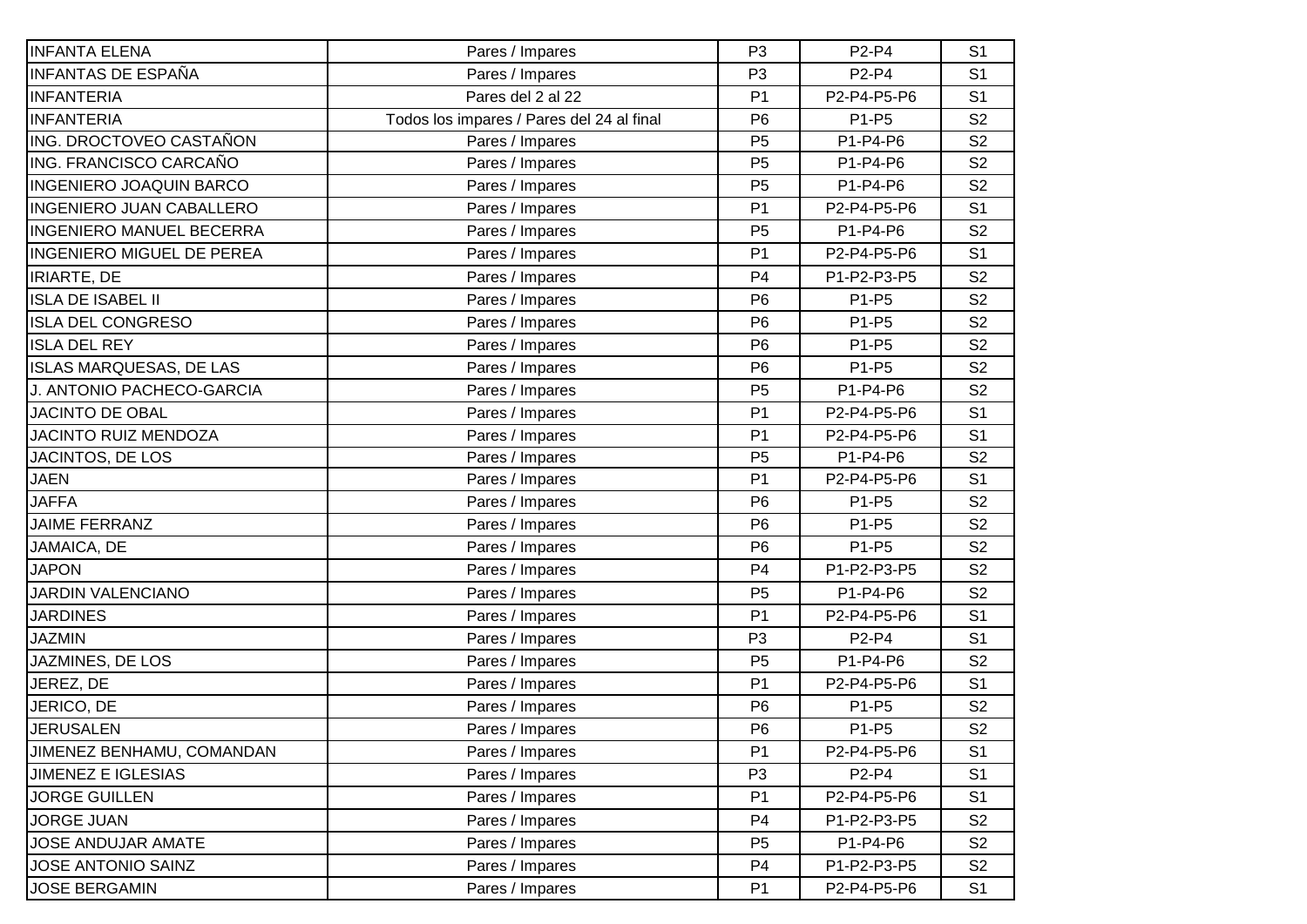| JOSE CADARSO, POETA           | Pares / Impares | P <sub>4</sub> | P1-P2-P3-P5 | S <sub>2</sub> |
|-------------------------------|-----------------|----------------|-------------|----------------|
| <b>JOSE LUIS FERNANDEZ</b>    | Pares / Impares | P <sub>3</sub> | P2-P4       | S <sub>1</sub> |
| JOSE MANRIQUE, POETA          | Pares / Impares | P <sub>4</sub> | P1-P2-P3-P5 | S <sub>2</sub> |
| <b>JOSE MARIA ANTON</b>       | Pares / Impares | P <sub>5</sub> | P1-P4-P6    | S <sub>2</sub> |
| <b>JOSE MARIA PANIAGUA</b>    | Pares / Impares | P <sub>4</sub> | P1-P2-P3-P5 | S <sub>2</sub> |
| <b>JOSE MORENO VILLA</b>      | Pares / Impares | P <sub>1</sub> | P2-P4-P5-P6 | S <sub>1</sub> |
| <b>JOSE OBADIA BENHAMU</b>    | Pares / Impares | P <sub>1</sub> | P2-P4-P5-P6 | S <sub>1</sub> |
| <b>JUAN CARLOS I, REY</b>     | Pares / Impares | P <sub>1</sub> | P2-P4-P5-P6 | S <sub>1</sub> |
| <b>JUAN DE AUSTRIA</b>        | Pares / Impares | P <sub>1</sub> | P2-P4-P5-P6 | S <sub>1</sub> |
| <b>JUAN DE GARAY</b>          | Pares / Impares | P <sub>6</sub> | P1-P5       | S <sub>2</sub> |
| <b>JUAN DE JUANES</b>         | Pares / Impares | P <sub>1</sub> | P2-P4-P5-P6 | S <sub>1</sub> |
| <b>JUAN DE LANUZA</b>         | Pares / Impares | P <sub>1</sub> | P2-P4-P5-P6 | S <sub>1</sub> |
| <b>JUAN DE LARA</b>           | Pares / Impares | P <sub>1</sub> | P2-P4-P5-P6 | S <sub>1</sub> |
| <b>JUAN GARCES</b>            | Pares / Impares | P <sub>4</sub> | P1-P2-P3-P5 | S <sub>2</sub> |
| <b>JUAN GUERRERO ZAMORA</b>   | Pares / Impares | P <sub>6</sub> | P1-P5       | S <sub>2</sub> |
| <b>JUAN MARTIN PAREDES</b>    | Pares / Impares | P <sub>1</sub> | P2-P4-P5-P6 | S <sub>1</sub> |
| <b>JUAN MIGUEL</b>            | Pares / Impares | P <sub>5</sub> | P1-P4-P6    | S <sub>2</sub> |
| <b>JUAN RAMON JIMENEZ-A</b>   | Pares / Impares | P <sub>1</sub> | P2-P4-P5-P6 | S <sub>1</sub> |
| <b>JUAN RAMON JIMENEZ-B</b>   | Pares / Impares | P <sub>1</sub> | P2-P4-P5-P6 | S <sub>1</sub> |
| <b>JUAN RIOS GARCIA</b>       | Pares / Impares | P <sub>1</sub> | P2-P4-P5-P6 | S <sub>1</sub> |
| <b>JUAN SEBASTIAN ELCANO</b>  | Pares / Impares | P <sub>5</sub> | P1-P4-P6    | S <sub>2</sub> |
| JUCAR, RIO                    | Pares / Impares | P <sub>6</sub> | P1-P5       | S <sub>2</sub> |
| <b>JULIO ROMERO DE TORRES</b> | Pares / Impares | P <sub>4</sub> | P1-P2-P3-P5 | S <sub>2</sub> |
| <b>JULIO RUIZ DE ALDA</b>     | Pares / Impares | P <sub>4</sub> | P1-P2-P3-P5 | S <sub>2</sub> |
| <b>JULIO VERNE</b>            | Pares / Impares | P <sub>4</sub> | P1-P2-P3-P5 | S <sub>2</sub> |
| JUPITER, DE                   | Pares / Impares | P <sub>5</sub> | P1-P4-P6    | S <sub>2</sub> |
| JUSTO SANCHO MIÑANO           | Pares / Impares | P <sub>1</sub> | P2-P4-P5-P6 | S <sub>1</sub> |
| JUVENTUD, DE LA               | Pares / Impares | P <sub>4</sub> | P1-P2-P3-P5 | S <sub>2</sub> |
| <b>LA HISPANIDAD</b>          | Pares / Impares | P <sub>6</sub> | P1-P5       | S <sub>2</sub> |
| LA LIBERTAD, DE               | Pares / Impares | P <sub>4</sub> | P1-P2-P3-P5 | S <sub>2</sub> |
| LA MARTINICA                  | Pares / Impares | P <sub>6</sub> | P1-P5       | S <sub>2</sub> |
| LA NIÑA                       | Pares / Impares | P <sub>5</sub> | P1-P4-P6    | S <sub>2</sub> |
| LA NOVELA                     | Pares / Impares | P <sub>1</sub> | P2-P4-P5-P6 | S <sub>1</sub> |
| <b>LA PINTA</b>               | Pares / Impares | P <sub>5</sub> | P1-P4-P6    | S <sub>2</sub> |
| <b>LA POESIA</b>              | Pares / Impares | P <sub>1</sub> | P2-P4-P5-P6 | S <sub>1</sub> |
| LA PROSA                      | Pares / Impares | P <sub>1</sub> | P2-P4-P5-P6 | S <sub>1</sub> |
| <b>LA SALUD</b>               | Pares / Impares | P <sub>4</sub> | P1-P2-P3-P5 | S <sub>2</sub> |
| <b>LA SANTA MARIA</b>         | Pares / Impares | P <sub>5</sub> | P1-P4-P6    | S <sub>2</sub> |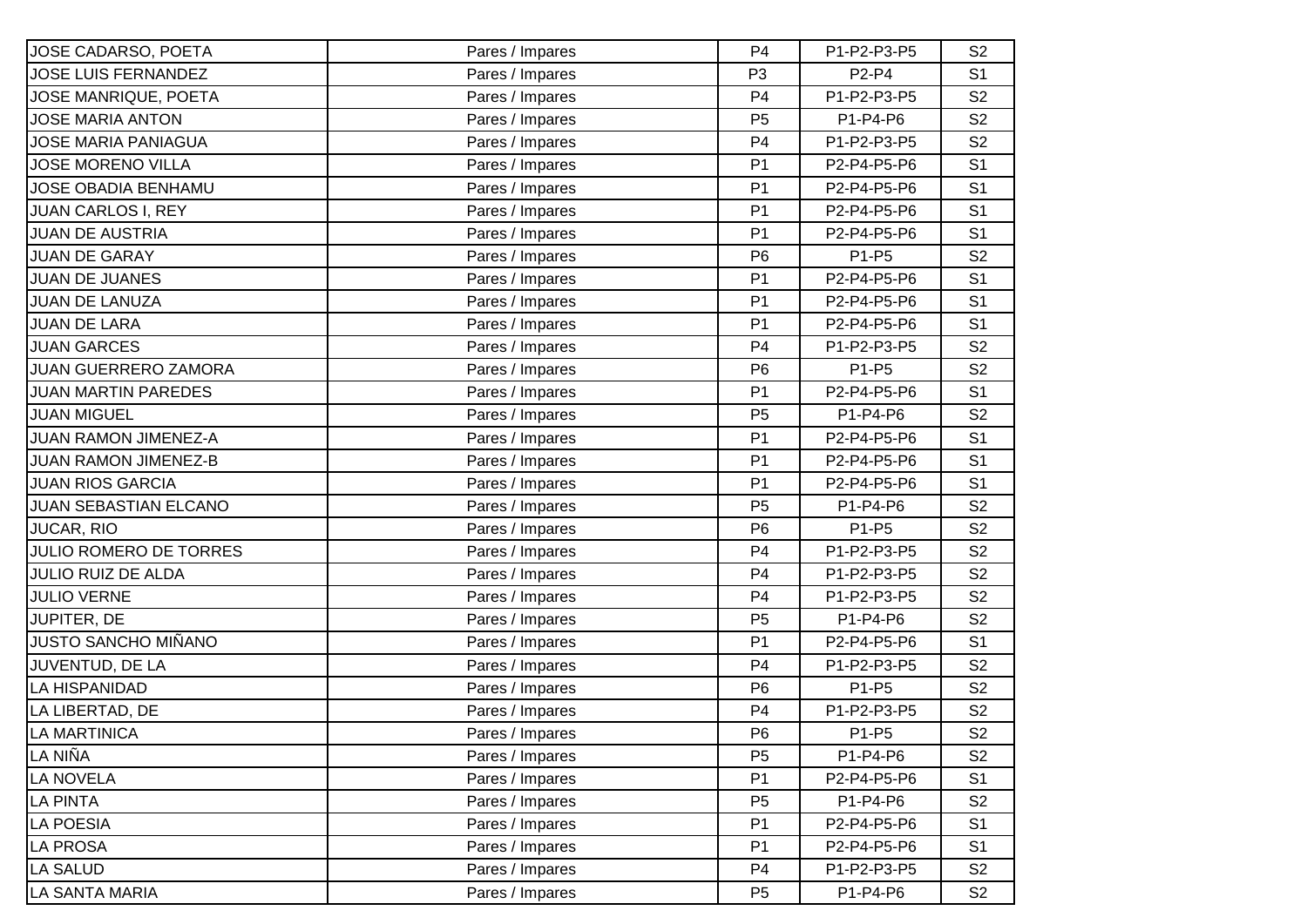| LABERINTO, EL               | Pares / Impares                                | P <sub>3</sub> | P2-P4       | S <sub>1</sub> |
|-----------------------------|------------------------------------------------|----------------|-------------|----------------|
| LACASA, CORONELES           | Pares / Impares                                | P <sub>4</sub> | P1-P2-P3-P5 | S <sub>2</sub> |
| LANTANAS, DE LAS            | Pares / Impares                                | P <sub>5</sub> | P1-P4-P6    | S <sub>2</sub> |
| LARACHE                     | Pares / Impares                                | P <sub>5</sub> | P1-P4-P6    | S <sub>2</sub> |
| <b>LAS ODAS</b>             | Pares / Impares                                | P <sub>1</sub> | P2-P4-P5-P6 | S <sub>1</sub> |
| <b>LAS RIMAS</b>            | Pares / Impares                                | P <sub>1</sub> | P2-P4-P5-P6 | S <sub>1</sub> |
| <b>LATERAL DE LA HIPICA</b> | Pares / Impares                                | P <sub>2</sub> | P1-P3-P4    | S <sub>1</sub> |
| LAZAGA, GENERAL             | Pares / Impares                                | P <sub>2</sub> | P1-P3-P4    | S <sub>1</sub> |
| LEANDRO ALFAYA REY          | Pares / Impares                                | P <sub>3</sub> | P2-P4       | S <sub>1</sub> |
| LEDA, DE                    | Pares / Impares                                | P <sub>5</sub> | P1-P4-P6    | S <sub>2</sub> |
| <b>LEDESMA</b>              | Pares / Impares                                | P <sub>1</sub> | P2-P4-P5-P6 | S <sub>1</sub> |
| <b>LEGAZPI</b>              | Pares / Impares                                | P <sub>6</sub> | P1-P5       | S <sub>2</sub> |
| LEGION, LA                  | Pares / Impares                                | P <sub>3</sub> | P2-P4       | S <sub>1</sub> |
| LEO, DE                     | Pares / Impares                                | P <sub>5</sub> | P1-P4-P6    | S <sub>2</sub> |
| <b>LEON</b>                 | Pares / Impares                                | P <sub>3</sub> | P2-P4       | S <sub>1</sub> |
| <b>LEON FELIPE</b>          | Pares / Impares                                | P <sub>1</sub> | P2-P4-P5-P6 | S <sub>1</sub> |
| LEONITIS, DE LAS            | Pares / Impares                                | P <sub>5</sub> | P1-P4-P6    | S <sub>2</sub> |
| LEPANTO                     | Pares / Impares                                | P <sub>6</sub> | P1-P5       | S <sub>2</sub> |
| LERCHUNDI, PADRE            | Pares / Impares                                | P <sub>1</sub> | P2-P4-P5-P6 | S <sub>1</sub> |
| LERIDA                      | Pares / Impares                                | P <sub>1</sub> | P2-P4-P5-P6 | S <sub>1</sub> |
| LIBRA, DE                   | Pares / Impares                                | P <sub>5</sub> | P1-P4-P6    | S <sub>2</sub> |
| LILAS, DE LAS               | Pares / Impares                                | P <sub>5</sub> | P1-P4-P6    | S <sub>2</sub> |
| LIMONERO, DEL               | Pares / Impares                                | P <sub>5</sub> | P1-P4-P6    | S <sub>2</sub> |
| LINARIAS, DE LAS            | Pares / Impares                                | P <sub>5</sub> | P1-P4-P6    | S <sub>2</sub> |
| <b>LIRIO</b>                | Pares / Impares                                | P <sub>3</sub> | P2-P4       | S <sub>1</sub> |
| LOPE DE VEGA                | Pares / Impares                                | P <sub>1</sub> | P2-P4-P5-P6 | S <sub>1</sub> |
| <b>LOPEZ MORENO</b>         | Pares / Impares                                | P <sub>1</sub> | P2-P4-P5-P6 | S <sub>1</sub> |
| <b>LOS POEMAS</b>           | Pares / Impares                                | P <sub>1</sub> | P2-P4-P5-P6 | S <sub>1</sub> |
| <b>LOS POETAS</b>           | Pares / Impares                                | P <sub>1</sub> | P2-P4-P5-P6 | S <sub>1</sub> |
| <b>LOS VERSOS</b>           | Pares / Impares                                | P <sub>1</sub> | P2-P4-P5-P6 | S <sub>1</sub> |
| LUCANO                      | Pares / Impares                                | P4             | P1-P2-P3-P5 | S <sub>2</sub> |
| <b>LUGO</b>                 | Pares / Impares                                | P <sub>3</sub> | P2-P4       | S <sub>1</sub> |
| <b>LUIS CERNUDA</b>         | Pares / Impares                                | P <sub>1</sub> | P2-P4-P5-P6 | S <sub>1</sub> |
| <b>LUIS DE CAPPA</b>        | Pares / Impares                                | P <sub>1</sub> | P2-P4-P5-P6 | S <sub>1</sub> |
| LUIS DE OSTARIZ             | Pares del 12 al final / Impares del 5 al final | P <sub>3</sub> | P2-P4       | S <sub>1</sub> |
| <b>LUIS DE OSTARIZ</b>      | Pares del 2 al 10 / Impares nº 1 y nº 3        | P4             | P1-P2-P3-P5 | S <sub>2</sub> |
| <b>LUIS DE SOTOMAYOR</b>    | Pares / Impares                                | P <sub>1</sub> | P2-P4-P5-P6 | S <sub>1</sub> |
| LUIS GARCIA-ALIX FDEZ.      | Pares / Impares                                | P <sub>5</sub> | P1-P4-P6    | S <sub>2</sub> |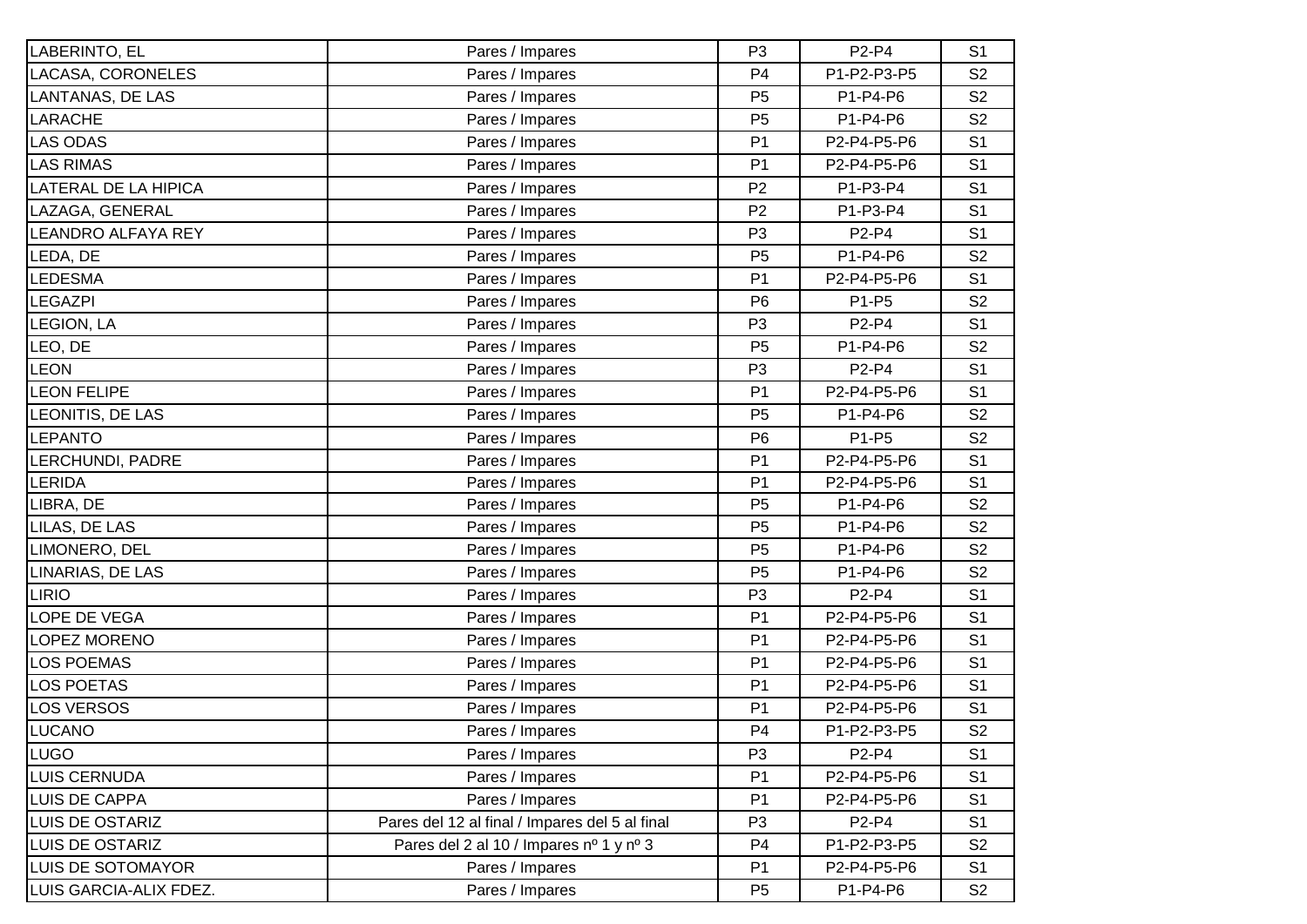| <b>LUIS LACAL GARCIA</b>        | Pares / Impares       | P <sub>5</sub> | P1-P4-P6    | S <sub>2</sub> |
|---------------------------------|-----------------------|----------------|-------------|----------------|
| <b>LUIS MOLINI</b>              | Pares / Impares       | P <sub>5</sub> | P1-P4-P6    | S <sub>2</sub> |
| LUIS MORANDEIRA                 | Pares / Impares       | P <sub>1</sub> | P2-P4-P5-P6 | S <sub>1</sub> |
| LUIS VAZ CAMOES, DE             | Pares / Impares       | P <sub>4</sub> | P1-P2-P3-P5 | S <sub>2</sub> |
| LUNA, DE LA                     | Pares / Impares       | P <sub>5</sub> | P1-P4-P6    | S <sub>2</sub> |
| LUNA, SARGENTO                  | Pares / Impares       | P <sub>1</sub> | P2-P4-P5-P6 | S <sub>1</sub> |
| M. DOLORES SEGARRA              | Pares / Impares       | P <sub>5</sub> | P1-P4-P6    | S <sub>2</sub> |
| <b>MAANAN BENAISA</b>           | Pares / Impares       | P <sub>5</sub> | P1-P4-P6    | S <sub>2</sub> |
| MACHICHACO, CABO                | Pares / Impares       | P <sub>6</sub> | P1-P5       | S <sub>2</sub> |
| MACIAS, GENERAL                 | Pares / Impares       | P <sub>1</sub> | P2-P4-P5-P6 | S <sub>1</sub> |
| MADERA HIPODROMO, PABELLO       | Pares / Impares / s/n | P <sub>2</sub> | P1-P3-P4    | S <sub>1</sub> |
| <b>MADRID</b>                   | Pares / Impares / s/n | P <sub>4</sub> | P1-P2-P3-P5 | S <sub>2</sub> |
| MAESTRANZA, DE LA               | Pares / Impares       | P <sub>1</sub> | P2-P4-P5-P6 | S <sub>1</sub> |
| <b>MAESTRO JOSE MOLINARES</b>   | Pares / Impares       | P <sub>1</sub> | P2-P4-P5-P6 | S <sub>1</sub> |
| MAESTRO MARIANO BARTOLOME       | Pares / Impares       | P <sub>1</sub> | P2-P4-P5-P6 | S <sub>1</sub> |
| <b>MAGALLANES</b>               | Pares / Impares       | P <sub>6</sub> | P1-P5       | S <sub>2</sub> |
| MAGNOLIAS, DE LAS               | Pares / Impares       | P <sub>5</sub> | P1-P4-P6    | S <sub>2</sub> |
| <b>MALLORCA</b>                 | Pares / Impares       | P <sub>3</sub> | P2-P4       | S <sub>1</sub> |
| MALVONES, DE LOS                | Pares / Impares       | P <sub>5</sub> | P1-P4-P6    | S <sub>2</sub> |
| <b>MANUEL FERNANDEZ BENITEZ</b> | Pares / Impares       | P <sub>1</sub> | P2-P4-P5-P6 | S <sub>1</sub> |
| <b>MANUEL LATORRE PASTOR</b>    | Pares / Impares       | P <sub>5</sub> | P1-P4-P6    | S <sub>2</sub> |
| <b>MANUEL SALVADOR</b>          | Pares / Impares       | P <sub>4</sub> | P1-P2-P3-P5 | S <sub>2</sub> |
| MANZANARES, RIO                 | Pares / Impares       | P <sub>6</sub> | P1-P5       | S <sub>2</sub> |
| MANZANERA, GENERAL              | Pares / Impares       | P <sub>4</sub> | P1-P2-P3-P5 | S <sub>2</sub> |
| <b>MAR CHICA</b>                | Pares / Impares       | P <sub>3</sub> | P2-P4       | S <sub>1</sub> |
| MAR CHICA, PARALELA             | Pares / Impares       | P <sub>3</sub> | P2-P4       | S <sub>1</sub> |
| <b>MAR MEDITERRANEO</b>         | Pares / Impares       | P <sub>4</sub> | P1-P2-P3-P5 | S <sub>2</sub> |
| MAR, DEL                        | Pares / Impares       | P <sub>1</sub> | P2-P4-P5-P6 | S <sub>1</sub> |
| MARGARITAS, LAS                 | Pares / Impares       | P <sub>3</sub> | P2-P4       | S <sub>1</sub> |
| <b>MARIA CRISTINA</b>           | Pares / Impares       | P <sub>6</sub> | P1-P5       | S <sub>2</sub> |
| MARIANA PINEDA                  | Pares / Impares       | P <sub>5</sub> | P1-P4-P6    | S <sub>2</sub> |
| MARIN ASTIGARRAGA, TTE.         | Pares / Impares       | P <sub>1</sub> | P2-P4-P5-P6 | S <sub>1</sub> |
| MARINA DE FARINÓS, FALANGISTA   | Pares / Impares       | P <sub>1</sub> | P2-P4-P5-P6 | S <sub>1</sub> |
| MARINA ESPAÑOLA                 | Pares / Impares       | P <sub>1</sub> | P2-P4-P5-P6 | S <sub>1</sub> |
| MARINA, DE LA                   | Pares / Impares / s/n | P <sub>5</sub> | P1-P4-P6    | S <sub>2</sub> |
| MARINA, DOÑA                    | Pares / Impares       | P <sub>3</sub> | P2-P4       | S <sub>1</sub> |
| MARINA, GENERAL                 | Pares / Impares       | P <sub>1</sub> | P2-P4-P5-P6 | S <sub>1</sub> |
| MARINA, PUERTA Y TUNEL          | Impares               | P <sub>1</sub> | P2-P4-P5-P6 | S <sub>1</sub> |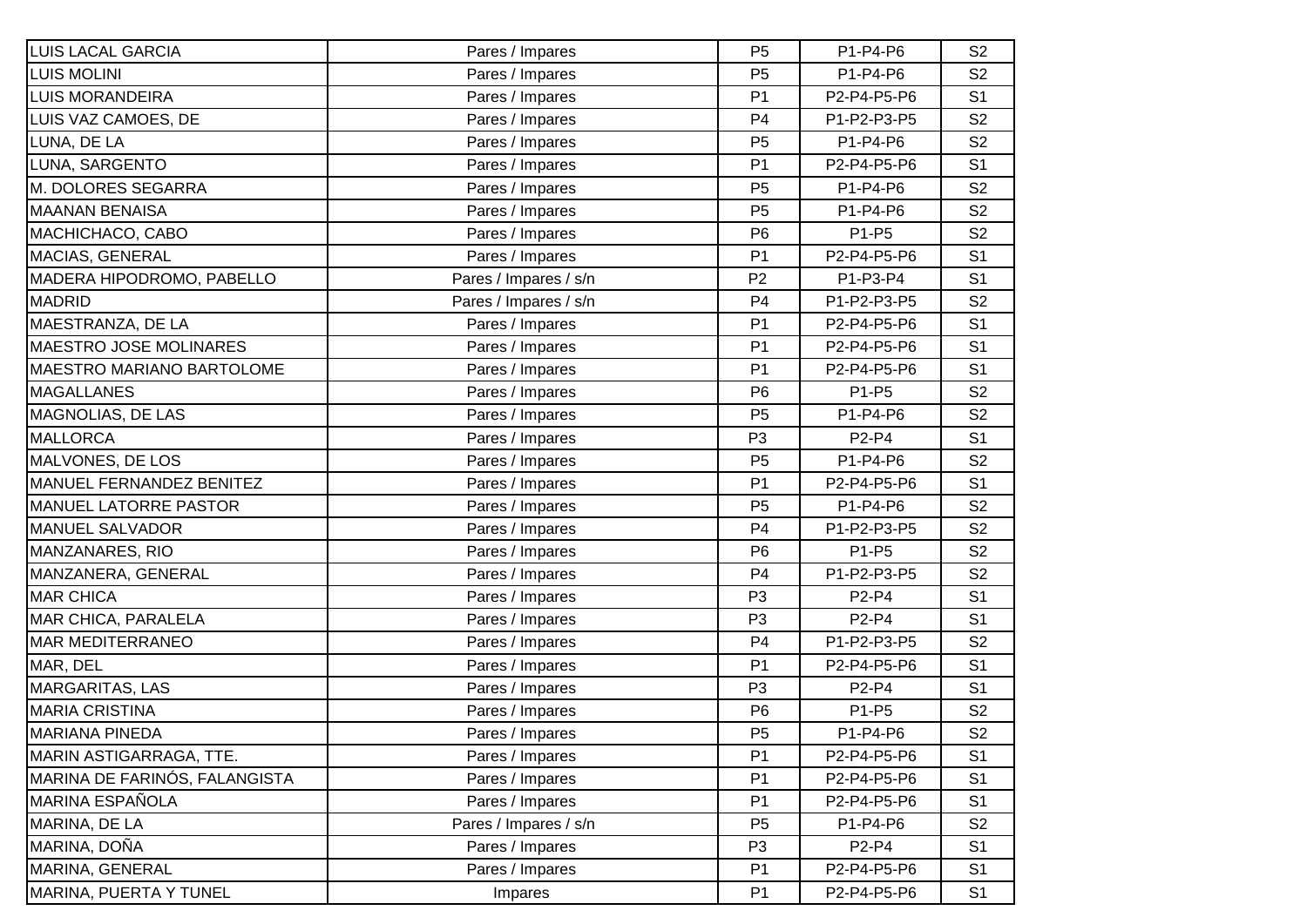| P <sub>1</sub><br>P2-P4-P5-P6<br>S <sub>1</sub><br>Pares / Impares<br>S <sub>2</sub><br>Pares / Impares<br>P <sub>6</sub><br>P1-P5<br>P1-P4-P6<br>Pares / Impares<br>P <sub>5</sub><br>S <sub>2</sub><br>Impares del 1 al 7<br>P <sub>1</sub><br>P2-P4-P5-P6<br>S <sub>1</sub><br>Todos los pares / Impares del 9 al final<br>S <sub>2</sub><br>P <sub>6</sub><br>P1-P5<br>P2-P4-P5-P6<br>Pares / Impares<br>P <sub>1</sub><br>S <sub>1</sub><br>P <sub>1</sub><br>S <sub>1</sub><br>Pares / Impares<br>P2-P4-P5-P6<br>P1-P2-P3-P5<br>Pares / Impares<br>P <sub>4</sub><br>S <sub>2</sub><br>Pares / Impares<br>P <sub>1</sub><br>P2-P4-P5-P6<br>S <sub>1</sub><br>P <sub>6</sub><br>S <sub>2</sub><br>Pares / Impares<br>P1-P5<br>S <sub>1</sub><br>Pares / Impares<br>P <sub>3</sub><br>P2-P4<br>S <sub>1</sub><br>Pares / Impares<br>P <sub>3</sub><br>P2-P4<br>Pares / Impares<br>P <sub>3</sub><br>P2-P4<br>S <sub>1</sub><br>P <sub>3</sub><br>P2-P4<br>S <sub>1</sub><br>Pares / Impares<br>Pares / Impares<br>P <sub>6</sub><br>P1-P5<br>S <sub>2</sub><br>P1-P4-P6<br>Pares / Impares<br>P <sub>5</sub><br>S <sub>2</sub><br>P1-P4-P6<br>S <sub>2</sub><br>Pares / Impares<br>P <sub>5</sub><br>Pares / Impares<br>P <sub>1</sub><br>P2-P4-P5-P6<br>S <sub>1</sub><br>P <sub>6</sub><br>S <sub>2</sub><br>Pares / Impares<br>P1-P5<br>Pares / Impares<br>P <sub>4</sub><br>P1-P2-P3-P5<br>S <sub>2</sub><br>Pares / Impares<br>P <sub>2</sub><br>P1-P3-P4<br>S <sub>1</sub><br>Pares / Impares<br>P2-P4-P5-P6<br>P <sub>1</sub><br>S <sub>1</sub><br>Pares / Impares<br>P <sub>4</sub><br>P1-P2-P3-P5<br>S <sub>2</sub><br>P1-P4-P6<br>S <sub>2</sub><br>Pares / Impares<br>P <sub>5</sub><br>Pares / Impares<br>P <sub>4</sub><br>P1-P2-P3-P5<br>S <sub>2</sub><br>P <sub>4</sub><br>P1-P2-P3-P5<br>S <sub>2</sub><br>Pares / Impares<br>Pares / Impares<br>P1-P4-P6<br>P <sub>5</sub><br>S <sub>2</sub><br>P <sub>1</sub><br>S <sub>1</sub><br>Pares / Impares<br>P2-P4-P5-P6<br>Pares / Impares<br>P <sub>1</sub><br>P2-P4-P5-P6<br>S <sub>1</sub><br>Pares / Impares<br>P <sub>1</sub><br>P2-P4-P5-P6<br>S <sub>1</sub><br>Pares / Impares / s/n<br>S <sub>1</sub><br>P <sub>1</sub><br>P2-P4-P5-P6<br>P1-P5<br>S <sub>2</sub><br>MIGUEL VILLANUEVA<br>P <sub>6</sub><br>Pares / Impares<br>Pares / Impares<br>P <sub>1</sub><br>P2-P4-P5-P6<br>S <sub>1</sub><br>Pares / Impares<br>P <sub>1</sub><br>P2-P4-P5-P6<br>S <sub>1</sub><br>Pares / Impares<br>P <sub>2</sub><br>P1-P3-P4<br>S <sub>1</sub><br>Pares / Impares<br>P <sub>6</sub><br>P1-P5<br>S <sub>2</sub><br>Pares / Impares<br>P <sub>4</sub><br>P1-P2-P3-P5<br>S <sub>2</sub><br>P4 |                               |                 |             |                |
|------------------------------------------------------------------------------------------------------------------------------------------------------------------------------------------------------------------------------------------------------------------------------------------------------------------------------------------------------------------------------------------------------------------------------------------------------------------------------------------------------------------------------------------------------------------------------------------------------------------------------------------------------------------------------------------------------------------------------------------------------------------------------------------------------------------------------------------------------------------------------------------------------------------------------------------------------------------------------------------------------------------------------------------------------------------------------------------------------------------------------------------------------------------------------------------------------------------------------------------------------------------------------------------------------------------------------------------------------------------------------------------------------------------------------------------------------------------------------------------------------------------------------------------------------------------------------------------------------------------------------------------------------------------------------------------------------------------------------------------------------------------------------------------------------------------------------------------------------------------------------------------------------------------------------------------------------------------------------------------------------------------------------------------------------------------------------------------------------------------------------------------------------------------------------------------------------------------------------------------------------------------------------------------------------------------------------------------------------------------------------------------------------------------------------------------------------------------------------------------------------------------------------------------------------------------------------------------------------------------------------------------------------------------|-------------------------------|-----------------|-------------|----------------|
|                                                                                                                                                                                                                                                                                                                                                                                                                                                                                                                                                                                                                                                                                                                                                                                                                                                                                                                                                                                                                                                                                                                                                                                                                                                                                                                                                                                                                                                                                                                                                                                                                                                                                                                                                                                                                                                                                                                                                                                                                                                                                                                                                                                                                                                                                                                                                                                                                                                                                                                                                                                                                                                                  | <b>MARINO DE RIVERA</b>       |                 |             |                |
|                                                                                                                                                                                                                                                                                                                                                                                                                                                                                                                                                                                                                                                                                                                                                                                                                                                                                                                                                                                                                                                                                                                                                                                                                                                                                                                                                                                                                                                                                                                                                                                                                                                                                                                                                                                                                                                                                                                                                                                                                                                                                                                                                                                                                                                                                                                                                                                                                                                                                                                                                                                                                                                                  | <b>MARMOL</b>                 |                 |             |                |
|                                                                                                                                                                                                                                                                                                                                                                                                                                                                                                                                                                                                                                                                                                                                                                                                                                                                                                                                                                                                                                                                                                                                                                                                                                                                                                                                                                                                                                                                                                                                                                                                                                                                                                                                                                                                                                                                                                                                                                                                                                                                                                                                                                                                                                                                                                                                                                                                                                                                                                                                                                                                                                                                  | MARTE, DE                     |                 |             |                |
|                                                                                                                                                                                                                                                                                                                                                                                                                                                                                                                                                                                                                                                                                                                                                                                                                                                                                                                                                                                                                                                                                                                                                                                                                                                                                                                                                                                                                                                                                                                                                                                                                                                                                                                                                                                                                                                                                                                                                                                                                                                                                                                                                                                                                                                                                                                                                                                                                                                                                                                                                                                                                                                                  | <b>MARTIN BOCANEGRA</b>       |                 |             |                |
|                                                                                                                                                                                                                                                                                                                                                                                                                                                                                                                                                                                                                                                                                                                                                                                                                                                                                                                                                                                                                                                                                                                                                                                                                                                                                                                                                                                                                                                                                                                                                                                                                                                                                                                                                                                                                                                                                                                                                                                                                                                                                                                                                                                                                                                                                                                                                                                                                                                                                                                                                                                                                                                                  | <b>MARTIN BOCANEGRA</b>       |                 |             |                |
|                                                                                                                                                                                                                                                                                                                                                                                                                                                                                                                                                                                                                                                                                                                                                                                                                                                                                                                                                                                                                                                                                                                                                                                                                                                                                                                                                                                                                                                                                                                                                                                                                                                                                                                                                                                                                                                                                                                                                                                                                                                                                                                                                                                                                                                                                                                                                                                                                                                                                                                                                                                                                                                                  | <b>MARTIN DE CORDOBA</b>      |                 |             |                |
|                                                                                                                                                                                                                                                                                                                                                                                                                                                                                                                                                                                                                                                                                                                                                                                                                                                                                                                                                                                                                                                                                                                                                                                                                                                                                                                                                                                                                                                                                                                                                                                                                                                                                                                                                                                                                                                                                                                                                                                                                                                                                                                                                                                                                                                                                                                                                                                                                                                                                                                                                                                                                                                                  | <b>MARTIN GALINDO</b>         |                 |             |                |
|                                                                                                                                                                                                                                                                                                                                                                                                                                                                                                                                                                                                                                                                                                                                                                                                                                                                                                                                                                                                                                                                                                                                                                                                                                                                                                                                                                                                                                                                                                                                                                                                                                                                                                                                                                                                                                                                                                                                                                                                                                                                                                                                                                                                                                                                                                                                                                                                                                                                                                                                                                                                                                                                  | <b>MARTIN Y MAMBLONA</b>      |                 |             |                |
|                                                                                                                                                                                                                                                                                                                                                                                                                                                                                                                                                                                                                                                                                                                                                                                                                                                                                                                                                                                                                                                                                                                                                                                                                                                                                                                                                                                                                                                                                                                                                                                                                                                                                                                                                                                                                                                                                                                                                                                                                                                                                                                                                                                                                                                                                                                                                                                                                                                                                                                                                                                                                                                                  | <b>MARTIN ZERMEÑO</b>         |                 |             |                |
|                                                                                                                                                                                                                                                                                                                                                                                                                                                                                                                                                                                                                                                                                                                                                                                                                                                                                                                                                                                                                                                                                                                                                                                                                                                                                                                                                                                                                                                                                                                                                                                                                                                                                                                                                                                                                                                                                                                                                                                                                                                                                                                                                                                                                                                                                                                                                                                                                                                                                                                                                                                                                                                                  | <b>MARTINEZ CAMPOS</b>        |                 |             |                |
|                                                                                                                                                                                                                                                                                                                                                                                                                                                                                                                                                                                                                                                                                                                                                                                                                                                                                                                                                                                                                                                                                                                                                                                                                                                                                                                                                                                                                                                                                                                                                                                                                                                                                                                                                                                                                                                                                                                                                                                                                                                                                                                                                                                                                                                                                                                                                                                                                                                                                                                                                                                                                                                                  | MASIA, LA                     |                 |             |                |
|                                                                                                                                                                                                                                                                                                                                                                                                                                                                                                                                                                                                                                                                                                                                                                                                                                                                                                                                                                                                                                                                                                                                                                                                                                                                                                                                                                                                                                                                                                                                                                                                                                                                                                                                                                                                                                                                                                                                                                                                                                                                                                                                                                                                                                                                                                                                                                                                                                                                                                                                                                                                                                                                  | <b>MATADERO PRIMERA</b>       |                 |             |                |
|                                                                                                                                                                                                                                                                                                                                                                                                                                                                                                                                                                                                                                                                                                                                                                                                                                                                                                                                                                                                                                                                                                                                                                                                                                                                                                                                                                                                                                                                                                                                                                                                                                                                                                                                                                                                                                                                                                                                                                                                                                                                                                                                                                                                                                                                                                                                                                                                                                                                                                                                                                                                                                                                  | <b>MATADERO SEGUNDA</b>       |                 |             |                |
|                                                                                                                                                                                                                                                                                                                                                                                                                                                                                                                                                                                                                                                                                                                                                                                                                                                                                                                                                                                                                                                                                                                                                                                                                                                                                                                                                                                                                                                                                                                                                                                                                                                                                                                                                                                                                                                                                                                                                                                                                                                                                                                                                                                                                                                                                                                                                                                                                                                                                                                                                                                                                                                                  | <b>MATERNIDAD</b>             |                 |             |                |
|                                                                                                                                                                                                                                                                                                                                                                                                                                                                                                                                                                                                                                                                                                                                                                                                                                                                                                                                                                                                                                                                                                                                                                                                                                                                                                                                                                                                                                                                                                                                                                                                                                                                                                                                                                                                                                                                                                                                                                                                                                                                                                                                                                                                                                                                                                                                                                                                                                                                                                                                                                                                                                                                  | <b>MATIAS MONTERO</b>         |                 |             |                |
|                                                                                                                                                                                                                                                                                                                                                                                                                                                                                                                                                                                                                                                                                                                                                                                                                                                                                                                                                                                                                                                                                                                                                                                                                                                                                                                                                                                                                                                                                                                                                                                                                                                                                                                                                                                                                                                                                                                                                                                                                                                                                                                                                                                                                                                                                                                                                                                                                                                                                                                                                                                                                                                                  | <b>MAURICIO JALVO MILLAN</b>  |                 |             |                |
|                                                                                                                                                                                                                                                                                                                                                                                                                                                                                                                                                                                                                                                                                                                                                                                                                                                                                                                                                                                                                                                                                                                                                                                                                                                                                                                                                                                                                                                                                                                                                                                                                                                                                                                                                                                                                                                                                                                                                                                                                                                                                                                                                                                                                                                                                                                                                                                                                                                                                                                                                                                                                                                                  | <b>MAYORAZGO</b>              |                 |             |                |
|                                                                                                                                                                                                                                                                                                                                                                                                                                                                                                                                                                                                                                                                                                                                                                                                                                                                                                                                                                                                                                                                                                                                                                                                                                                                                                                                                                                                                                                                                                                                                                                                                                                                                                                                                                                                                                                                                                                                                                                                                                                                                                                                                                                                                                                                                                                                                                                                                                                                                                                                                                                                                                                                  | MEJIAS, TENIENTE              |                 |             |                |
|                                                                                                                                                                                                                                                                                                                                                                                                                                                                                                                                                                                                                                                                                                                                                                                                                                                                                                                                                                                                                                                                                                                                                                                                                                                                                                                                                                                                                                                                                                                                                                                                                                                                                                                                                                                                                                                                                                                                                                                                                                                                                                                                                                                                                                                                                                                                                                                                                                                                                                                                                                                                                                                                  | <b>MEJICO</b>                 |                 |             |                |
|                                                                                                                                                                                                                                                                                                                                                                                                                                                                                                                                                                                                                                                                                                                                                                                                                                                                                                                                                                                                                                                                                                                                                                                                                                                                                                                                                                                                                                                                                                                                                                                                                                                                                                                                                                                                                                                                                                                                                                                                                                                                                                                                                                                                                                                                                                                                                                                                                                                                                                                                                                                                                                                                  | MELIVEO, FALANGISTA           |                 |             |                |
|                                                                                                                                                                                                                                                                                                                                                                                                                                                                                                                                                                                                                                                                                                                                                                                                                                                                                                                                                                                                                                                                                                                                                                                                                                                                                                                                                                                                                                                                                                                                                                                                                                                                                                                                                                                                                                                                                                                                                                                                                                                                                                                                                                                                                                                                                                                                                                                                                                                                                                                                                                                                                                                                  | <b>MENDEZ NUÑEZ</b>           |                 |             |                |
|                                                                                                                                                                                                                                                                                                                                                                                                                                                                                                                                                                                                                                                                                                                                                                                                                                                                                                                                                                                                                                                                                                                                                                                                                                                                                                                                                                                                                                                                                                                                                                                                                                                                                                                                                                                                                                                                                                                                                                                                                                                                                                                                                                                                                                                                                                                                                                                                                                                                                                                                                                                                                                                                  | <b>MENENDEZ PELAYO</b>        |                 |             |                |
|                                                                                                                                                                                                                                                                                                                                                                                                                                                                                                                                                                                                                                                                                                                                                                                                                                                                                                                                                                                                                                                                                                                                                                                                                                                                                                                                                                                                                                                                                                                                                                                                                                                                                                                                                                                                                                                                                                                                                                                                                                                                                                                                                                                                                                                                                                                                                                                                                                                                                                                                                                                                                                                                  | <b>MERCADO DE LA VICTORIA</b> |                 |             |                |
|                                                                                                                                                                                                                                                                                                                                                                                                                                                                                                                                                                                                                                                                                                                                                                                                                                                                                                                                                                                                                                                                                                                                                                                                                                                                                                                                                                                                                                                                                                                                                                                                                                                                                                                                                                                                                                                                                                                                                                                                                                                                                                                                                                                                                                                                                                                                                                                                                                                                                                                                                                                                                                                                  | MERCURIO, DE                  |                 |             |                |
|                                                                                                                                                                                                                                                                                                                                                                                                                                                                                                                                                                                                                                                                                                                                                                                                                                                                                                                                                                                                                                                                                                                                                                                                                                                                                                                                                                                                                                                                                                                                                                                                                                                                                                                                                                                                                                                                                                                                                                                                                                                                                                                                                                                                                                                                                                                                                                                                                                                                                                                                                                                                                                                                  | <b>MESONES</b>                |                 |             |                |
|                                                                                                                                                                                                                                                                                                                                                                                                                                                                                                                                                                                                                                                                                                                                                                                                                                                                                                                                                                                                                                                                                                                                                                                                                                                                                                                                                                                                                                                                                                                                                                                                                                                                                                                                                                                                                                                                                                                                                                                                                                                                                                                                                                                                                                                                                                                                                                                                                                                                                                                                                                                                                                                                  | MESONES-B                     |                 |             |                |
|                                                                                                                                                                                                                                                                                                                                                                                                                                                                                                                                                                                                                                                                                                                                                                                                                                                                                                                                                                                                                                                                                                                                                                                                                                                                                                                                                                                                                                                                                                                                                                                                                                                                                                                                                                                                                                                                                                                                                                                                                                                                                                                                                                                                                                                                                                                                                                                                                                                                                                                                                                                                                                                                  | MEZQUITA, DE LA               |                 |             |                |
|                                                                                                                                                                                                                                                                                                                                                                                                                                                                                                                                                                                                                                                                                                                                                                                                                                                                                                                                                                                                                                                                                                                                                                                                                                                                                                                                                                                                                                                                                                                                                                                                                                                                                                                                                                                                                                                                                                                                                                                                                                                                                                                                                                                                                                                                                                                                                                                                                                                                                                                                                                                                                                                                  | <b>MIGUEL ACOSTA</b>          |                 |             |                |
|                                                                                                                                                                                                                                                                                                                                                                                                                                                                                                                                                                                                                                                                                                                                                                                                                                                                                                                                                                                                                                                                                                                                                                                                                                                                                                                                                                                                                                                                                                                                                                                                                                                                                                                                                                                                                                                                                                                                                                                                                                                                                                                                                                                                                                                                                                                                                                                                                                                                                                                                                                                                                                                                  | MIGUEL DE CERVANTES           |                 |             |                |
|                                                                                                                                                                                                                                                                                                                                                                                                                                                                                                                                                                                                                                                                                                                                                                                                                                                                                                                                                                                                                                                                                                                                                                                                                                                                                                                                                                                                                                                                                                                                                                                                                                                                                                                                                                                                                                                                                                                                                                                                                                                                                                                                                                                                                                                                                                                                                                                                                                                                                                                                                                                                                                                                  | <b>MIGUEL FERNANDEZ</b>       |                 |             |                |
|                                                                                                                                                                                                                                                                                                                                                                                                                                                                                                                                                                                                                                                                                                                                                                                                                                                                                                                                                                                                                                                                                                                                                                                                                                                                                                                                                                                                                                                                                                                                                                                                                                                                                                                                                                                                                                                                                                                                                                                                                                                                                                                                                                                                                                                                                                                                                                                                                                                                                                                                                                                                                                                                  | MIGUEL HERNANDEZ-A            |                 |             |                |
|                                                                                                                                                                                                                                                                                                                                                                                                                                                                                                                                                                                                                                                                                                                                                                                                                                                                                                                                                                                                                                                                                                                                                                                                                                                                                                                                                                                                                                                                                                                                                                                                                                                                                                                                                                                                                                                                                                                                                                                                                                                                                                                                                                                                                                                                                                                                                                                                                                                                                                                                                                                                                                                                  |                               |                 |             |                |
|                                                                                                                                                                                                                                                                                                                                                                                                                                                                                                                                                                                                                                                                                                                                                                                                                                                                                                                                                                                                                                                                                                                                                                                                                                                                                                                                                                                                                                                                                                                                                                                                                                                                                                                                                                                                                                                                                                                                                                                                                                                                                                                                                                                                                                                                                                                                                                                                                                                                                                                                                                                                                                                                  | <b>MIGUEL ZAZO</b>            |                 |             |                |
|                                                                                                                                                                                                                                                                                                                                                                                                                                                                                                                                                                                                                                                                                                                                                                                                                                                                                                                                                                                                                                                                                                                                                                                                                                                                                                                                                                                                                                                                                                                                                                                                                                                                                                                                                                                                                                                                                                                                                                                                                                                                                                                                                                                                                                                                                                                                                                                                                                                                                                                                                                                                                                                                  | MILLAN ASTRAY, GENERAL        |                 |             |                |
|                                                                                                                                                                                                                                                                                                                                                                                                                                                                                                                                                                                                                                                                                                                                                                                                                                                                                                                                                                                                                                                                                                                                                                                                                                                                                                                                                                                                                                                                                                                                                                                                                                                                                                                                                                                                                                                                                                                                                                                                                                                                                                                                                                                                                                                                                                                                                                                                                                                                                                                                                                                                                                                                  | <b>MINAS DEL RIF</b>          |                 |             |                |
|                                                                                                                                                                                                                                                                                                                                                                                                                                                                                                                                                                                                                                                                                                                                                                                                                                                                                                                                                                                                                                                                                                                                                                                                                                                                                                                                                                                                                                                                                                                                                                                                                                                                                                                                                                                                                                                                                                                                                                                                                                                                                                                                                                                                                                                                                                                                                                                                                                                                                                                                                                                                                                                                  | MIÑO, RIO                     |                 |             |                |
|                                                                                                                                                                                                                                                                                                                                                                                                                                                                                                                                                                                                                                                                                                                                                                                                                                                                                                                                                                                                                                                                                                                                                                                                                                                                                                                                                                                                                                                                                                                                                                                                                                                                                                                                                                                                                                                                                                                                                                                                                                                                                                                                                                                                                                                                                                                                                                                                                                                                                                                                                                                                                                                                  | <b>MIRA AL PUERTO</b>         |                 |             |                |
|                                                                                                                                                                                                                                                                                                                                                                                                                                                                                                                                                                                                                                                                                                                                                                                                                                                                                                                                                                                                                                                                                                                                                                                                                                                                                                                                                                                                                                                                                                                                                                                                                                                                                                                                                                                                                                                                                                                                                                                                                                                                                                                                                                                                                                                                                                                                                                                                                                                                                                                                                                                                                                                                  | MIRANDA, HERMANOS             | Pares / Impares | P1-P2-P3-P5 | S <sub>2</sub> |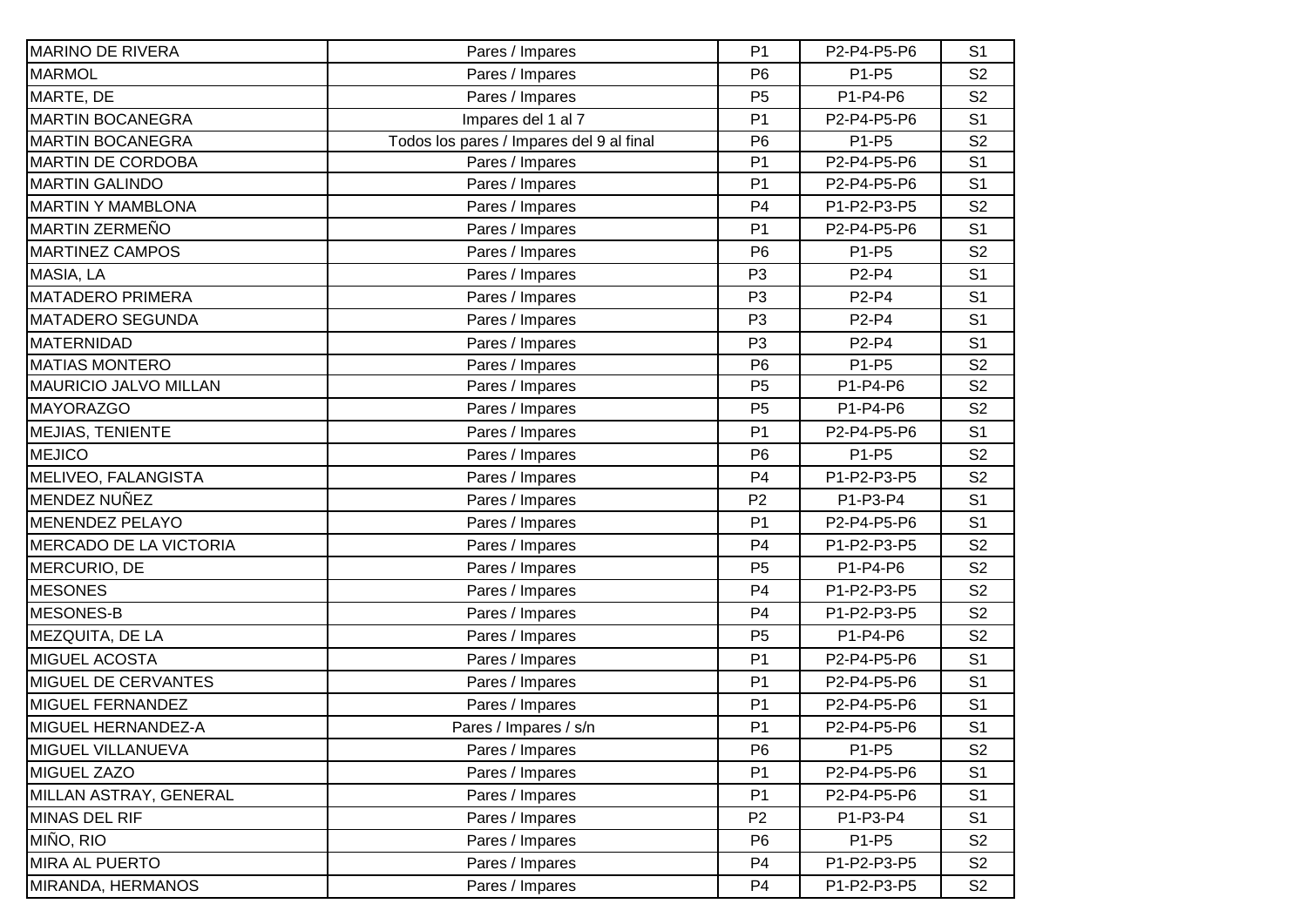| MIRTOS, DE LOS            | Pares / Impares       | P <sub>5</sub> | P1-P4-P6    | S <sub>2</sub> |
|---------------------------|-----------------------|----------------|-------------|----------------|
| <b>MIZAR</b>              | Pares / Impares       | P <sub>5</sub> | P1-P4-P6    | S <sub>2</sub> |
| MONTE, DEL                | Pares / Impares       | P <sub>4</sub> | P1-P2-P3-P5 | S <sub>2</sub> |
| MONTEMAR, MARQUES DE      | Pares / Impares       | P <sub>2</sub> | P1-P3-P4    | S <sub>1</sub> |
| MONTES TIRADO, TENIENTE   | Pares / Impares       | P <sub>6</sub> | P1-P5       | S <sub>2</sub> |
| <b>MONUMENTAL</b>         | Pares / Impares       | P <sub>4</sub> | P1-P2-P3-P5 | S <sub>2</sub> |
| MORALES MONTSERRAT, GRAL. | Pares / Impares       | P <sub>4</sub> | P1-P2-P3-P5 | S <sub>2</sub> |
| <b>MORAN, TENIENTE</b>    | Pares / Impares       | P <sub>2</sub> | P1-P3-P4    | S <sub>1</sub> |
| MORO, DEL                 | Pares / Impares       | P <sub>1</sub> | P2-P4-P5-P6 | S <sub>1</sub> |
| MOSCARDO, GENERAL         | Pares / Impares       | P <sub>4</sub> | P1-P2-P3-P5 | S <sub>2</sub> |
| <b>MUELLE DE RIBERA</b>   | Pares / Impares / s/n | P <sub>1</sub> | P2-P4-P5-P6 | S <sub>1</sub> |
| <b>MUÑOZ TORREROS</b>     | Pares / Impares       | P <sub>1</sub> | P2-P4-P5-P6 | S <sub>1</sub> |
| <b>MURAL DEL SOL</b>      | Pares / Impares       | P <sub>3</sub> | P2-P4       | S <sub>1</sub> |
| <b>MURCIA</b>             | Pares / Impares       | P <sub>1</sub> | P2-P4-P5-P6 | S <sub>1</sub> |
| <b>MURILLO</b>            | Pares / Impares       | P <sub>1</sub> | P2-P4-P5-P6 | S <sub>1</sub> |
| NALON, RIO                | Pares / Impares       | P <sub>6</sub> | P1-P5       | S <sub>2</sub> |
| NAO, CABO LA              | Pares / Impares       | P <sub>6</sub> | P1-P5       | S <sub>2</sub> |
| <b>NAPOLEON</b>           | Pares / Impares       | P <sub>4</sub> | P1-P2-P3-P5 | S <sub>2</sub> |
| <b>NAPOLES</b>            | Pares / Impares       | P <sub>4</sub> | P1-P2-P3-P5 | S <sub>2</sub> |
| NAPOLES, DE LOS           | Pares / Impares       | P <sub>5</sub> | P1-P4-P6    | S <sub>2</sub> |
| NARANJO, DEL              | Pares / Impares       | P <sub>5</sub> | P1-P4-P6    | S <sub>2</sub> |
| NARCISO, DE LOS           | Pares / Impares       | P <sub>5</sub> | P1-P4-P6    | S <sub>2</sub> |
| NARDOS, DE LOS            | Pares / Impares       | P <sub>5</sub> | P1-P4-P6    | S <sub>2</sub> |
| NAVARRA, DE               | Pares / Impares       | P <sub>3</sub> | P2-P4       | S <sub>1</sub> |
| NAVAS, LAS                | Pares / Impares       | P4             | P1-P2-P3-P5 | S <sub>2</sub> |
| NEGRETE, ACERA DE         | Pares / Impares       | P <sub>6</sub> | P1-P5       | S <sub>2</sub> |
| NEPTUNO, DE               | Pares / Impares       | P <sub>5</sub> | P1-P4-P6    | S <sub>2</sub> |
| NEREIDA, DE               | Pares / Impares       | P <sub>5</sub> | P1-P4-P6    | S <sub>2</sub> |
| NERVION, RIO              | Pares / Impares       | P <sub>6</sub> | P1-P5       | S <sub>2</sub> |
| <b>NICARAGUA</b>          | Pares / Impares       | P <sub>6</sub> | P1-P5       | S <sub>2</sub> |
| NOVAL, CABO               | Pares / Impares       | P1             | P2-P4-P5-P6 | S <sub>1</sub> |
| NUÑEZ DE BALBOA           | Pares / Impares       | P <sub>5</sub> | P1-P4-P6    | S <sub>2</sub> |
| O'DONNELL, GENERAL        | Pares / Impares       | P <sub>1</sub> | P2-P4-P5-P6 | S <sub>1</sub> |
| <b>OCEANIA, DE</b>        | Pares / Impares       | P <sub>4</sub> | P1-P2-P3-P5 | S <sub>2</sub> |
| ODIEL, RIO                | Pares / Impares       | P <sub>6</sub> | P1-P5       | S <sub>2</sub> |
| <b>ONESIMO REDONDO</b>    | Pares / Impares       | P <sub>4</sub> | P1-P2-P3-P5 | S <sub>2</sub> |
| ORAN, DE                  | Pares / Impares       | P4             | P1-P2-P3-P5 | S <sub>2</sub> |
| ORDOÑEZ, GENERAL          | Pares / Impares       | P <sub>1</sub> | P2-P4-P5-P6 | S <sub>1</sub> |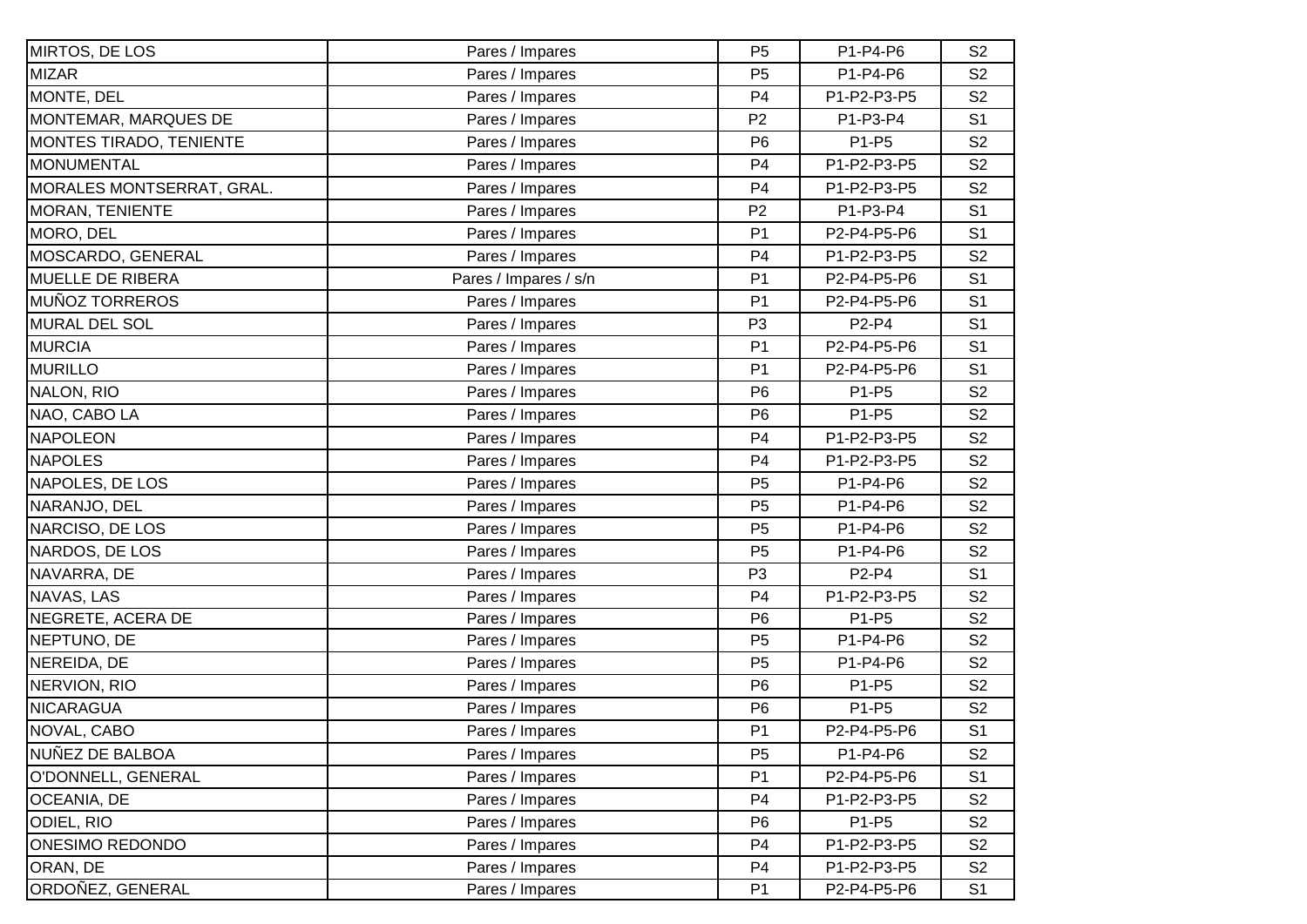| ORENSE                    | Pares / Impares | P <sub>3</sub> | P2-P4       | S <sub>1</sub> |
|---------------------------|-----------------|----------------|-------------|----------------|
| <b>ORION</b>              | Pares / Impares | P <sub>5</sub> | P1-P4-P6    | S <sub>2</sub> |
| ORO DE AZUR               | Pares / Impares | P <sub>3</sub> | P2-P4       | S <sub>1</sub> |
| <b>ORQUIDEA</b>           | Pares / Impares | P <sub>3</sub> | P2-P4       | S <sub>1</sub> |
| ORTIGA, DE LA             | Pares / Impares | P <sub>3</sub> | P2-P4       | S <sub>1</sub> |
| <b>OSA MAYOR</b>          | Pares / Impares | P <sub>5</sub> | P1-P4-P6    | S <sub>2</sub> |
| <b>OSA MENOR</b>          | Pares / Impares | P <sub>5</sub> | P1-P4-P6    | S <sub>2</sub> |
| <b>OSTRA</b>              | Pares / Impares | P <sub>3</sub> | P2-P4       | S <sub>1</sub> |
| <b>OTUMBA</b>             | Pares / Impares | P <sub>4</sub> | P1-P2-P3-P5 | S <sub>2</sub> |
| <b>OVIEDO</b>             | Pares / Impares | P <sub>3</sub> | P2-P4       | S <sub>1</sub> |
| PABLO NERUDA              | Pares / Impares | P <sub>1</sub> | P2-P4-P5-P6 | S <sub>1</sub> |
| PABLO VALLESCA            | Pares / Impares | P <sub>1</sub> | P2-P4-P5-P6 | S <sub>1</sub> |
| <b>PACO BENITEZ</b>       | Pares / Impares | P <sub>2</sub> | P1-P3-P4    | S <sub>1</sub> |
| PADRE BENITO FEIJOO, DEL  | Pares / Impares | P <sub>4</sub> | P1-P2-P3-P5 | S <sub>2</sub> |
| PADRE OSES, DEL           | Pares / Impares | P <sub>4</sub> | P1-P2-P3-P5 | S <sub>2</sub> |
| PAISAJE CATALAN           | Pares / Impares | P <sub>3</sub> | P2-P4       | S <sub>1</sub> |
| <b>PALAFOX</b>            | Pares / Impares | P <sub>6</sub> | P1-P5       | S <sub>2</sub> |
| <b>PALENCIA</b>           | Pares / Impares | P <sub>3</sub> | P2-P4       | S <sub>1</sub> |
| PALMERAS, DE LAS          | Pares / Impares | P <sub>5</sub> | P1-P4-P6    | S <sub>2</sub> |
| PALOS, CABO               | Pares / Impares | P <sub>6</sub> | P1-P5       | S <sub>2</sub> |
| <b>PAMPLONA</b>           | Pares / Impares | P <sub>3</sub> | P2-P4       | S <sub>1</sub> |
| <b>PANAMA</b>             | Pares / Impares | P <sub>6</sub> | P1-P5       | S <sub>2</sub> |
| PANDORA, DE               | Pares / Impares | P <sub>5</sub> | P1-P4-P6    | S <sub>2</sub> |
| PARADA, DE LA             | Pares / Impares | P <sub>1</sub> | P2-P4-P5-P6 | S <sub>1</sub> |
| <b>PARAGUAY</b>           | Pares / Impares | P <sub>6</sub> | P1-P5       | S <sub>2</sub> |
| PARALELA AL SOL           | Pares / Impares | P <sub>4</sub> | P1-P2-P3-P5 | S <sub>2</sub> |
| PARALELA LAS CONCHAS      | Pares / Impares | P <sub>3</sub> | P2-P4       | S <sub>1</sub> |
| PAREJA, GENERAL           | Pares / Impares | P <sub>1</sub> | P2-P4-P5-P6 | S <sub>1</sub> |
| PASAJE DEL CARGADERO      | Pares / Impares | P <sub>1</sub> | P2-P4-P5-P6 | S <sub>1</sub> |
| <b>PASCUAL VERDU</b>      | Pares / Impares | P <sub>5</sub> | P1-P4-P6    | S <sub>2</sub> |
| PASIONARIAS, DE LAS       | Pares / Impares | P <sub>5</sub> | P1-P4-P6    | S <sub>2</sub> |
| <b>PASO DE LA SOLEDAD</b> | Pares / Impares | P <sub>1</sub> | P2-P4-P5-P6 | S <sub>1</sub> |
| PATIO DEL CURA, DEL       | Pares / Impares | P <sub>4</sub> | P1-P2-P3-P5 | S <sub>2</sub> |
| <b>PATIO FLORIDO</b>      | Pares / Impares | P <sub>5</sub> | P1-P4-P6    | S <sub>2</sub> |
| <b>PATIO MONTES</b>       | Pares / Impares | P <sub>5</sub> | P1-P4-P6    | S <sub>2</sub> |
| PATIO VERA                | Pares / Impares | P <sub>6</sub> | P1-P5       | S <sub>2</sub> |
| <b>PAVIA</b>              | Pares / Impares | P <sub>4</sub> | P1-P2-P3-P5 | S <sub>2</sub> |
| PEDRO AFAN DE RIVERA      | Pares / Impares | P <sub>5</sub> | P1-P4-P6    | S <sub>2</sub> |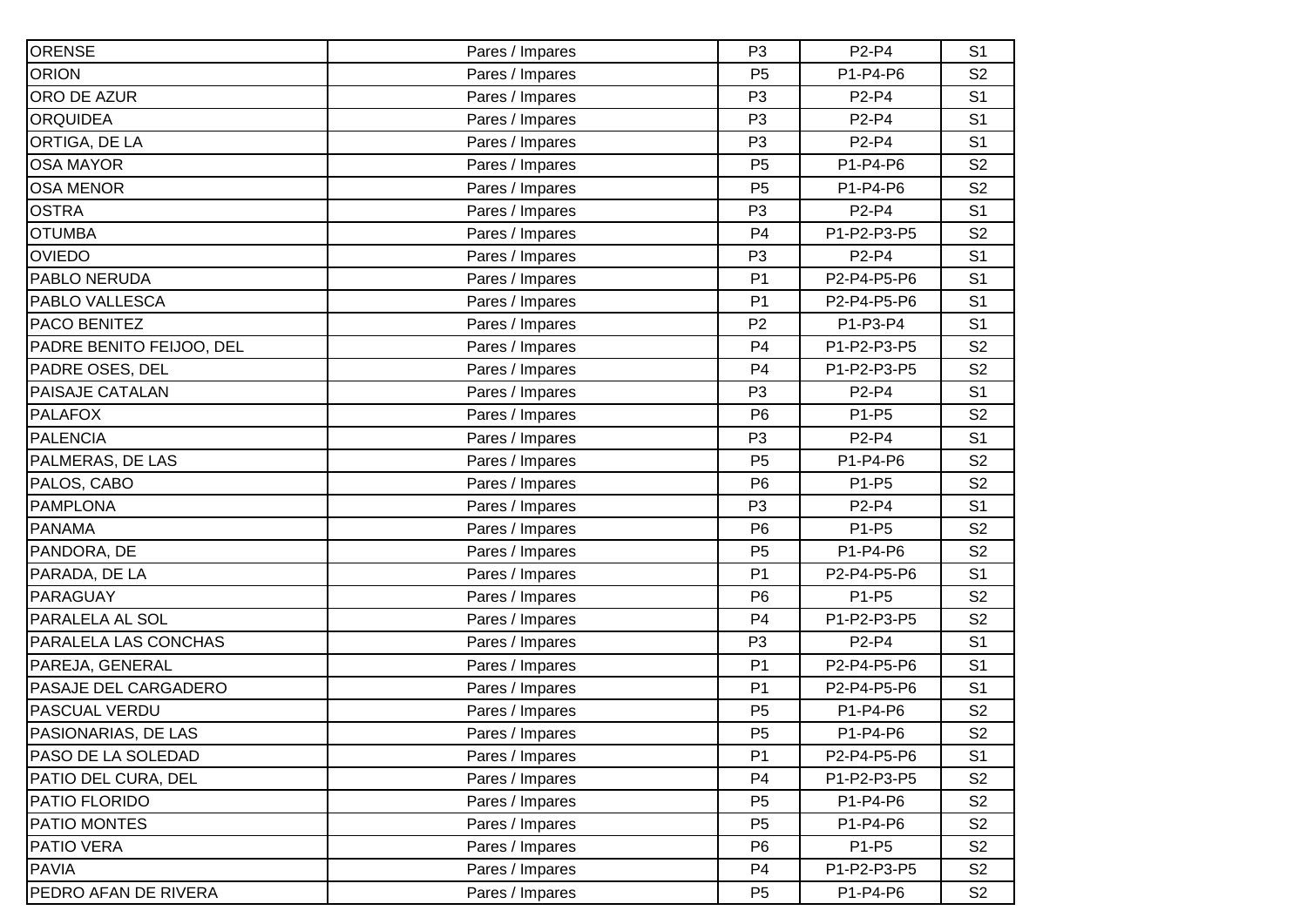| PEDRO AGUILAR MANZANARES  | Pares / Impares                          | P <sub>3</sub> | P2-P4       | S <sub>1</sub> |
|---------------------------|------------------------------------------|----------------|-------------|----------------|
| PEDRO AVELLANEDA, FALANGI | Pares / Impares                          | P <sub>4</sub> | P1-P2-P3-P5 | S <sub>2</sub> |
| PEDRO DE ALVARADO         | Pares / Impares                          | P <sub>5</sub> | P1-P4-P6    | S <sub>2</sub> |
| PEDRO DE ESTOPIÑAN        | Pares / Impares / s/n                    | P <sub>1</sub> | P2-P4-P5-P6 | S <sub>1</sub> |
| PEDRO DE MENDOZA          | Impares del 1 al 7                       | P <sub>5</sub> | P1-P4-P6    | S <sub>2</sub> |
| PEDRO DE MENDOZA          | Todos los pares / Impares del 9 al final | P <sub>6</sub> | P1-P5       | S <sub>2</sub> |
| PEDRO DE VALDIVIA         | Pares / Impares                          | P <sub>6</sub> | P1-P5       | S <sub>2</sub> |
| PEDRO DIAZ, PATIO DE      | Pares / Impares                          | P <sub>6</sub> | P1-P5       | S <sub>2</sub> |
| PEDRO MADRIGAL, FALANGIST | Pares / Impares                          | P <sub>4</sub> | P1-P2-P3-P5 | S <sub>2</sub> |
| PEDRO MARTIN PAREDES      | Pares / Impares                          | P <sub>1</sub> | P2-P4-P5-P6 | S <sub>1</sub> |
| PEDRO NAVARRO             | Pares / Impares                          | P <sub>2</sub> | P1-P3-P4    | S <sub>1</sub> |
| PEDRO SALINAS             | Pares / Impares                          | P <sub>1</sub> | P2-P4-P5-P6 | S <sub>1</sub> |
| PEDRO SANCHEZ, PATRON     | Pares / Impares                          | P <sub>6</sub> | P1-P5       | S <sub>2</sub> |
| PEDRO SEGURA              | Pares / Impares                          | P <sub>1</sub> | P2-P4-P5-P6 | S <sub>1</sub> |
| PEDRO SUAREZ              | Pares / Impares                          | P <sub>1</sub> | P2-P4-P5-P6 | S <sub>1</sub> |
| PEDRO VENEGAS, ALCAIDE    | Pares / Impares                          | P <sub>1</sub> | P2-P4-P5-P6 | S <sub>1</sub> |
| <b>PEGASO</b>             | Pares / Impares                          | P <sub>5</sub> | P1-P4-P6    | S <sub>2</sub> |
| PENACHOS, DE LOS          | Pares / Impares                          | P <sub>5</sub> | P1-P4-P6    | S <sub>2</sub> |
| <b>PENICILINA</b>         | Pares / Impares                          | P <sub>4</sub> | P1-P2-P3-P5 | S <sub>2</sub> |
| PENSAMIENTOS, DE LOS      | Pares / Impares                          | P <sub>5</sub> | P1-P4-P6    | S <sub>2</sub> |
| PEÑON DE VELEZ            | Pares / Impares                          | P <sub>5</sub> | P1-P4-P6    | S <sub>2</sub> |
| PEÑUELAS, HERMANOS        | Pares / Impares                          | P <sub>1</sub> | P2-P4-P5-P6 | S <sub>1</sub> |
| PEONIAS, DE LAS           | Pares / Impares                          | P <sub>5</sub> | P1-P4-P6    | S <sub>2</sub> |
| <b>PEPE MATIAS</b>        | Pares / Impares                          | P <sub>1</sub> | P2-P4-P5-P6 | S <sub>1</sub> |
| PEREZ ALVAREZ, TENIENTE   | Pares / Impares                          | P <sub>1</sub> | P2-P4-P5-P6 | S <sub>1</sub> |
| PEREZ OSES, FALANGISTA    | Pares / Impares                          | P <sub>4</sub> | P1-P2-P3-P5 | S <sub>2</sub> |
| PEREZ PEREZ, CADETE       | Pares / Impares                          | P <sub>4</sub> | P1-P2-P3-P5 | S <sub>2</sub> |
| PERIODISTA ANGEL MORAN    | Pares / Impares                          | P <sub>3</sub> | P2-P4       | S <sub>1</sub> |
| PERIODISTA FCO. ROLDAN    | Pares / Impares                          | P <sub>3</sub> | P2-P4       | S <sub>1</sub> |
| PERIODISTA JOSE MINGORANC | Pares / Impares                          | P <sub>3</sub> | P2-P4       | S <sub>1</sub> |
| PERSEO                    | Pares / Impares                          | P <sub>5</sub> | P1-P4-P6    | S <sub>2</sub> |
| PERU                      | Pares / Impares                          | P <sub>6</sub> | P1-P5       | S <sub>2</sub> |
| PETUNIAS, DE LAS          | Pares / Impares                          | P <sub>5</sub> | P1-P4-P6    | S <sub>2</sub> |
| PEZZI BARRACA-ARBUCIAS    | Pares / Impares                          | P <sub>4</sub> | P1-P2-P3-P5 | S <sub>2</sub> |
| PEZZI BARRACA, CADETE     | Pares / Impares                          | P <sub>4</sub> | P1-P2-P3-P5 | S <sub>2</sub> |
| PICASSO, GENERAL          | Pares / Impares                          | P <sub>6</sub> | P1-P5       | S <sub>2</sub> |
| PILAR MUÑOZ               | Pares / Impares                          | P <sub>5</sub> | P1-P4-P6    | S <sub>2</sub> |
| PINOS, DE LOS             | Pares / Impares                          | P <sub>5</sub> | P1-P4-P6    | S <sub>2</sub> |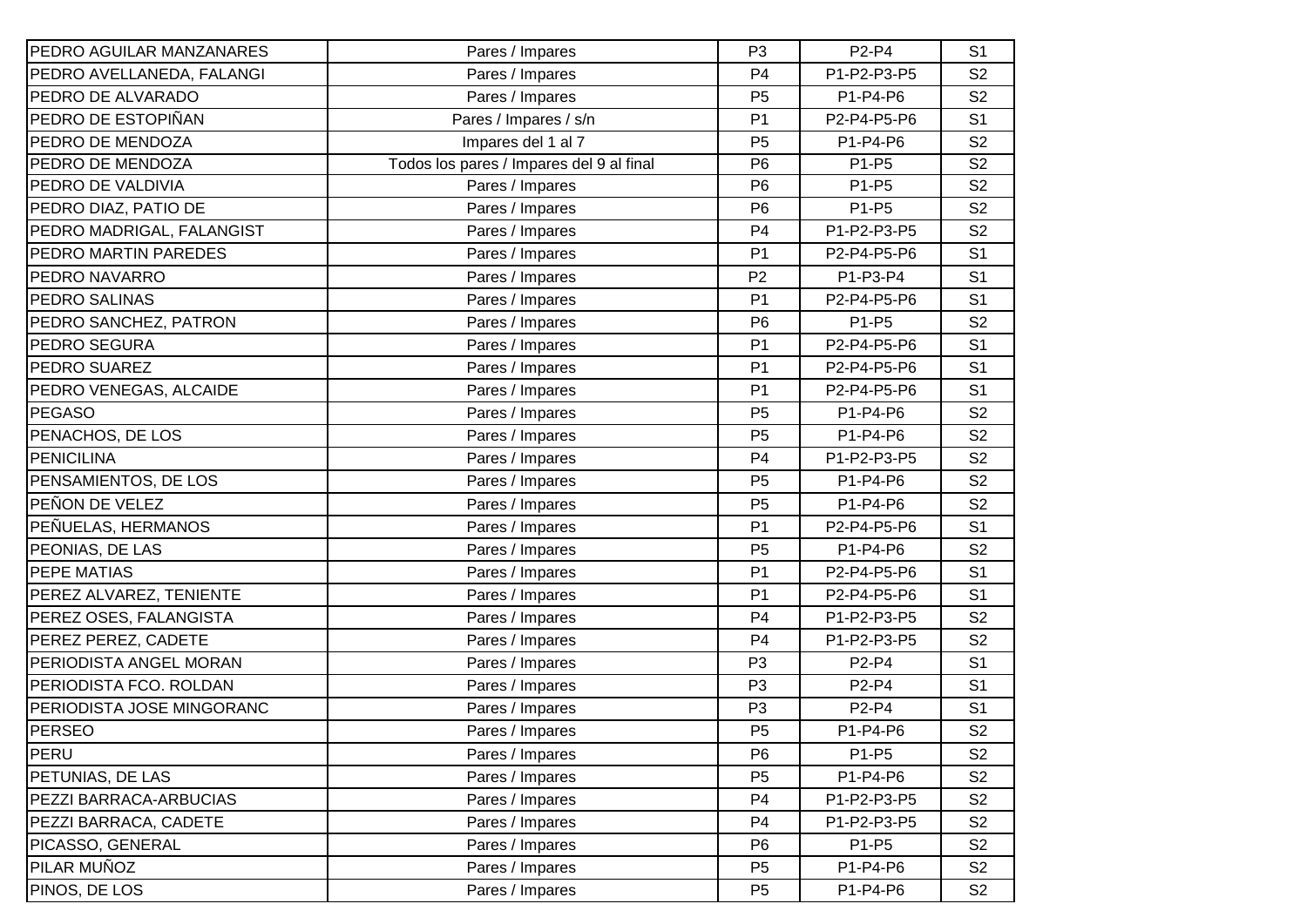| PINTOS, GENERAL             | Pares / Impares                          | P <sub>1</sub> | P2-P4-P5-P6 | S <sub>1</sub> |
|-----------------------------|------------------------------------------|----------------|-------------|----------------|
| PINTOS, GENERAL             | Pares / Impares                          | P <sub>2</sub> | P1-P3-P4    | S <sub>1</sub> |
| PINZON, CAPITANES           | Pares / Impares                          | P <sub>5</sub> | P1-P4-P6    | S <sub>2</sub> |
| PISCIS, DE                  | Pares / Impares                          | P <sub>5</sub> | P1-P4-P6    | S <sub>2</sub> |
| PISUERGA, RIO               | Pares / Impares                          | P <sub>6</sub> | P1-P5       | S <sub>2</sub> |
| PLANETAS, DE LOS            | Pares / Impares                          | P <sub>5</sub> | P1-P4-P6    | S <sub>2</sub> |
| PLAYA DE LA HIPICA          | Pares / Impares                          | P <sub>2</sub> | P1-P3-P4    | S <sub>1</sub> |
| <b>PLEYADES</b>             | Pares / Impares                          | P <sub>5</sub> | P1-P4-P6    | S <sub>2</sub> |
| PLUMBAGOS, DE LOS           | Pares / Impares                          | P <sub>5</sub> | P1-P4-P6    | S <sub>2</sub> |
| PLUS ULTRA, TRIPULANTES D   | Pares / Impares                          | P <sub>1</sub> | P2-P4-P5-P6 | S <sub>1</sub> |
| PLUTON, DE                  | Pares / Impares                          | P <sub>5</sub> | P1-P4-P6    | S <sub>2</sub> |
| POLAVIEJA, GENERAL          | Pares / Impares                          | P <sub>2</sub> | P1-P3-P4    | S <sub>1</sub> |
| POLICIA LOCAL               | Pares / Impares                          | P <sub>2</sub> | P1-P3-P4    | S <sub>1</sub> |
| POLIDEPORTIVO, DEL          | Pares / Impares                          | P <sub>1</sub> | P2-P4-P5-P6 | S <sub>1</sub> |
| POLIGONO MARGARITAS, LAS    | Pares / Impares                          | P <sub>3</sub> | P2-P4       | S <sub>1</sub> |
| <b>POLVORIN</b>             | Pares / Impares / s/n                    | P <sub>6</sub> | P1-P5       | S <sub>2</sub> |
| PONTEVEDRA, DE              | Pares / Impares                          | P <sub>3</sub> | P2-P4       | S <sub>1</sub> |
| <b>PRADILLA</b>             | Pares / Impares                          | P <sub>1</sub> | P2-P4-P5-P6 | S <sub>1</sub> |
| PRIM, GENERAL               | Pares / Impares                          | P <sub>1</sub> | P2-P4-P5-P6 | S <sub>1</sub> |
| PRIMERO DE MAYO             | Pares / Impares                          | P <sub>1</sub> | P2-P4-P5-P6 | S <sub>1</sub> |
| <b>PROYECTO</b>             | Pares / Impares                          | P <sub>6</sub> | P1-P5       | S <sub>2</sub> |
| <b>PTOLOMEO</b>             | Pares / Impares                          | P <sub>5</sub> | P1-P4-P6    | S <sub>2</sub> |
| PUENTE DE BOMBEROS          | Pares / Impares                          | P <sub>1</sub> | P2-P4-P5-P6 | S <sub>1</sub> |
| PUERTO DEPORTIVO NORAY      | Pares / Impares / s/n                    | P <sub>1</sub> | P2-P4-P5-P6 | S <sub>1</sub> |
| PUERTO RICO                 | Pares / Impares                          | P <sub>6</sub> | P1-P5       | S <sub>2</sub> |
| PURISIMA CONCEPCION         | Pares / Impares                          | P <sub>5</sub> | P1-P4-P6    | S <sub>2</sub> |
| QUEROL                      | Pares / Impares / s/n                    | P <sub>1</sub> | P2-P4-P5-P6 | S <sub>1</sub> |
| QUESADA, SARGENTO           | Pares / Impares                          | P <sub>5</sub> | P1-P4-P6    | S <sub>2</sub> |
| RAFAEL ALBERTI              | Pares / Impares                          | P <sub>1</sub> | P2-P4-P5-P6 | S <sub>1</sub> |
| RAFAEL FERNANDEZ DE CASTR   | Pares / Impares                          | P <sub>1</sub> | P2-P4-P5-P6 | S <sub>1</sub> |
| RAMIREZ DE MADRID           | Pares / Impares                          | P <sub>6</sub> | P1-P5       | S <sub>2</sub> |
| RAMIRO DE MAEZTU            | Pares nº 2 y nº 4                        | P <sub>1</sub> | P2-P4-P5-P6 | S <sub>1</sub> |
| RAMIRO DE MAEZTU            | Todos los impares / Pares del 6 al final | P <sub>6</sub> | P1-P5       | S <sub>2</sub> |
| RAMIRO LOPEZ                | Pares / Impares                          | P <sub>6</sub> | P1-P5       | S <sub>2</sub> |
| <b>RAMON Y CAJAL</b>        | Pares / Impares                          | P <sub>1</sub> | P2-P4-P5-P6 | S <sub>1</sub> |
| RASTRO, EL                  | Pares / Impares                          | P <sub>6</sub> | P1-P5       | S <sub>2</sub> |
| REA, DE                     | Pares / Impares                          | P <sub>5</sub> | P1-P4-P6    | S <sub>2</sub> |
| <b>REGIMIENTO DE MALAGA</b> | Pares / Impares                          | P <sub>1</sub> | P2-P4-P5-P6 | S <sub>1</sub> |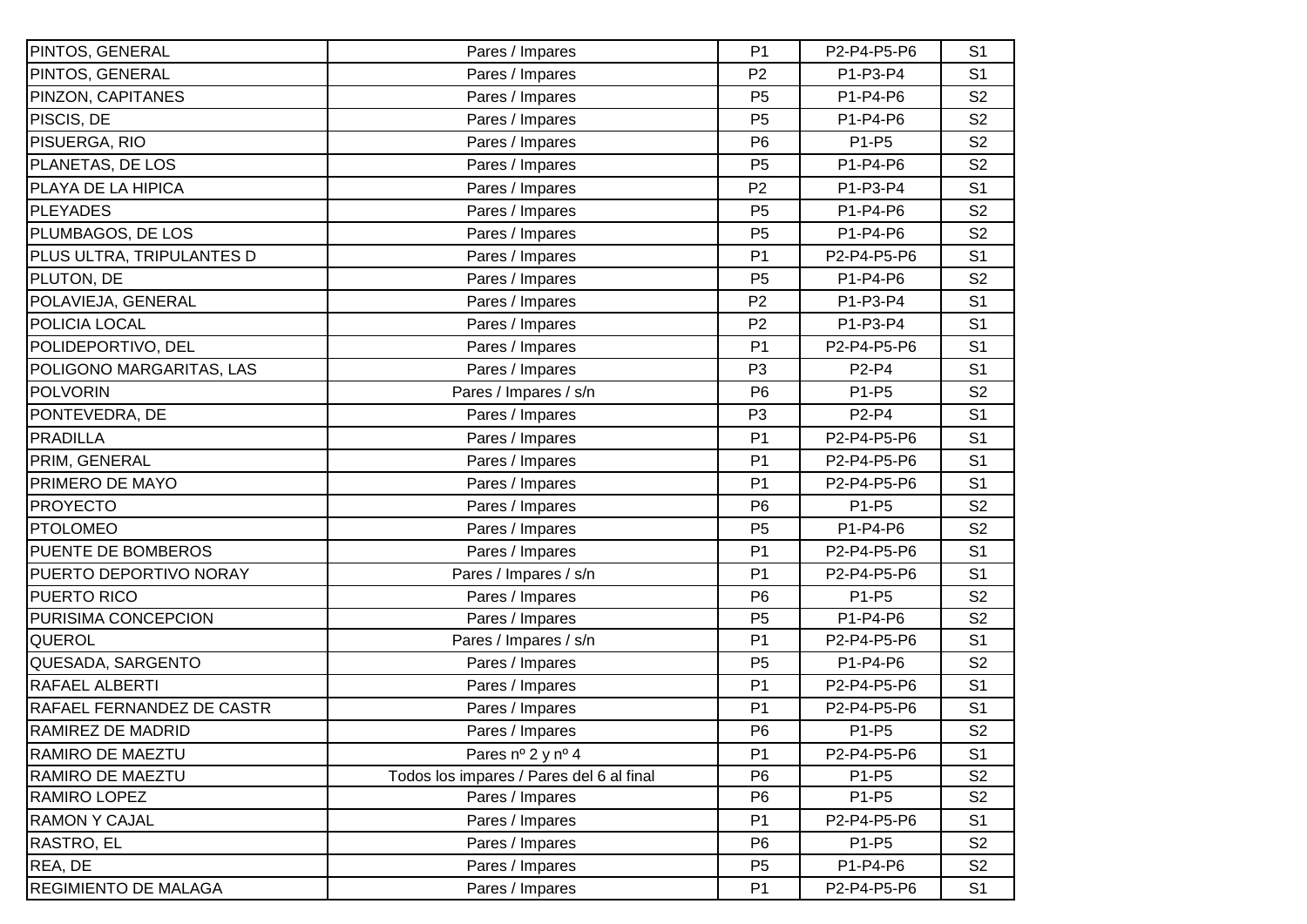| <b>REGIMIENTO DE NAPOLES</b> | Pares / Impares | P <sub>1</sub> | P2-P4-P5-P6 | S <sub>1</sub> |
|------------------------------|-----------------|----------------|-------------|----------------|
| <b>REMONTA</b>               | Pares / Impares | P <sub>4</sub> | P1-P2-P3-P5 | S <sub>2</sub> |
| REMONTA, ESPALDAS            | Pares / Impares | P <sub>4</sub> | P1-P2-P3-P5 | S <sub>2</sub> |
| <b>REPUBLICA DE SURINAM</b>  | Pares / Impares | P <sub>6</sub> | P1-P5       | S <sub>2</sub> |
| REPUBLICA DOMINICANA         | Pares / Impares | P <sub>6</sub> | P1-P5       | S <sub>2</sub> |
| <b>REYES CATOLICOS</b>       | Pares / Impares | P <sub>1</sub> | P2-P4-P5-P6 | S <sub>1</sub> |
| RICARDOS, GENERAL            | Pares / Impares | P <sub>6</sub> | P1-P5       | S <sub>2</sub> |
| <b>RIGEL</b>                 | Pares / Impares | P <sub>5</sub> | P1-P4-P6    | S <sub>2</sub> |
| RIO ADAJA                    | Pares / Impares | P <sub>6</sub> | P1-P5       | S <sub>2</sub> |
| RIO DE ORO                   | Pares / Impares | P <sub>1</sub> | P2-P4-P5-P6 | S <sub>1</sub> |
| <b>RIO DEVA</b>              | Pares / Impares | P <sub>6</sub> | P1-P5       | S <sub>2</sub> |
| RIO JARAMA                   | Pares / Impares | P <sub>1</sub> | P2-P4-P5-P6 | S <sub>1</sub> |
| <b>RIO MIERA</b>             | Pares / Impares | P <sub>6</sub> | P1-P5       | S <sub>2</sub> |
| <b>RIO MIJARES</b>           | Pares / Impares | P <sub>6</sub> | P1-P5       | S <sub>2</sub> |
| <b>RIO PAS</b>               | Pares / Impares | P <sub>6</sub> | P1-P5       | S <sub>2</sub> |
| <b>RIO SALOR</b>             | Pares / Impares | P <sub>6</sub> | P1-P5       | S <sub>2</sub> |
| <b>RIO SELLA</b>             | Pares / Impares | P <sub>6</sub> | P1-P5       | S <sub>2</sub> |
| <b>RIO TAMBRE</b>            | Pares / Impares | P <sub>6</sub> | P1-P5       | S <sub>2</sub> |
| <b>RIO VIAR</b>              | Pares / Impares | P <sub>6</sub> | P1-P5       | S <sub>2</sub> |
| RIOS, DE LOS                 | Pares / Impares | P <sub>6</sub> | P1-P5       | S <sub>2</sub> |
| ROBERTO CANO                 | Pares / Impares | P <sub>1</sub> | P2-P4-P5-P6 | S <sub>1</sub> |
| ROBLES, DE LOS               | Pares / Impares | P <sub>5</sub> | P1-P4-P6    | S <sub>2</sub> |
| RODRIGO DE TRIANA            | Pares / Impares | P <sub>4</sub> | P1-P2-P3-P5 | S <sub>2</sub> |
| <b>ROGER DE LAURIA</b>       | Pares / Impares | P <sub>2</sub> | P1-P3-P4    | S <sub>1</sub> |
| ROGER, CAPITAN               | Pares / Impares | P <sub>1</sub> | P2-P4-P5-P6 | S <sub>1</sub> |
| ROLDAN GONZALEZ, ALFEREZ     | Impares         | P <sub>6</sub> | P1-P5       | S <sub>2</sub> |
| ROLDAN GONZALEZ, ALFEREZ     | Pares           | P <sub>1</sub> | P2-P4-P5-P6 | S <sub>1</sub> |
| <b>RONDA</b>                 | Pares / Impares | P <sub>4</sub> | P1-P2-P3-P5 | S <sub>2</sub> |
| ROSAS, CABO DE               | Pares / Impares | P <sub>6</sub> | P1-P5       | S <sub>2</sub> |
| ROSAS, DE LAS                | Pares / Impares | P <sub>3</sub> | P2-P4       | S <sub>1</sub> |
| <b>ROSTROGORDO</b>           | Pares / Impares | P <sub>6</sub> | P1-P5       | S <sub>2</sub> |
| <b>ROYO, COMANDANTE</b>      | Pares / Impares | P <sub>1</sub> | P2-P4-P5-P6 | S <sub>1</sub> |
| <b>RUBEN DARIO</b>           | Pares / Impares | P <sub>1</sub> | P2-P4-P5-P6 | S <sub>1</sub> |
| RUIZ RODRIGUEZ, CABO         | Pares / Impares | P <sub>4</sub> | P1-P2-P3-P5 | S <sub>2</sub> |
| <b>SAGASTA</b>               | Pares / Impares | P <sub>1</sub> | P2-P4-P5-P6 | S <sub>1</sub> |
| SAGITARIO, DE                | Pares / Impares | P <sub>5</sub> | P1-P4-P6    | S <sub>2</sub> |
| <b>SALAMANCA</b>             | Pares / Impares | P <sub>3</sub> | P2-P4       | S <sub>1</sub> |
| SALVADOR RUEDA, POETA        | Pares / Impares | P <sub>2</sub> | P1-P3-P4    | S <sub>1</sub> |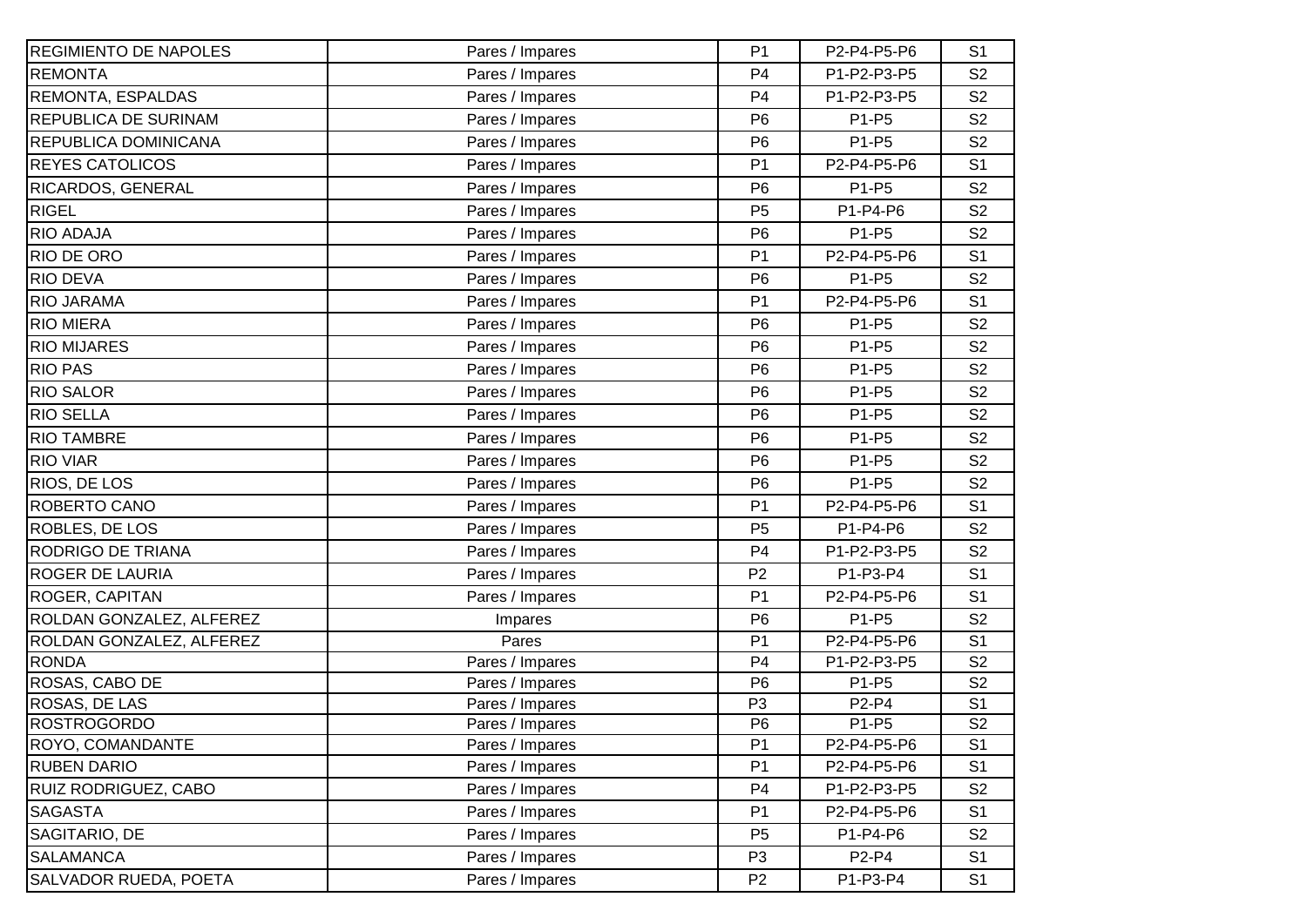| SAMANIEGO, DE             | Pares / Impares       | P <sub>4</sub> | P1-P2-P3-P5 | S <sub>2</sub> |
|---------------------------|-----------------------|----------------|-------------|----------------|
| SAMANIEGO, TENIENTE       | Pares / Impares       | P <sub>1</sub> | P2-P4-P5-P6 | S <sub>1</sub> |
| <b>SAN ANTON</b>          | Pares / Impares       | P <sub>1</sub> | P2-P4-P5-P6 | S <sub>1</sub> |
| SAN ANTONIO DE PADUA      | Pares / Impares       | P <sub>6</sub> | P1-P5       | S <sub>2</sub> |
| SAN FRANCISCO DE ASIS     | Pares / Impares       | P <sub>6</sub> | P1-P5       | S <sub>2</sub> |
| <b>SAN JUAN</b>           | Pares                 | P <sub>1</sub> | P2-P4-P5-P6 | S <sub>1</sub> |
| SAN JUAN BAUTISTA DE LA S | Pares / Impares       | P <sub>1</sub> | P2-P4-P5-P6 | S <sub>1</sub> |
| SAN JUAN DE LA CRUZ       | Pares / Impares       | P <sub>6</sub> | P1-P5       | S <sub>2</sub> |
| <b>SAN LORENZO</b>        | Pares / Impares       | P <sub>1</sub> | P2-P4-P5-P6 | S <sub>1</sub> |
| <b>SAN MIGUEL</b>         | Pares / Impares       | P <sub>1</sub> | P2-P4-P5-P6 | S <sub>1</sub> |
| <b>SAN QUINTIN</b>        | Pares / Impares       | P <sub>4</sub> | P1-P2-P3-P5 | S <sub>2</sub> |
| <b>SAN SALVADOR</b>       | Pares / Impares       | P <sub>6</sub> | P1-P5       | S <sub>2</sub> |
| SANCHEZ BARCAIZTEGUI      | Pares / Impares       | P <sub>2</sub> | P1-P3-P4    | S <sub>1</sub> |
| SANCHEZ SUAREZ, TENIENTE  | Pares / Impares       | P <sub>1</sub> | P2-P4-P5-P6 | S <sub>1</sub> |
| <b>SANCHO DAVILA</b>      | Pares / Impares       | P <sub>1</sub> | P2-P4-P5-P6 | S <sub>1</sub> |
| SANTA PAU, ALFEREZ        | Pares / Impares       | P <sub>5</sub> | P1-P4-P6    | S <sub>2</sub> |
| <b>SANTANDER</b>          | Pares / Impares / s/n | P <sub>4</sub> | P1-P2-P3-P5 | S <sub>2</sub> |
| <b>SANTIAGO</b>           | Pares / Impares       | P <sub>1</sub> | P2-P4-P5-P6 | S <sub>1</sub> |
| SANTO DOMINGO             | Pares / Impares       | P <sub>6</sub> | P1-P5       | S <sub>2</sub> |
| SANZ, ALFEREZ             | Pares / Impares       | P <sub>6</sub> | P1-P5       | S <sub>2</sub> |
| SATURNO, DE               | Pares / Impares       | P <sub>5</sub> | P1-P4-P6    | S <sub>2</sub> |
| SAUCE, DEL                | Pares / Impares       | P <sub>5</sub> | P1-P4-P6    | S <sub>2</sub> |
| SCHERLOCK, MARISCAL       | Pares / Impares       | P <sub>6</sub> | P1-P5       | S <sub>2</sub> |
| SEGRE, RIO                | Pares / Impares       | P <sub>6</sub> | P1-P5       | S <sub>2</sub> |
| SEGURA, RIO               | Pares / Impares       | P <sub>6</sub> | P1-P5       | S <sub>2</sub> |
| SEIJAS LOZANO             | Pares / Impares       | P <sub>1</sub> | P2-P4-P5-P6 | S <sub>1</sub> |
| <b>SENECA</b>             | Pares / Impares       | P <sub>4</sub> | P1-P2-P3-P5 | S <sub>2</sub> |
| <b>SERRANO REINA</b>      | Pares / Impares       | P <sub>6</sub> | P1-P5       | S <sub>2</sub> |
| SERRANO RUIZ, GENERAL     | Pares / Impares       | P <sub>1</sub> | P2-P4-P5-P6 | S <sub>1</sub> |
| SEVERO OCHOA              | Pares / Impares       | P <sub>1</sub> | P2-P4-P5-P6 | S <sub>1</sub> |
| SI MOHAMED TAHAR          | Pares / Impares       | P <sub>5</sub> | P1-P4-P6    | S <sub>2</sub> |
| <b>SIDI GUARIACH</b>      | Pares / Impares / s/n | P <sub>5</sub> | P1-P4-P6    | S <sub>2</sub> |
| SIL, RIO                  | Pares / Impares       | P <sub>6</sub> | P1-P5       | S <sub>2</sub> |
| <b>SIMANCAS</b>           | Pares / Impares       | P <sub>4</sub> | P1-P2-P3-P5 | S <sub>2</sub> |
| SIN NOMBRE BARRIO COLON   | Pares / Impares       | P <sub>6</sub> | P1-P5       | S <sub>2</sub> |
| <b>SION</b>               | Pares / Impares / s/n | P <sub>6</sub> | P1-P5       | S <sub>2</sub> |
| <b>SIRIUS</b>             | Pares / Impares       | P <sub>5</sub> | P1-P4-P6    | S <sub>2</sub> |
| SISI CLAVIJO              | Pares / Impares       | P <sub>4</sub> | P1-P2-P3-P5 | S <sub>2</sub> |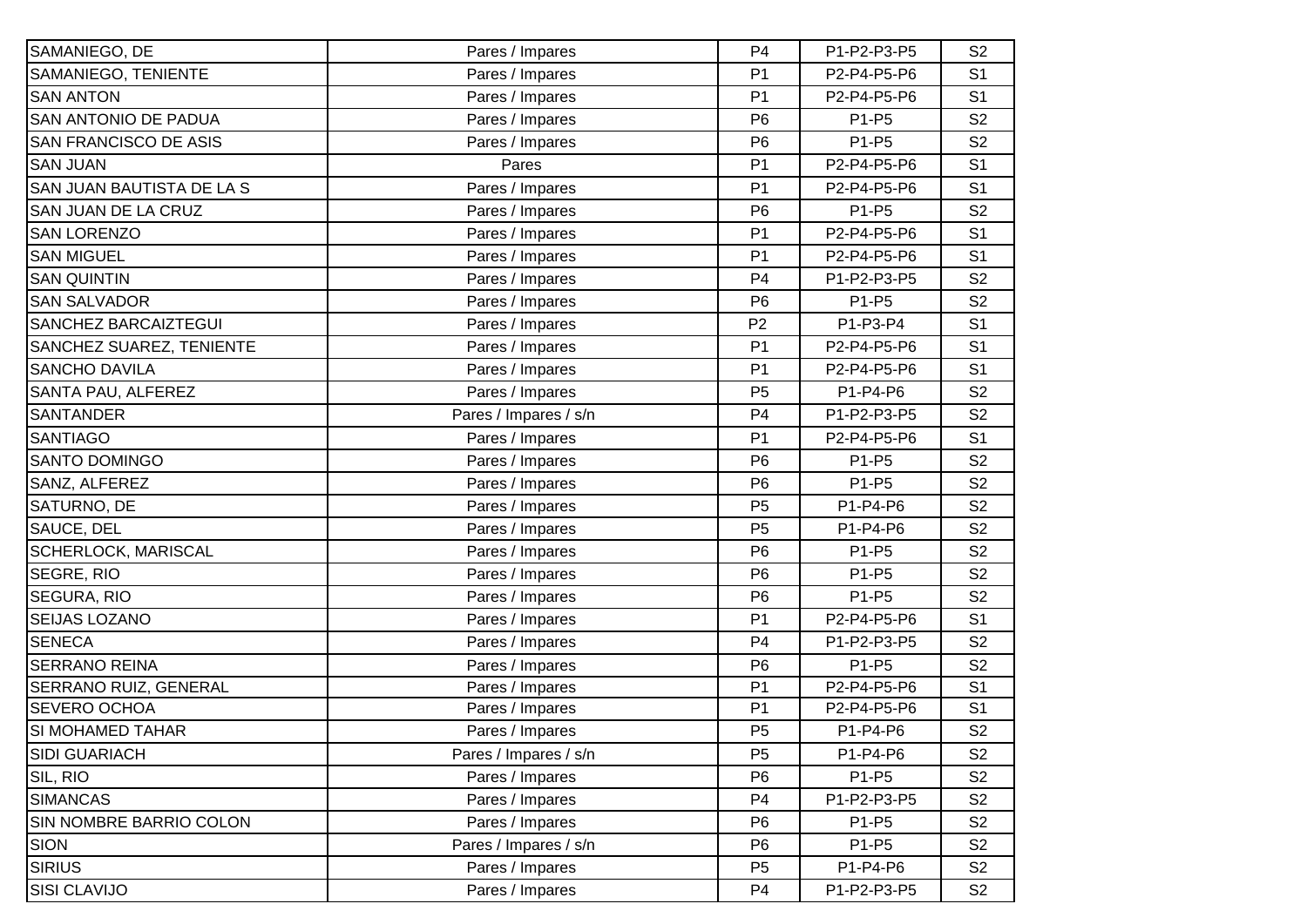| SOL, DEL                        | Pares / Impares | P <sub>5</sub> | P1-P4-P6    | S <sub>2</sub> |
|---------------------------------|-----------------|----------------|-------------|----------------|
| <b>SOLEDAD</b>                  | Pares / Impares | P <sub>1</sub> | P2-P4-P5-P6 | S <sub>1</sub> |
| <b>SOR ALEGRIA</b>              | Pares / Impares | P <sub>1</sub> | P2-P4-P5-P6 | S <sub>1</sub> |
| <b>SOROLLA</b>                  | Pares / Impares | P <sub>1</sub> | P2-P4-P5-P6 | S <sub>1</sub> |
| SOUSA OLIVEIRA, SARGENTO        | Pares / Impares | P <sub>6</sub> | P1-P5       | S <sub>2</sub> |
| <b>SUBIDA AL VIENTO</b>         | Pares / Impares | P <sub>4</sub> | P1-P2-P3-P5 | S <sub>2</sub> |
| <b>SUCESO TERREROS</b>          | Pares / Impares | P <sub>1</sub> | P2-P4-P5-P6 | S <sub>1</sub> |
| <b>TADINO DE MARTINENGO</b>     | Pares / Impares | P <sub>5</sub> | P1-P4-P6    | S <sub>2</sub> |
| TAJO, RIO                       | Pares / Impares | P <sub>6</sub> | P1-P5       | S <sub>2</sub> |
| <b>TALAVERA</b>                 | Pares / Impares | P <sub>4</sub> | P1-P2-P3-P5 | S <sub>2</sub> |
| <b>TANGER</b>                   | Pares / Impares | P <sub>5</sub> | P1-P4-P6    | S <sub>2</sub> |
| <b>TARRAGONA</b>                | Pares / Impares | P <sub>1</sub> | P2-P4-P5-P6 | S <sub>1</sub> |
| TAURO, DE                       | Pares / Impares | P <sub>5</sub> | P1-P4-P6    | S <sub>2</sub> |
| TEJAR DE PEDRO DIAZ             | Pares / Impares | P <sub>6</sub> | P1-P5       | S <sub>2</sub> |
| <b>TEL AVIV</b>                 | Pares / Impares | P <sub>6</sub> | P1-P5       | S <sub>2</sub> |
| TENIENTE ARENAS GASPAR          | Pares / Impares | P <sub>4</sub> | P1-P2-P3-P5 | S <sub>2</sub> |
| TER, RIO                        | Pares / Impares | P <sub>6</sub> | P1-P5       | S <sub>2</sub> |
| <b>TERCIO DE LOS MORADOS</b>    | Pares / Impares | P <sub>1</sub> | P2-P4-P5-P6 | S <sub>1</sub> |
| <b>TERCIO DE NAPOLITANOS</b>    | Pares / Impares | P <sub>1</sub> | P2-P4-P5-P6 | S <sub>1</sub> |
| <b>TERUEL</b>                   | Pares / Impares | P <sub>1</sub> | P2-P4-P5-P6 | S <sub>1</sub> |
| <b>TETUAN</b>                   | Pares / Impares | P <sub>5</sub> | P1-P4-P6    | S <sub>2</sub> |
| TIERRA, DE LA                   | Pares / Impares | P <sub>5</sub> | P1-P4-P6    | S <sub>2</sub> |
| <b>TIRO NACIONAL</b>            | Pares / Impares | P <sub>6</sub> | P1-P5       | S <sub>2</sub> |
| TITAN, DE                       | Pares / Impares | P <sub>5</sub> | P1-P4-P6    | S <sub>2</sub> |
| <b>TOKIO</b>                    | Pares / Impares | P <sub>4</sub> | P1-P2-P3-P5 | S <sub>2</sub> |
| <b>TOLEDO</b>                   | Pares / Impares | P <sub>6</sub> | P1-P5       | S <sub>2</sub> |
| TORILES, DE LOS                 | Pares / Impares | P <sub>1</sub> | P2-P4-P5-P6 | S <sub>1</sub> |
| <b>TORMES, RIO</b>              | Pares / Impares | P <sub>6</sub> | P1-P5       | S <sub>2</sub> |
| TORRALBA, INSPECTOR             | Pares / Impares | P <sub>1</sub> | P2-P4-P5-P6 | S <sub>1</sub> |
| <b>TORREMOLINOS</b>             | Pares / Impares | P <sub>2</sub> | P1-P3-P4    | S <sub>1</sub> |
| TORRES QUEVEDO                  | Pares / Impares | P <sub>1</sub> | P2-P4-P5-P6 | S <sub>1</sub> |
| TOSTADERO, DEL                  | Pares / Impares | P <sub>2</sub> | P1-P3-P4    | S <sub>1</sub> |
| <b>TRASERA TRAVESIAS MEJICO</b> | Pares / Impares | P <sub>6</sub> | P1-P5       | S <sub>2</sub> |
| <b>TRASERAS DE COLOMBIA</b>     | Pares / Impares | P <sub>6</sub> | P1-P5       | S <sub>2</sub> |
| <b>TRES MUJERES, LAS</b>        | Pares / Impares | P <sub>3</sub> | P2-P4       | S <sub>1</sub> |
| TRINITARIAS, DE LAS             | Pares / Impares | P <sub>5</sub> | P1-P4-P6    | S <sub>2</sub> |
| TROMPETILLAS, DE LAS            | Pares / Impares | P <sub>5</sub> | P1-P4-P6    | S <sub>2</sub> |
| TRONCOSO, HERMANOS              | Pares / Impares | P <sub>4</sub> | P1-P2-P3-P5 | S <sub>2</sub> |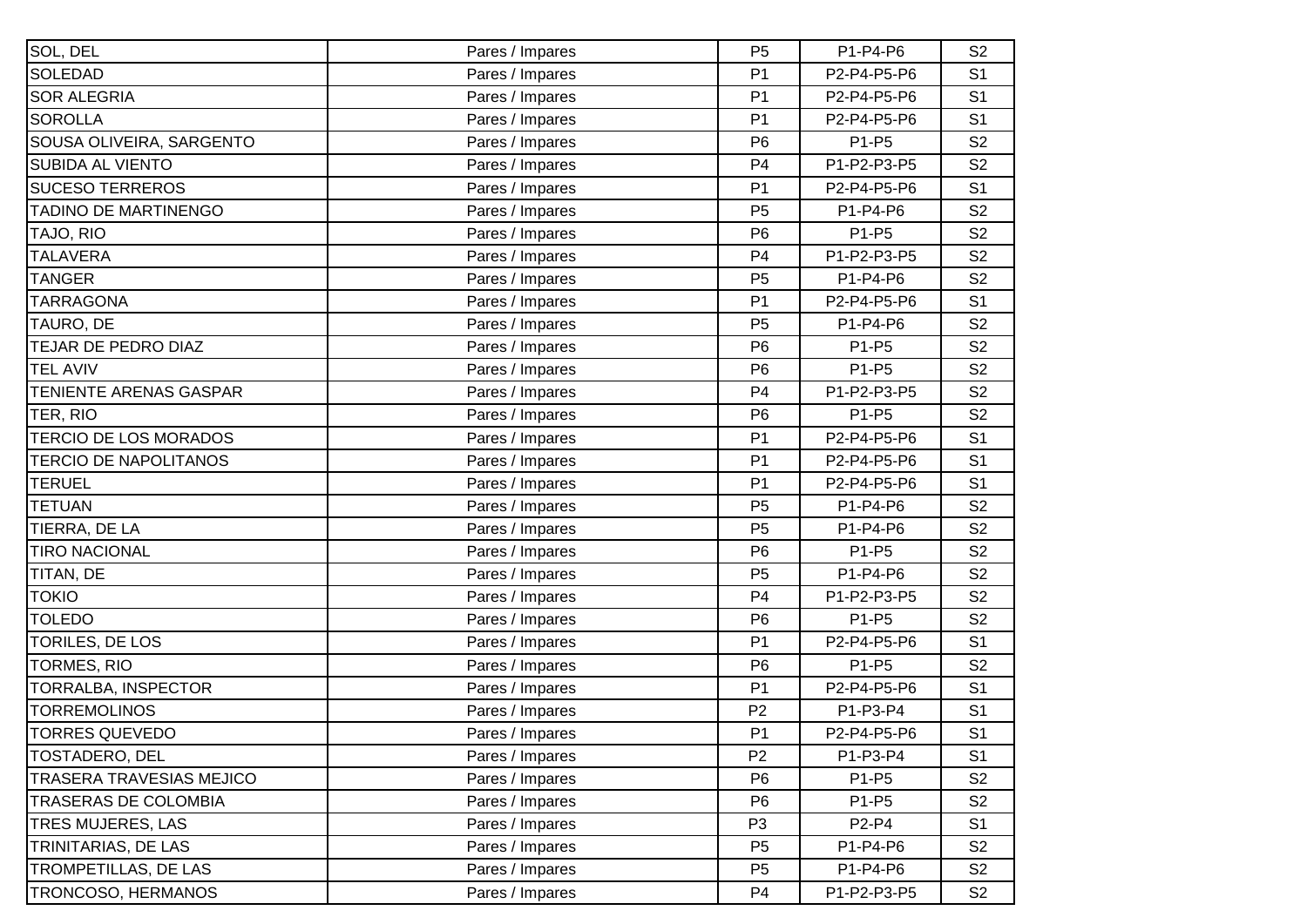| TRUJILLO, DE                    | Pares / Impares       | P <sub>3</sub> | P2-P4       | S <sub>1</sub> |
|---------------------------------|-----------------------|----------------|-------------|----------------|
| <b>TULIPAN</b>                  | Pares / Impares       | P <sub>3</sub> | P2-P4       | S <sub>1</sub> |
| TURIA, RIO                      | Pares / Impares       | P <sub>6</sub> | P1-P5       | S <sub>2</sub> |
| UNICORNIO, DEL                  | Pares / Impares       | P <sub>5</sub> | P1-P4-P6    | S <sub>2</sub> |
| UNIVERSIDAD DE GRANADA          | Pares / Impares       | P <sub>4</sub> | P1-P2-P3-P5 | S <sub>2</sub> |
| UNIVERSO, DEL                   | Pares / Impares       | P <sub>5</sub> | P1-P4-P6    | S <sub>2</sub> |
| URANO, DE                       | Pares / Impares       | P <sub>5</sub> | P1-P4-P6    | S <sub>2</sub> |
| <b>URB. MINAS DEL RIF</b>       | Pares / Impares       | P <sub>2</sub> | P1-P3-P4    | S <sub>1</sub> |
| <b>URUGUAY</b>                  | Pares / Impares       | P <sub>6</sub> | P1-P5       | S <sub>2</sub> |
| VALCARCEL, GENERAL              | Pares / Impares       | P <sub>2</sub> | P1-P3-P4    | S <sub>1</sub> |
| <b>VALENCIA</b>                 | Pares / Impares       | P <sub>3</sub> | P2-P4       | S <sub>1</sub> |
| VALERO, COMISARIO               | Impares               | P <sub>6</sub> | P1-P5       | S <sub>2</sub> |
| VALERO, COMISARIO               | Pares                 | P <sub>1</sub> | P2-P4-P5-P6 | S <sub>1</sub> |
| VALLADOLID                      | Pares / Impares       | P <sub>3</sub> | P2-P4       | S <sub>1</sub> |
| VARA DEL REY                    | Pares / Impares       | P <sub>1</sub> | P2-P4-P5-P6 | S <sub>1</sub> |
| VEEDOR, DEL                     | Pares / Impares       | P <sub>1</sub> | P2-P4-P5-P6 | S <sub>1</sub> |
| VELAZQUEZ                       | Pares / Impares / s/n | P <sub>1</sub> | P2-P4-P5-P6 | S <sub>1</sub> |
|                                 |                       |                |             |                |
| VELAZQUEZ GIL DE ARANA          | Pares / Impares       | P <sub>1</sub> | P2-P4-P5-P6 | S <sub>1</sub> |
| <b>VELEZ, MARQUES DE LOS</b>    | Pares / Impares       | P <sub>2</sub> | P1-P3-P4    | S <sub>1</sub> |
| <b>VENECIA</b>                  | Pares / Impares       | P <sub>4</sub> | P1-P2-P3-P5 | S <sub>2</sub> |
| VENEZUELA                       | Pares / Impares       | P <sub>6</sub> | P1-P5       | S <sub>2</sub> |
| VENUS, DE                       | Pares / Impares       | P <sub>5</sub> | P1-P4-P6    | S <sub>2</sub> |
| <b>VIA FRANCESA</b>             | Pares / Impares       | P <sub>2</sub> | P1-P3-P4    | S <sub>1</sub> |
| <b>VIA LACTEA, DE LA</b>        | Pares / Impares       | P <sub>5</sub> | P1-P4-P6    | S <sub>2</sub> |
| <b>VICENTE ALEIXANDRE</b>       | Pares / Impares       | P <sub>1</sub> | P2-P4-P5-P6 | S <sub>1</sub> |
| <b>VICENTE MAESO</b>            | Pares / Impares       | P <sub>6</sub> | P1-P5       | S <sub>2</sub> |
| <b>VICTIMAS DEL TERRORISMO</b>  | Pares / Impares       | P <sub>5</sub> | P1-P4-P6    | S <sub>2</sub> |
| <b>VICTORIAS, DE LAS</b>        | Pares / Impares       | P <sub>4</sub> | P1-P2-P3-P5 | S <sub>2</sub> |
| <b>VICTORIO MANCHON, PINTOR</b> | Pares / Impares       | P <sub>4</sub> | P1-P2-P3-P5 | S <sub>2</sub> |
| <b>VIEIRA</b>                   | Pares / Impares       | P <sub>3</sub> | P2-P4       | S <sub>1</sub> |
| <b>VIENTO, EL</b>               | Pares / Impares       | P <sub>4</sub> | P1-P2-P3-P5 | S <sub>2</sub> |
| VIGO, DE                        | Pares / Impares       | P <sub>3</sub> | P2-P4       | S <sub>1</sub> |
| <b>VILLA GLORIA</b>             | Pares / Impares       | P <sub>6</sub> | P1-P5       | S <sub>2</sub> |
| VILLAFAÑAS                      | Pares / Impares       | P <sub>1</sub> | P2-P4-P5-P6 | S <sub>1</sub> |
| <b>VILLALBA Y ANGULO</b>        | Pares / Impares       | P <sub>6</sub> | P1-P5       | S <sub>2</sub> |
| <b>VILLALBA, GENERAL</b>        | Pares / Impares       | P <sub>3</sub> | P2-P4       | S <sub>1</sub> |
| <b>VILLAMIL</b>                 | Pares / Impares       | P <sub>2</sub> | P1-P3-P4    | S <sub>1</sub> |
| <b>VILLEGAS</b>                 | Pares / Impares       | P <sub>1</sub> | P2-P4-P5-P6 | S <sub>1</sub> |
| VIÑA, LA                        | Pares / Impares       | P <sub>6</sub> | P1-P5       | S <sub>2</sub> |
|                                 |                       |                |             |                |